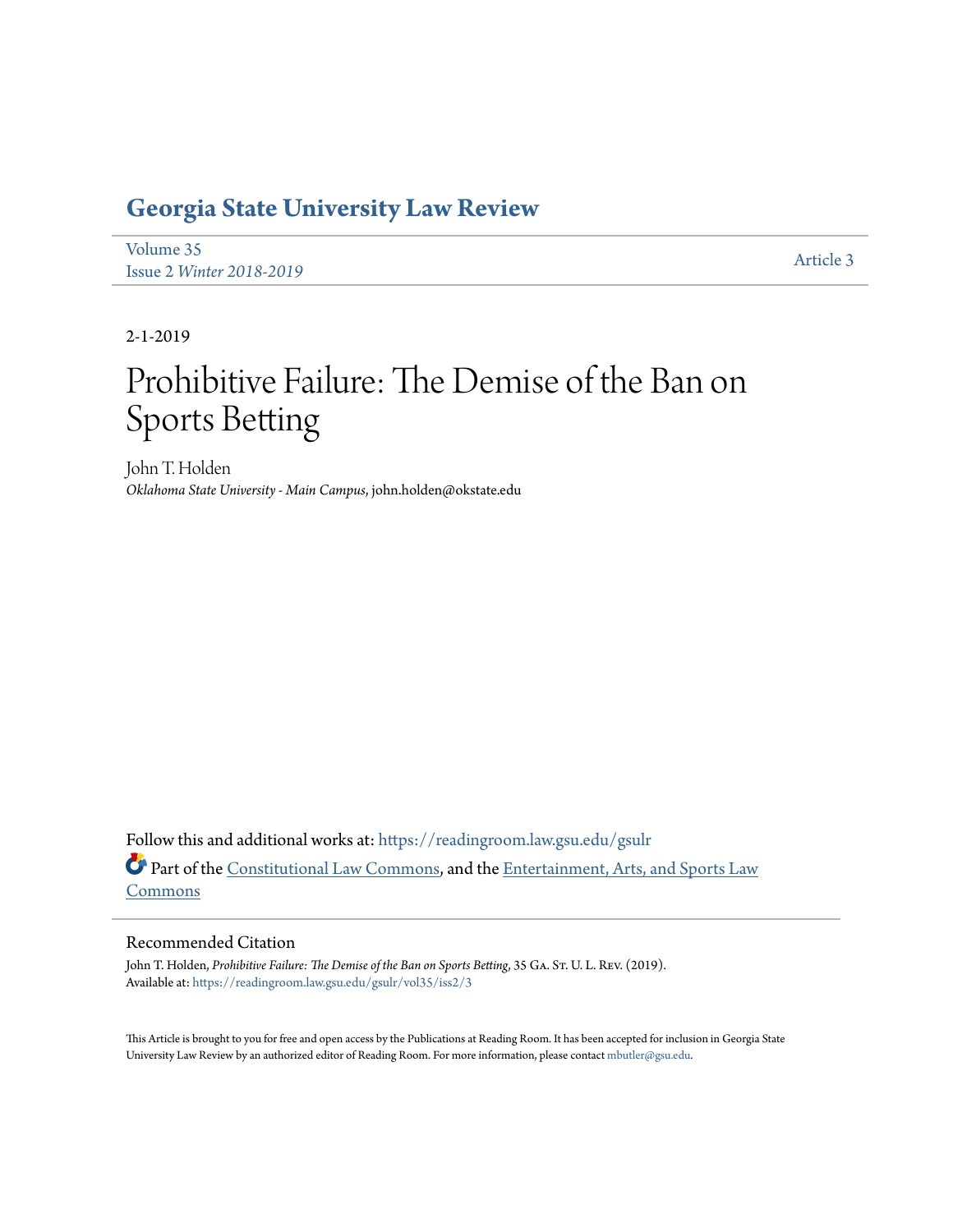# **PROHIBITIVE FAILURE: THE DEMISE OF THE BAN ON SPORTS BETTING**

# **John T. Holden**\*

#### ABSTRACT

On May 14, 2018, the Supreme Court of the United States struck down the federal prohibition on sports gambling. The sweeping opinion, authored by Justice Alito, ended more than a twenty-fiveyear-old policy that kept states from offering sports gambling, which confined sports betting almost entirely to illegal underground markets. Indeed, the sports betting prohibition is largely responsible for the growth of the illegal sports gambling market, which is now one of America's twenty largest industries. The challenge to the federal Professional and Amateur Sports Protection Act was initially launched in 2012 when former U.S. Attorney and New Jersey Governor, Chris Christie, signed a bill licensing sports betting at New Jersey casinos and racetracks. Almost six years later, Governor Philip Murphy would see New Jersey prevail at the Supreme Court.

The Supreme Court decision, holding that the Professional and Amateur Sports Protection Act was unconstitutional because of its commandeering of state legislative bodies, was an impactful decision bound to have implications across a variety of topics, ranging from state legalization of marijuana to so-called sanctuary cities. This article explores the origins of the Professional and Amateur Sports Protection Act by detailing the political conditions that gave rise to the statute and then examines the practicalities of the sports betting prohibition. In the second section, this article discusses the demise of the prohibition and its defeat at the Supreme Court. In section three, this article elucidates the remaining obstacles to an expansion of sports betting at the state and federal level. In section four, this article recommends several provisions that would serve the interests of all in

1

 <sup>\*</sup> John T. Holden is an Assistant Professor of Legal Studies in the Spears School of Business at Oklahoma State University.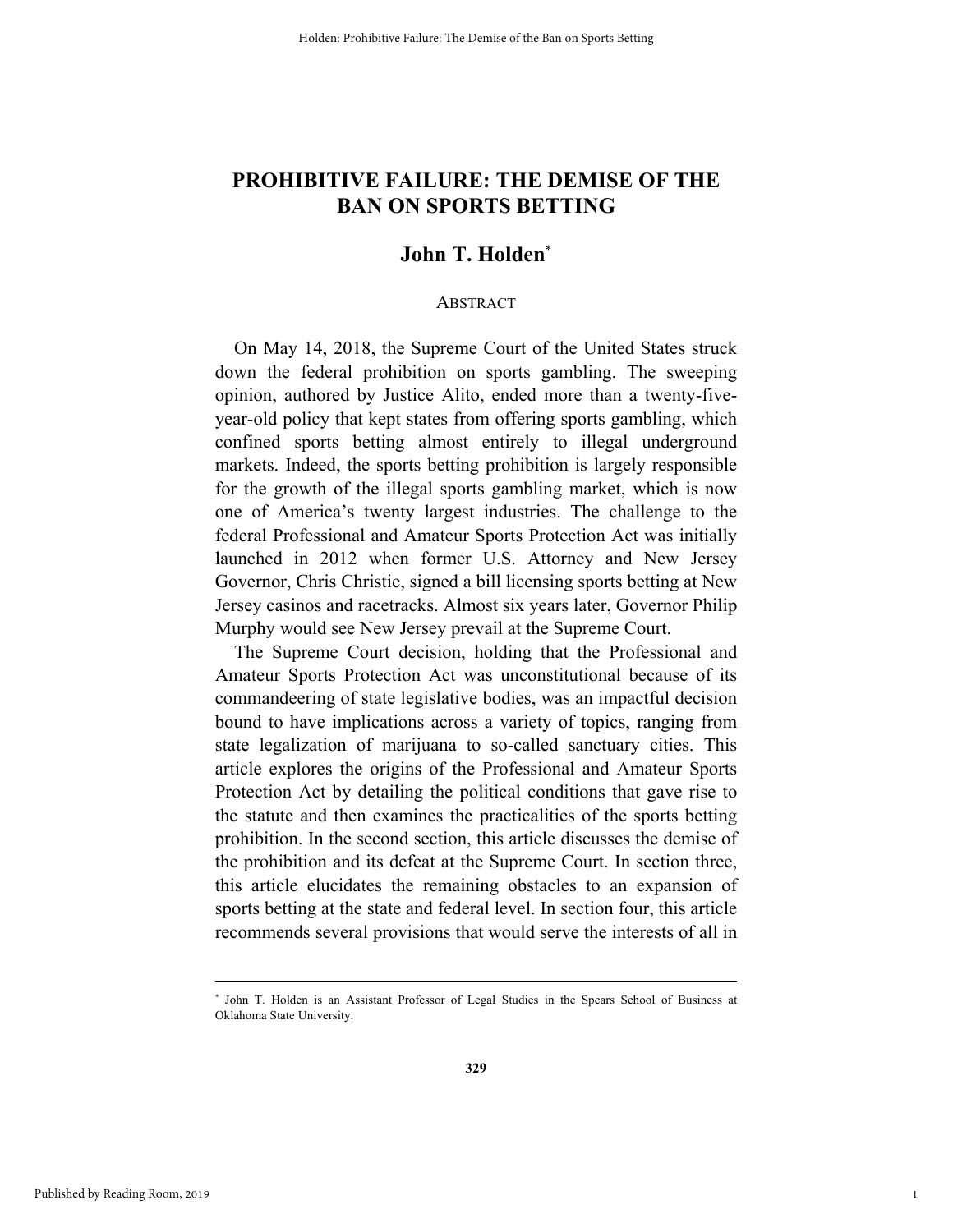new legal markets and concludes with a brief discussion of the broader implications of the fall of the prohibition.

#### **INTRODUCTION**

On May 14, 2018, the Supreme Court struck a fatal blow to the federal government's sports betting prohibition.<sup>1</sup> The decision, authored by Justice Alito, ended the existence of the Professional and Amateur Sports Protection Act (PASPA), which had, up to that point in time, frozen sports betting laws in place for a little more than twenty-five years.<sup>2</sup> Some commentators had suggested that the Supreme Court would avoid the constitutional questions raised by the case and attempt to dispose of the matter on statutory grounds to avoid the complex quagmire of addressing the anti-commandeering doctrine and attempting to define the precise scope and bounds of federal power.<sup>3</sup> Alas, what happened was not the surgical approach some had anticipated; rather, the Supreme Court performed surgery with all the precision of a chainsaw, ruling that PASPA was unconstitutional and could not be saved by simply severing the

 <sup>1</sup>*. See generally* Murphy v. NCAA, 138 S. Ct. 1461 (2018).

<sup>2</sup>*. See generally* Eric Meer, Note, *The Professional and Amateur Sports Protection Act (PASPA): A Bad Bet for the States*, 2 U. NEV. L.V. GAMING L.J. 281 (2011) (explaining that PASPA limited states' abilities to legalize, regulate, and tax sports gambling).

 <sup>3.</sup> Daniel Wallach, *How the Supreme Court Could Hand a Win to New Jersey and Sports Betting*, FORBES (Dec. 11, 2017, 7:00 AM), http://www.forbes.com/sites/danielwallach/2017/12/11/supremecourt-ncaa-christie-nj-betting [https://perma.cc/XUB4-JSJK] ("One way for the Supreme Court to resolve this conundrum—in keeping with the [C]ourt's longstanding preference for interpreting statutes in a manner that would avoid 'constitutional difficulties'—would be to decide the case on the purely statutory grounds suggested by Justices Gorsuch and Sotomayor. Under this approach, the [C]ourt could sidestep the severability quagmire and conclude simply that New Jersey's partial repeal law does not rise to the level of an authorization under PASPA."). Others have suggested that the anti-commandeering doctrine "has no basis in the text or history of the [Constitution]." Steven Schwinn, *Symposium: It's Time to Abandon Anti-Commandeering (but Don't Count on This Supreme Court to Do It)*, SCOTUSBLOG (Aug. 17, 2017, 10:44 AM), http://www.scotusblog.com/2017/08/symposium-timeabandon-anti-commandeering-dont-count-supreme-court [https://perma.cc/9SB3-QYBD] (arguing that the Constitution does not support the anti-commandeering doctrine and actually advocates the opposite, and pointing out that "[f]or example, the supremacy clause makes the Constitution and federal laws supreme over state constitutions and state laws; it also binds state judges to the Constitution and federal law. The oath clause requires state legislators and state executive officers to swear an oath to support the federal Constitution, but doesn't reciprocally require federal officers to swear an oath to support the states.").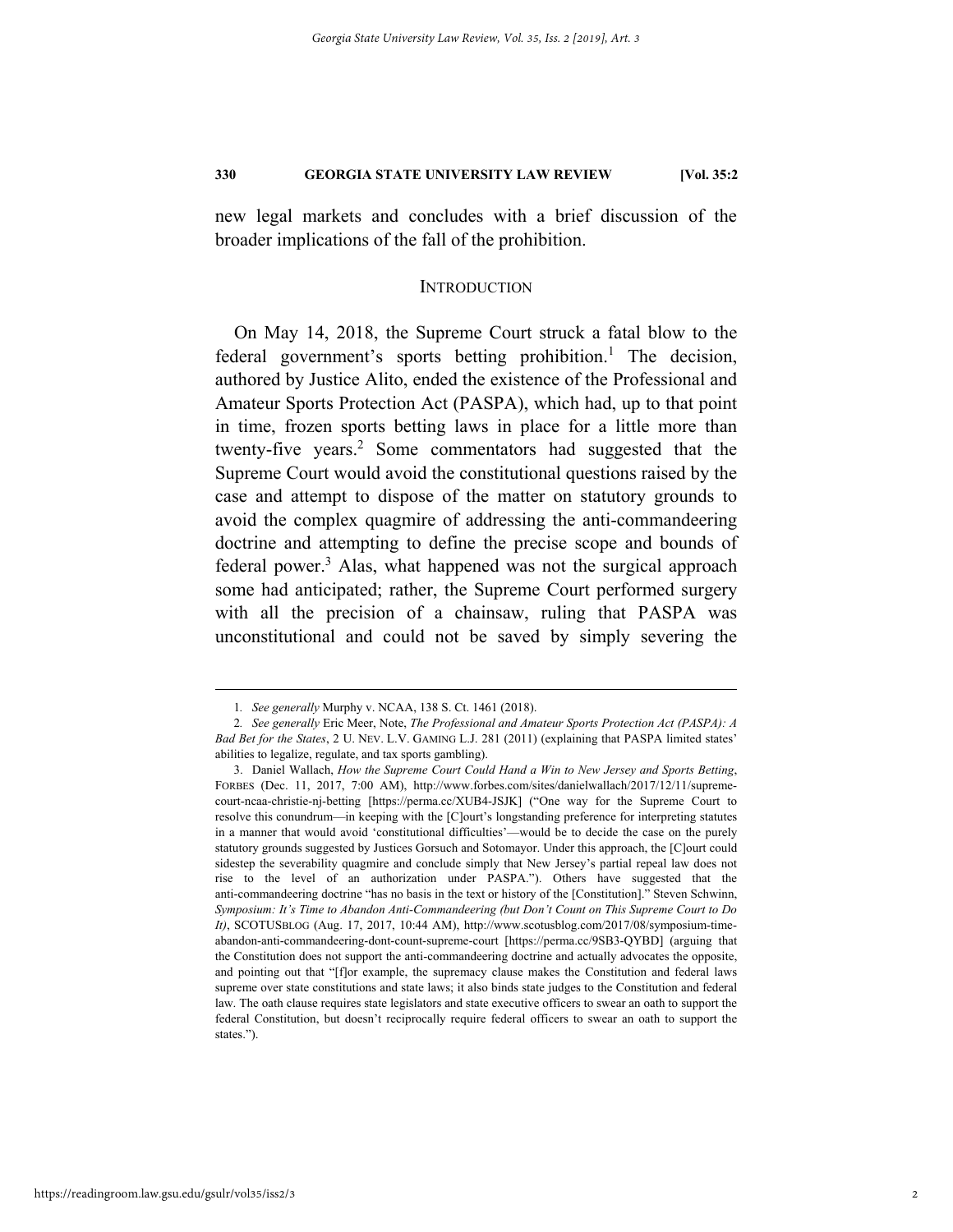constitutionally offensive language.4 Although the majority's decision was sweeping, Justice Thomas argued in a concurring opinion that not only does PASPA exceed congressional authority, it also raises doubts as to a broader question of federalism, namely Congress's ability to regulate sports gambling that does not cross state lines.<sup>5</sup> Like many other prohibitions that came before it, the prohibition on sports betting was an abject failure.<sup>6</sup>

The prohibition on alcohol, which Congress passed just before the end of 1917 and ratified on January 16, 1919, was likely America's most committed and prominent prohibition.<sup>7</sup> The push for prohibition began decades earlier, led by Hillsboro, Ohio housewife Eliza Thompson, who began a nationwide crusade against alcohol.<sup>8</sup> The calls for prohibition began to mount, and by the early twentieth century the Anti-Saloon League had gained sufficient power to become a force to be reckoned with.<sup>9</sup> By 1916, the Anti-Saloon League had used its influence to "effectively seize<sup>[]</sup> control of both the House and Senate," becoming the driving force behind what would motivate Congress to pass what would become the Eighteenth Amendment to the United States Constitution, banning the sale of intoxicating beverages in the United States. $10$  The economic drivers of prohibition were based on the idea that there would be a substitution effect if alcohol was banned.<sup>11</sup> The idea put forth by legislators and advocates was that prohibition would shift spending from alcohol to items such as life insurance, food, shelter, and

 <sup>4</sup>*. Murphy*, 138 S. Ct. at 1482. The Supreme Court held that to find the whole statute unconstitutional, as opposed to individual sections, it was necessary to show "'[Congress] would not have enacted those provisions which are within its power, independently of [those] which [are] not.'" *Id.*  (quoting Alaska Airlines, Inc. v. Brock, 480 U.S. 678, 684 (1987)).

<sup>5</sup>*. Id*. at 1485 (Thomas, J., concurring).

<sup>6</sup>*. See* John T. Holden, *Sports Betting and Booze: A Tale of Two Prohibitions*, SPORTS HANDLE (May 22, 2018, 10:00 AM), https://sportshandle.com/sports-betting-and-booze-a-tale-of-twoprohibitions [https://perma.cc/34J4-3CC5].

<sup>7</sup>*. Id.* (describing the histories and impacts of the United States's experiment with alcohol prohibition and the sports gambling prohibition of PASPA and drawing parallels between the two prohibitions).

 <sup>8.</sup> DANIEL OKRENT, LAST CALL: THE RISE AND FALL OF PROHIBITION 13–14 (2010).

<sup>9</sup>*. Id.* at 129.

<sup>10</sup>*. Id.* at 131.

 <sup>11.</sup> MARK THORNTON, THE ECONOMICS OF PROHIBITION 58 (1991).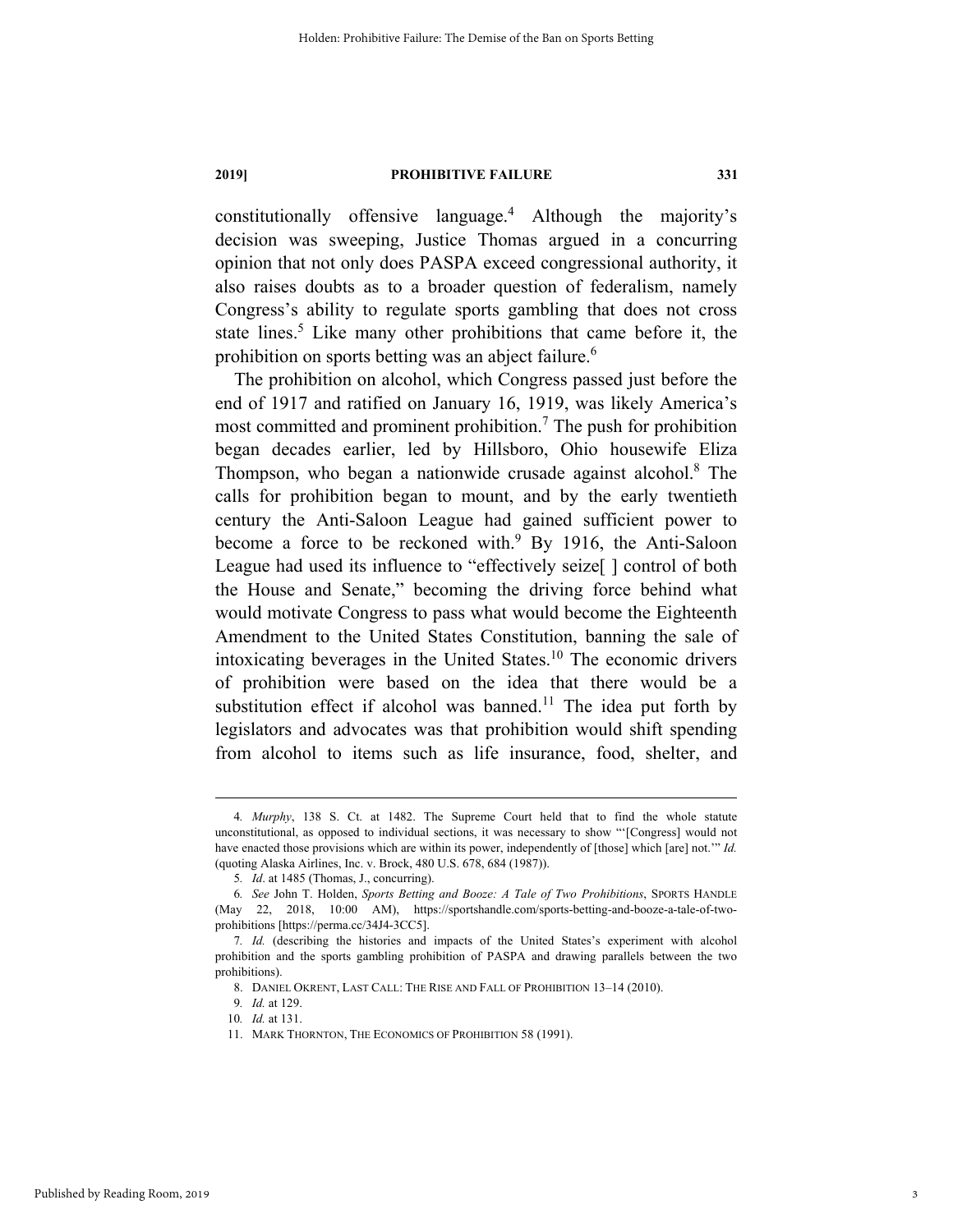savings.<sup>12</sup> The alcohol prohibition was a substantial failure.<sup>13</sup> Not only did the practice not result in additional spending on food and shelter, but also beer consumption increased during prohibition, and the consumption levels of pure alcohol remained relatively stable throughout the era.<sup>14</sup> The Amendment's prohibition failed miserably in achieving its purpose because it simply forced bootleggers to improvise, often creating concoctions with far more alcohol than typical alcoholic beverages, rendering them much more dangerous.<sup>15</sup> The prohibition against alcohol ended on December 5, 1933, with the ratification of the Twenty First Amendment.<sup>16</sup> Prohibition lasted little more than a decade cost an estimated \$11 billion in lost tax revenues as a result of prohibited liquor being sold outside the realm of taxation.<sup>17</sup> The lost tax revenue was compounded by the \$300 million spent on enforcement of Prohibition.<sup>18</sup> The failure of the prohibition of alcohol would manifest yet again in the federal government's "War on Drugs."

The War on Drugs' most controversial target has been marijuana,<sup>19</sup> especially since the rise of the medical marijuana industry, which began with California passing Proposition 215 in 1996.<sup>20</sup> Marijuana in the United States has been illegal at the federal level since the passage of the Marijuana Tax Act in  $1937<sup>21</sup>$  Although illegal since before World War II, large expenditures on policing the drug did not escalate until the late  $1960s<sup>22</sup>$  As enforcement expenditures rose, so

 <sup>12</sup>*. Id.* at 72.

<sup>13</sup>*. Id.* at 127.

<sup>14</sup>*. Id.* at 102.

<sup>15</sup>*. Id.* at 103–05.

 <sup>16.</sup> U.S. CONST. amend. XXI.

 <sup>17.</sup> Holden, *supra* note 6.

<sup>18</sup>*. Id.*

 <sup>19.</sup> Ashley C. Bradford & W. David Bradford, *Why Jeff Sessions Is Going to Lose His War Against Cannabis*, WASH. POST (Aug. 1, 2017), https://www.washingtonpost.com/news/posteverything/wp/2017/08/01/why-jeff-sessions-is-going-tolose-his-war-against-cannabis/?noredirect=on&utm\_term=.0262c9e7894a [https://perma.cc/QYN3- F9UK].

<sup>20</sup>*. State Medical Marijuana Laws*, NAT'L CONFERENCE STATE LEGISLATURES (Oct. 17, 2018), http://www.ncsl.org/research/health/state-medical-marijuana-laws.aspx [https://perma.cc/9GMS-CBDQ].

 <sup>21.</sup> THORNTON, *supra* note 11, at 105.

<sup>22</sup>*. Id.* at 108.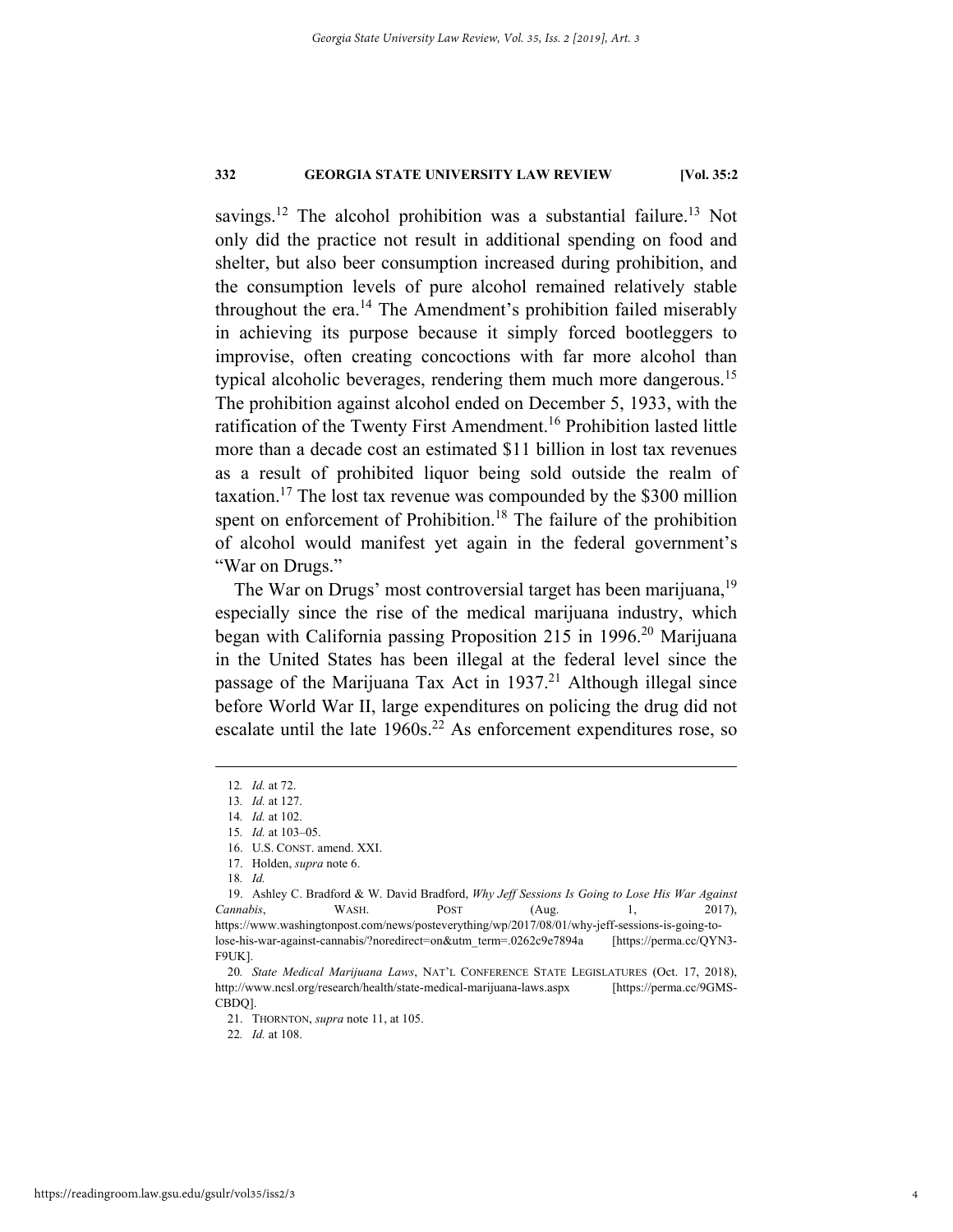did the potency of the drug; like during the alcohol prohibition era, providers sought to increase the potency so that there was less drug needed to achieve the same result, effectively maintaining a similar level of risk.23 The marijuana prohibition, however, is slowly being dismantled on a state-by-state basis.<sup>24</sup> Indeed, there has been an ongoing litigious debate between the federal government and state lawmakers over who should bear the cost of federal marijuana enforcement in states that have repealed their prohibitions.<sup>25</sup> The debate over state power to legalize marijuana for both medicinal and recreational purposes continues, but the federal government does not yet appear ready to totally abandon the enforcement of its own criminal laws against cannabis growers and sellers, despite a stated policy shift in enforcement priorities.<sup>26</sup> Unlike the prohibition against alcohol, the federal marijuana prohibition appears to be eroding by slow decay, as opposed to the democratic death of its predecessor.<sup>27</sup> Sports betting, however, is the most recent prohibition to meet its end, and, unlike marijuana and alcohol, the courts ended this prohibition.28

 <sup>23</sup>*. Id.* at 89, 99.

<sup>24</sup>*. See* Kevin Litman-Navarro, *Marijuana Legalization 2018: A State-by-State Guide to Legal Weed*, INVERSE (Apr. 18, 2018), http://www.inverse.com/article/43850-marijuana-legal-weed-states-in-2018 [https://perma.cc/PM3Y-8YPD]. By 2018, thirty states had legalized medical marijuana. German Lopez, *Marijuana Is Legal for Medical Purposes in 30 States*, VOX, http://www.vox.com/cards/marijuana-legalization/what-is-medical-marijuana [https://perma.cc/D3XE-TK8R] (last updated Aug. 20, 2018, 12:07 PM). In addition to the thirty states that have legalized medical marijuana, Alaska, California, Colorado, Maine, Massachusetts, Nevada, Oregon, Vermont, Washington, and the District of Columbia have all legalized marijuana for recreational use. Litman-Navarro, *supra*.

 <sup>25.</sup> Conant v. Walters, 309 F.3d 629, 646 (9th Cir. 2002) (Kozinski, J., concurring) ("That patients may be more likely to violate federal law if the additional deterrent of state liability is removed may worry the federal government, but the proper response—according to *New York* and *Printz*—is to ratchet up the federal regulatory regime, *not* to commandeer that of the state.").

<sup>26</sup>*. See* Evan Halper, *Trump Administration Abandons Crackdown on Legal Marijuana*, L.A. TIMES (Apr. 13, 2018, 3:25 PM), http://www.latimes.com/politics/la-na-pol-marijuana-trump-20180413 story.html [https://perma.cc/Z4DZ-RTX9]. The April 2018 announcement from the Trump Administration reversed a January 2018 Justice Department memorandum that rescinded guidance documents issued by the Obama Administration regarding lax prosecutorial policies towards enforcing criminal laws insofar as they related to marijuana in states that had legalized the drug. Memorandum from Jefferson B. Sessions, III, Att'y Gen., on Marijuana Enforcement to All U.S. Att'ys (Jan. 4, 2018), http://www.justice.gov/opa/press-release/file/1022196/download [https://perma.cc/7NAS-KJ96].

 <sup>27.</sup> Halper, *supra* note 26.

 <sup>28.</sup> Murphy v. NCAA, 138 S. Ct. 1461, 1484–85 (2018).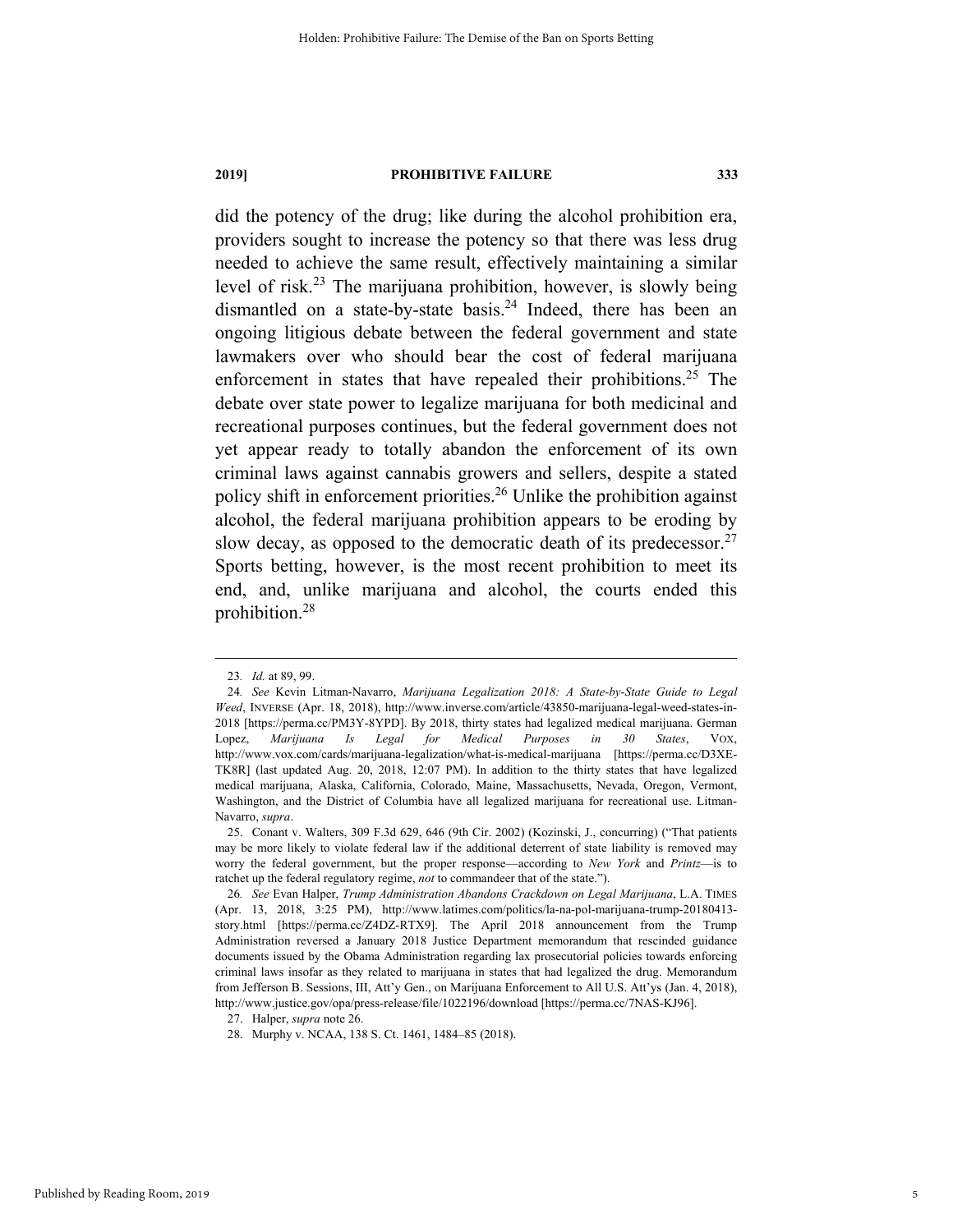The modern prohibition against sports betting dates to the early  $1950s<sup>29</sup>$  and the emergence of the Special Committee on Organized Crime in Interstate Commerce's (Kefauver Committee) final report, which noted that organized crime figures used wire transmissions to convey bookmaking information across the country.<sup>30</sup> The primary fixation of early modern sports gambling laws was less on sports gambling itself as a vice, but on sports gambling as a means of revenue generation for organized crime.<sup>31</sup> Attorney General Robert F. Kennedy had estimated that organized crime's illegal gambling business surpassed a value of \$7 billion in 1961.<sup>32</sup> Kennedy made clear that it was not the intent of the federal government to target all

S. 1564 reflects the committee's recognition that the ultimate effects of S. 1563 may be delayed by hearings, appeals and court tests, the initial weakness of any administrative device, and it therefore strikes straight at the source of the bookmakers' information with a narrow criminal prohibition. The proprietors of almost all legitimate race tracks and sports events have long been fighting the wire-service operators, by denying them the right to send out their bulletins on betting odds, scratches, times, results, etc. Consequently the operators have been driven to elaborate subterfuge, sometimes stealing the information from blinds outside the track or enclosure, sometimes using wig-wag signals, semaphores, special codes, and even walkie-talkie radio equipment from inside. S. 1564 would make it a Federal crime for any person to transmit in interstate commerce gambling information "obtained surreptitiously or through stealth and without the permission of" the proprietor of the event, when such information is intended to be used for illegal gambling purposes. It is believed that this measure would be effective at once to stop the flow of such information, and thus to cripple the wire services before they are brought completely in hand by regulation under the FCC.

 <sup>29.</sup> S. REP. NO. 82-725, at 13 (1951). There were federal and state prohibitions on sports wagering prior to the 1950s and 1960s, but many of these statutes were never modernized to address contemporary criminal organizations. *Id.*

<sup>30</sup>*. Special Committee on Organized Crime in Interstate Commerce*, U.S. SENATE, https://www.senate.gov/artandhistory/history/common/investigations/Kefauver.htm

<sup>[</sup>https://perma.cc/EX7E-5XBK]. Senate Resolution 202 established the Special Committee on Organized Crime in Interstate Commerce. *Id.* The Committee, led by Representative Estes Kefauver of Tennessee, launched a fourteen-city tour of the country over fifteen months. *Id.* The Committee held televised hearings, which included testimony from organized crime figures such as Frank Costello. *Id.* This marked the first time that many Americans had ever seen the faces or heard mafia members speak. *Id.* The Kefauver Committee, in its final report, produced a recommendation for passage of what would become the Federal Wire Act, stating:

S. REP. NO. 82-725, *supra* note 29, at 89.

 <sup>31.</sup> H.R. REP. NO. 87-967, at 2631 (1961).

<sup>32</sup>*. The Attorney General's Program to Curb Organized Crime and Racketeering: Hearing on S. 1653, S. 1654, S. 1655, S. 1656, S. 1657, S. 1658, and S. 1665 Before the S. Comm. on the Judiciary*, 87th Cong. 5 (1961) ("Gambling in the United States, we estimate, involves about 70,000 persons and a gross volume of \$7 billion annually.").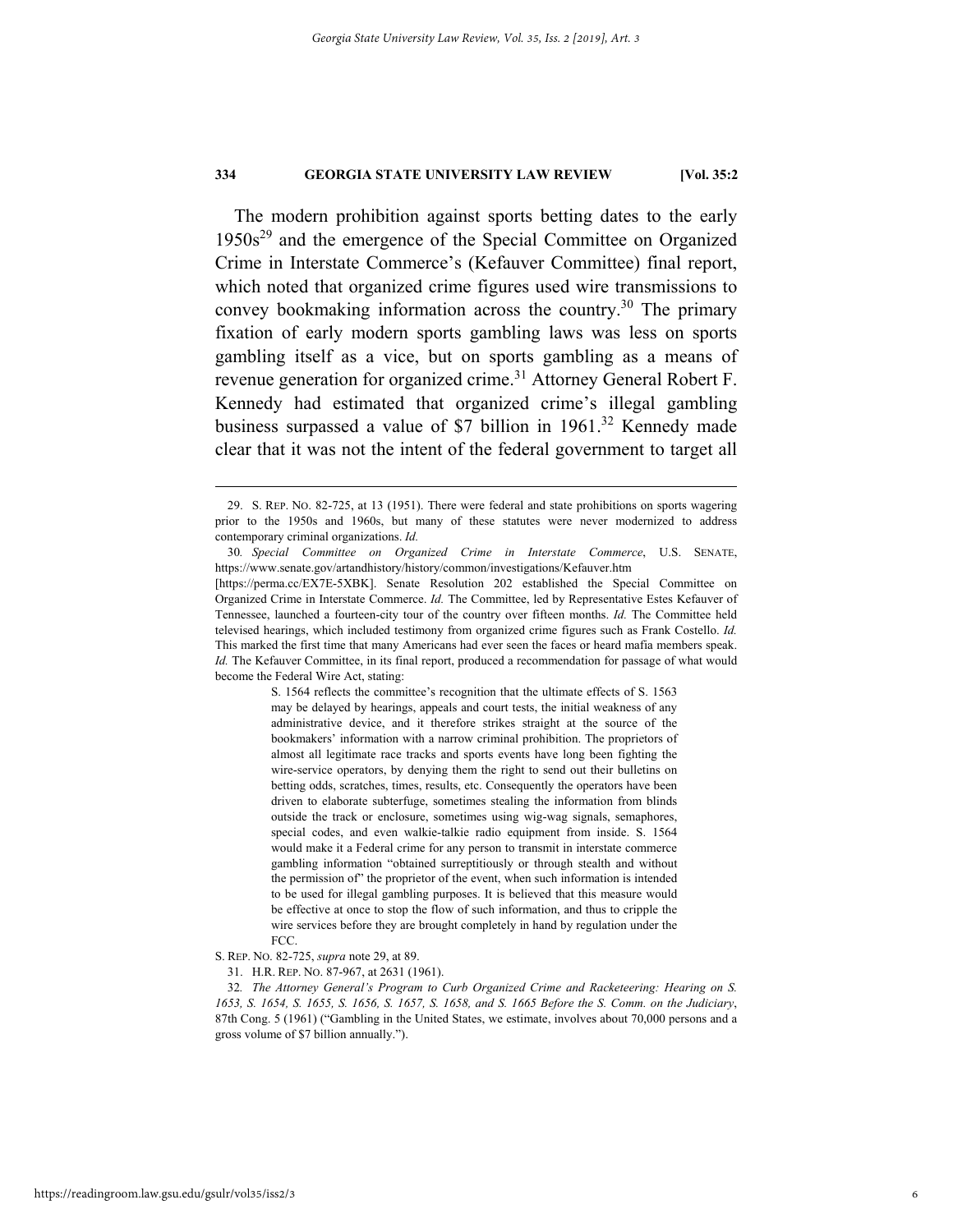sports bettors; to the contrary, the bill was only intended to target professional bettors. The Attorney General sought to avoid a situation where a bettor could escape the scope of the statute by claiming "I just like to bet. I just make social wagers."<sup>33</sup> The Wire Act, which would become law on September 13, 1961, would serve as the lone federal statute to explicitly address bets and wagers on sporting events until the passage of PASPA in 1992.<sup>34</sup>

Among the pushes for the enactment of PASPA, scholars cite continued pressure to reinforce existing laws protecting against organized crime and the potential for an increase in match-fixing in a world where sports betting was not prohibited.<sup>35</sup> By 1989, it was estimated that more than \$29.5 billion was being wagered illegally, and federal lawmakers and sports leagues began to express concerns that states would seek to recapture some of the illegal market share by legalizing sports gambling themselves.<sup>36</sup> Senator Bill Bradley wrote a law review article in which he detailed that "one million of the eight million compulsive gamblers in this country are teenagers," and their activity of choice is sports betting.<sup>37</sup> The argument that state-sanctioned sports betting would exacerbate gambling addictions was prominent in the early 1990s.<sup>38</sup> These fears, along with fears of

 <sup>33.</sup> JOHN L. MCCLELLAN, PROHIBITING TRANSMISSION OF BETS BY WIRE COMMUNICATIONS, S. REP. NO. 588, at 3 (1st Sess. 1961). Attorney General Robert F. Kennedy stated that the bill "is not interested in the casual dissemination of information with respect to football, baseball or other sporting events between acquaintances." *Id.*

 <sup>34.</sup> Interstate Wire Act of 1961, 18 U.S.C. § 1084(a) (2018) ("Whoever being engaged in the business of betting or wagering knowingly uses a wire communication facility for the transmission in interstate or foreign commerce of bets or wagers or information assisting in the placing of bets or wagers on any sporting event or contest, or for the transmission of a wire communication which entitles the recipient to receive money or credit as a result of bets or wagers, or for information assisting in the placing of bets or wagers, shall be fined under this title or imprisoned not more than two years, or both."). During the years after the Act's passage, Congress passed other pieces of antigambling legislation, which certainly impacted sports wagering involving human participants, but no bill specifically addressed the activity. *See, e.g.*, Interstate Horseracing Act of 1978, 15 U.S.C. §§ 3001–07; Organized Crime Control Act of 1970, 18 U.S.C. § 1955; Indian Gaming Regulatory Act, 25 U.S.C. §§ 2701–09, 2711–21 (2018); 25 U.S.C. § 2710 (1994) (*invalidated by* Seminole Tribe of Fla. v. Florida, 517 U.S. § 44 (1996)).

 <sup>35.</sup> James H. Frey, *Gambling on Sport: Policy Issues*, 8 J. GAMBLING STUD. 351, 351–52 (1992).

<sup>36</sup>*. Id.* at 353.

 <sup>37.</sup> Bill Bradley, *The Professional and Amateur Sports Protection Act–Policy Concerns Behind Senate Bill 474*, 2 SETON HALL J. SPORT L. 5, 7 (1992).

<sup>38</sup>*. Id.*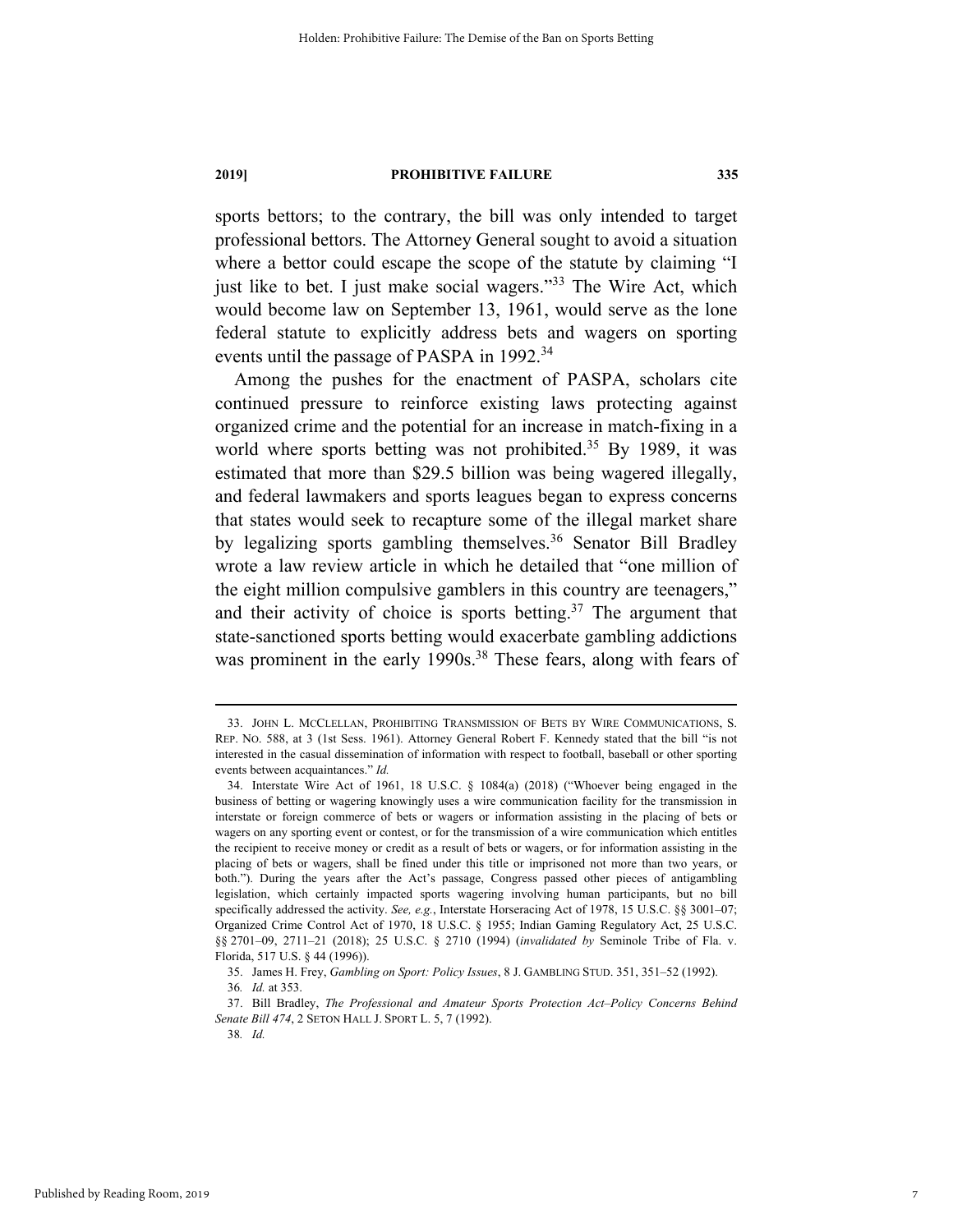rising societal costs, were the locomotives driving the crusade of Congress against state-sanctioned sports betting.<sup>39</sup>

PASPA was a disaster for more than twenty-five years.<sup>40</sup> The statute did not prohibit sports wagering; instead, it prohibited the state sanctioning of sports wagering in states that did not already offer sports betting prior to its passage.<sup>41</sup> This policy decision effectively conveyed a monopoly to Nevada and ensured that illegal bookmakers did not have to fear losing their clients to the legal market.<sup>42</sup> PASPA served as an incubator for illegal sports gambling with the internet acting as fertilizer.<sup>43</sup> By 2017, estimates placed the size of the illegal sports betting market at \$150 billion annually.<sup>44</sup> PASPA was unsuccessful and, as the Supreme Court declared,

42*. See* Ryan M. Rodenberg & John T. Holden, *Sports Betting Has an Equal Sovereignty Problem*, 67 DUKE L.J. ONLINE 1, 4 (2017). Although PASPA is frequently discussed as exempting Nevada, Delaware, Oregon, and Montana, all of which offered some forms of sports wagering products, only Nevada offered full-scale sports wagering. *Id.* at 34. Additionally, there are at least a handful of other states that had laws permitting limited forms of sports betting. *See* Nebraska County and City Lottery Act, NEB. REV. STAT. §§ 9-601, -602 (2018) ("The purpose of the [act] is to allow any county, city, or village to conduct a lottery for community betterment purposes. Any lottery conducted by a county, city, or village shall be conducted only by those methods and under those circumstances prescribed in the act. No other form or method shall be authorized or allowed."); *see also* WASH. REV. CODE § 9.46.0335 (2018) ("The legislature hereby authorizes any person, association, or organization to conduct sports pools without a license to do so from the commission but only when the outcome of which is dependent upon the score, or scores, of a certain athletic contest and which is conducted only in the following manner: (1) A board or piece of paper is divided into one hundred equal squares, each of which constitutes a chance to win in the sports pool and each of which is offered directly to prospective contestants at one dollar or less; (2) The purchaser of each chance or square signs his or her name on the face of each square or chance he or she purchases; and (3) At some time not later than prior to the start of the subject athletic contest the pool is closed and no further chances in the pool are sold; (4) After the pool is closed a prospective score is assigned by random drawing to each square; (5) All money paid by entrants to enter the pool less taxes is paid out as the prize or prizes to those persons holding squares assigned the winning score or scores from the subject athletic contest; (6) The sports pool board is available for inspection by any person purchasing a chance thereon, the commission, or by any law enforcement agency upon demand at all times prior to the payment of the prize; (7) The person or organization conducting the pool is conducting no other sports pool on the same athletic event; and (8) The sports pool conforms to any rules and regulations of the commission applicable thereto.").

43. Rodenberg & Holden, *supra* note 42, at 34.

 44. AM. SPORTS BETTING COAL., *The Sports Betting Opportunity: New Research Shows Legalized Sports Betting Will Generate Economic Growth, American Jobs and Tax Revenues*, AM. GAMING ASS'N (Aug. 31, 2017), https://www.americangaming.org/sites/default/files/sidebar\_file/8.31.17.Oxford.pdf [https://perma.cc/L6GZ-UHKN].

 <sup>39</sup>*. Id.* at 6.

 <sup>40.</sup> Murphy v. NCAA, 138 S. Ct. 1461, 1478 (2018).

 <sup>41. 28</sup> U.S.C. §§ 3701–04 (2012), *invalidated by* Murphy v. NCAA, 138 S. Ct. 1461 (2018).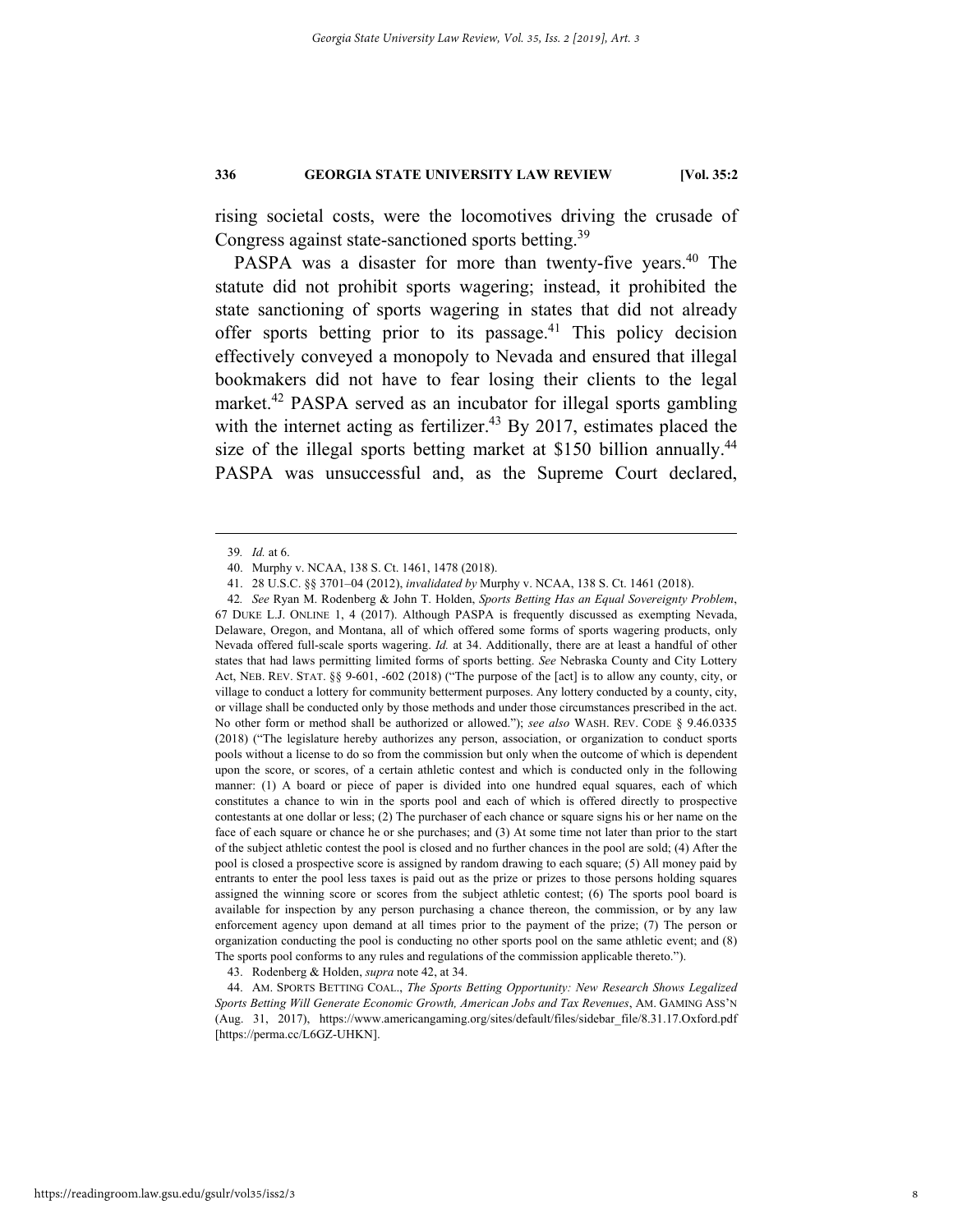unconstitutional.45 Although PASPA no longer exists, widespread legal sports betting continues to face a number of obstacles.

This article contains four parts. Part I examines the emergence of PASPA and the evolution of the statute in the early 1990s. Part II discusses the roughly twenty-five-year history of the statute and the Supreme Court's recent decision in *Murphy v. NCAA*, which brought an abrupt end to the statute's existence. In Part III, this article discusses what obstacles remain in the way of widespread wagering, including challenges at the federal, state, and private operator levels. Finally, in Part IV, this article provides some recommendations for best practices in the new legal market.

### *I. The Rise of PASPA*

The conception of PASPA was not as a criminal law or civil prohibition, but instead a proposal to amend the Lanham Act.<sup>46</sup> Professional sports leagues drove the campaign to stop the spread of state-sanctioned sports gambling and argued that federal legislation was necessary to protect the integrity of professional and amateur sporting events.<sup>47</sup> The sports leagues professed an interest in preserving the innocence of American youth and the integrity of the game.48 The concerns about the integrity of the game were overshadowed by concerns about purported intellectual property

48*. Id.* at 24.

 <sup>45</sup>*. Murphy*, 138 S. Ct. at 1479.

<sup>46</sup>*. Legislation Prohibiting State Lotteries from Misappropriating Professional Sports Service Marks: Hearing on S. 1772 Before the Subcomm. on Patents, Copyrights and Trademarks of the Comm. on the Judiciary*, 101st Cong. 37 (1990) [hereinafter *Initial PASPA Hearing*] (statement of Sen. Harry Reid) (recording the title of S. 1772 as "[a] bill to amend the Lanham Trademark Act of 1946 to protect the service marks of professional sports organizations from misappropriation by State lotteries").

 <sup>47.</sup> Thomas J. Ostertag, *From Shoeless Joe to Charley Hustle: Major League Baseball's Continued Crusade Against Sports Gambling*, 2 SETON HALL J. SPORT L. 19, 21 (1992) ("In addition to aggressively and jointly lobbying Congress, in conjunction with the other professional and amateur sports organizations, Major League Baseball (MLB) has lodged a concerted grass-roots campaign against the legalization of state-sanctioned and state-authorized sports gambling enterprises. This campaign is aimed at preserving the integrity of our sports contests, preserving the image of its athletes as role models for our nation's youth, and preventing the deleterious effects that sports gambling would have upon the youth of America.") (citing *Hearing on H.R. 74 Before the Subcomm. on Econ. and Commercial Law*, 102d Cong. 165 (1991)).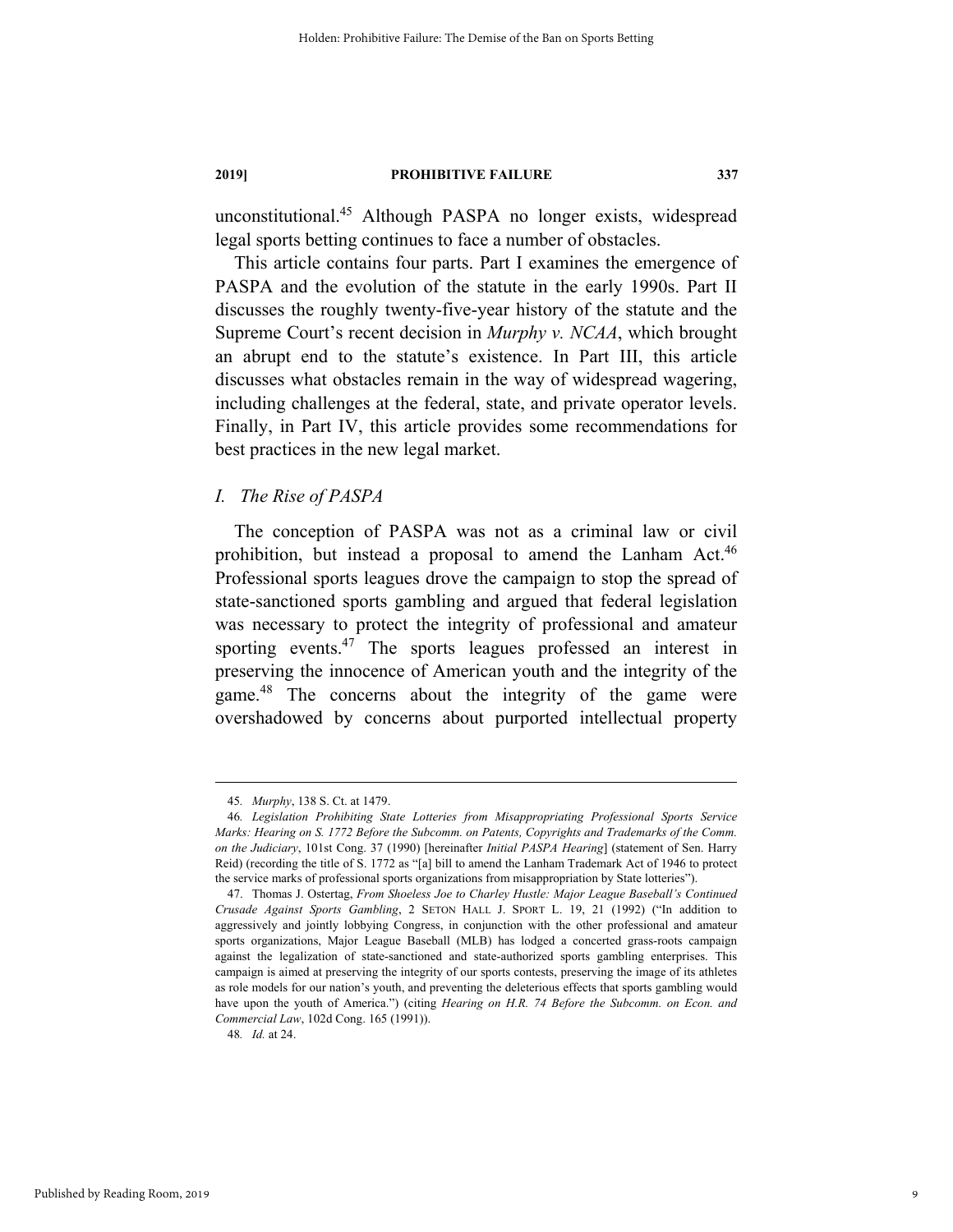rights in sporting events raised during the initial hearings on the legislation that would become PASPA.<sup>49</sup>

# *A. 1990: Legislation Prohibiting State Lotteries from Misappropriating Professional Sports Service Marks*

The first hearing on the legislation that would become PASPA took place on June 26, 1991, before the Senate Judiciary Subcommittee on Patents, Copyrights and Trademarks.<sup>50</sup> Senator Dennis DeConcini of Arizona, who called for the gathering, opened the hearing by stating: "The Sports Service Protection Act is a very important piece of legislation . . . ."51 At the time, numerous states were considering offering sports lotteries.<sup>52</sup> The perception in Congress was that the professional sports leagues had worked hard to portray a wholesome image to fans and that sports betting would be deleterious to this goodwill.<sup>53</sup> Further driving home the perceived need for the legislation in his opening statement, Senator DeConcini stated that legalized sports betting would result in an overall increase in wagering activity.54

 <sup>49.</sup> Ryan M. Rodenberg, Anastasios Kaburakis & John T. Holden, "*Whose" Game Is It? Sports-Wagering and Intellectual Property*, 60 VILL. L. REV. TOLLE LEGE 1, 2–6 (2014). Unlike sports broadcasts, which can be copyrighted, sporting events themselves enjoy no such protection. *Id.* at 4; *see also* Nat'l Basketball Ass'n v. Motorola, 105 F.3d 841, 847 (2d Cir. 1997) ("We believe that the lack of caselaw is attributable to a general understanding that athletic events were, and are, uncopyrightable. Indeed, prior to 1976, there was even doubt that broadcasts describing or depicting such events, which have a far stronger case for copyrightability than the events themselves, were entitled to copyright protection. Indeed, as described in the next subsection of this opinion, Congress found it necessary to extend such protection to recorded broadcasts of live events. The fact that Congress did not extend such protection to the events themselves confirms our view that the district court correctly held that appellants were not infringing a copyright in the NBA games."); Brief for the United States as Amicus Curiae Supporting Petitioners at 26, Am. Broad. Cos. v. Aereo, Inc., 134 S. Ct. 2498 (2014) (No. 13- 461), 2014 WL 828079, at \*26 ("[W]hen a television network broadcasts a live sporting event, no underlying performance precedes the initial transmission—the telecast itself is the only copyrighted work.").

<sup>50</sup>*. Initial PASPA Hearing*, *supra* note 46.

<sup>51</sup>*. Id.* at 1 (statement of Sen. Dennis DeConcini).

<sup>52</sup>*. Id.* Sports lotteries are effectively pools where players bet on the outcomes of sporting events, and, although often done via pari-mutuel wagering, this is not always the case. *Sports Lottery*, CASINOPEDIA, http://www.casinopedia.org/terms/s/sports-lottery [https://perma.cc/C9GY-7QLS] (last visited Oct. 11, 2018).

<sup>53</sup>*. See Initial PASPA Hearing*, supra note 46, at 2 (statement of Sen. Dennis DeConcini).

<sup>54</sup>*. Id.* This position is one that persists, though others have argued that there may instead be a substitution effect, as opposed to a net increase, whereby bettors either move to legal markets from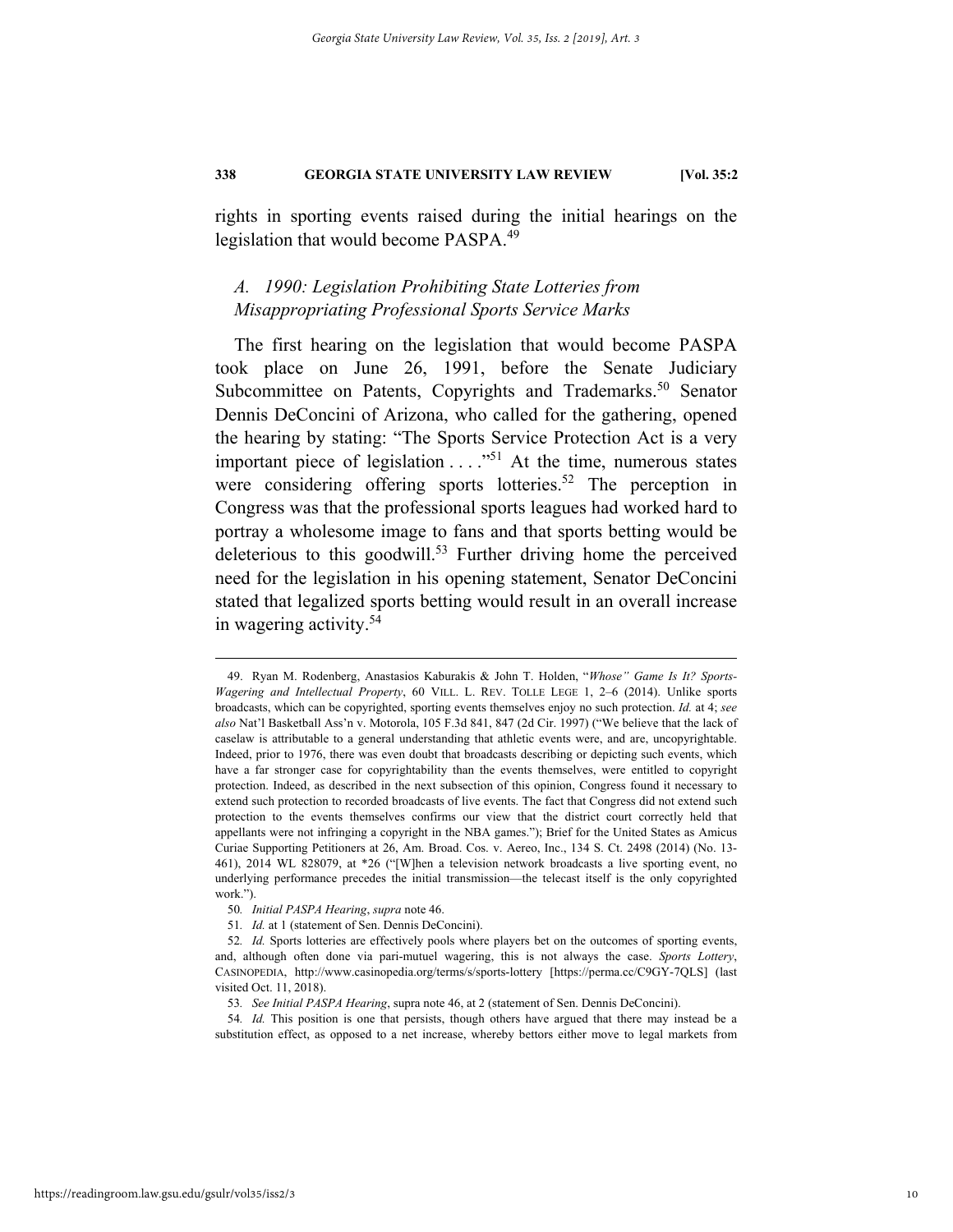Senator Richard Bryan of Nevada followed the testimony of Senator DeConcini and testified that he supported the proposed legislation, provided that the proposed regulations did not affect Nevada's sports betting regulatory structure.<sup>55</sup> This concern for Nevada's sports betting monopoly would become realized when Representative John Bryant from the House of Representatives would testify, immediately following Senator Bryan, that a companion House bill would inadvertently criminalize gambling in Nevada.<sup>56</sup> The Representative from Texas stated that "wherever gambling becomes a principal concern, sports have a tendency to become corrupt."57 This theme was echoed when Reggie Williams, a former National Football League (NFL) linebacker and Cincinnati city councilman, testified that "[s]tate-sponsored gambling really would make a mockery of an athlete's sacrifices and commitments."<sup>58</sup> Williams stated that if legalized betting existed, he would be suspicious of a teammate who smiled after losing a game on the field.59 Legalized sports betting would mean that athletes could no longer be role models and children would collect lottery tickets instead of baseball cards. $60$  Although not articulated during his testimony that he was appearing on behalf of the NFL, Williams later responded to additional questions on NFL letterhead, stating that it was his belief that legalized betting might increase the likelihood of games being fixed.<sup>61</sup>

illegal markets or bettors choose to wager on sports versus other gambling activities such as horse racing. *See* Michael Baumann, *The Downsides of Legalized Sports Gambling*, RINGER (May 15, 2018, 10:56 AM), http://www.theringer.com/sports/2018/5/15/17355544/downsides-sports-gamblinglegalization-ncaa-marijuana [https://perma.cc/F93E-VVSK].

<sup>55</sup>*. Initial PASPA Hearing*, *supra* note 46, at 13 (statement of Sen. Richard H. Bryan). Later, Senator Bryan played an instrumental role in the exemption of fantasy sports from the Unlawful Internet Gambling Enforcement Act, which led to the rise of the daily fantasy sports industry, one of the indicators of a societal shift in terms of attitudes towards sports gambling. John T. Holden, *The Unlawful Internet Gambling Enforcement Act and the Exemption for Fantasy Sports*, 28 J. LEGAL ASPECTS SPORT 97, 103, 109 (2018).

<sup>56</sup>*. Initial PASPA Hearing*, *supra* note 46, at 14 (statement of Sen. John Bryant).

<sup>57</sup>*. Id.* at 16.

<sup>58</sup>*. Id.* at 23 (statement of Reggie Williams, Former Linebacker, Cincinnati Bengals).

<sup>59</sup>*. Id.* at 24.

<sup>60</sup>*. Id.*

<sup>61</sup>*. Id.* at 29.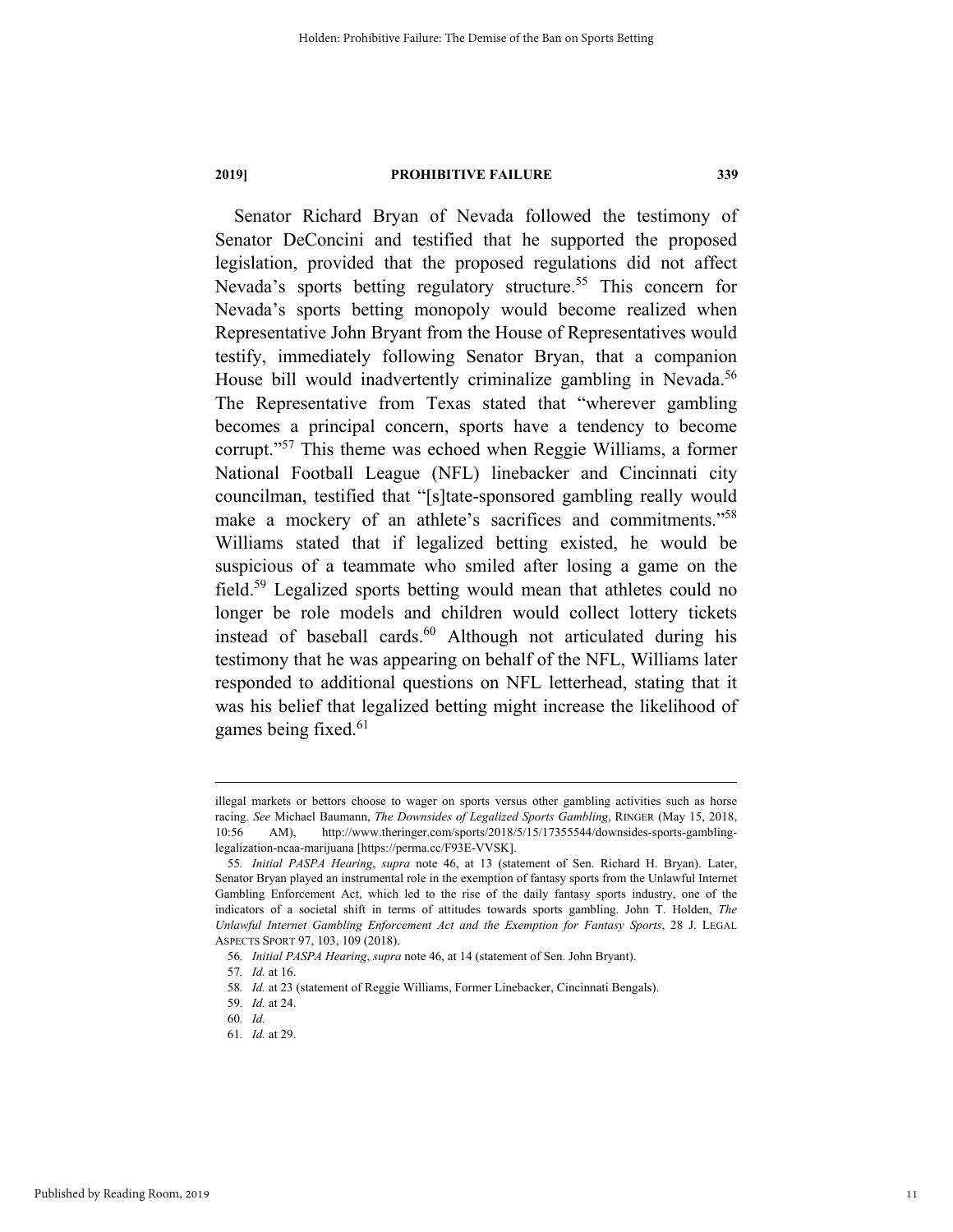Following Williams's testimony, Jeff Ballard, a pitcher for the Baltimore Orioles, spoke.<sup>62</sup> Ballard testified that state-sponsored gambling might lead to "shaving runs or even fixing the outcome of the games."63 Both Ballard and Williams informed the Subcommittee that legalized sports betting may cause threats to the integrity of the games they played, but Ballard specifically noted that in all his years of being a professional athlete he had not heard any talk of the Las Vegas point spreads in the locker room.<sup>64</sup>

NFL Commissioner Paul Tagliabue testified that state-sanctioned sports gambling sends a negative message to the youth of the country.65 Tagliabue asserted that state-sponsored betting games "misappropriated" sports league property, likening it to a state manufacturing Donald Duck or Mickey Mouse dolls.<sup>66</sup> In response to additional questions submitted by Senator Grassley, Tagliabue asserted that the NFL had never taken legal action against casinos in Nevada that use NFL logos and team names.<sup>67</sup> The lack of any such

[https://perma.cc/6D77-Y8SH] (statement of Adam Silver, Comm'r, National Basketball Association) ("'We think the integrity fee is something that we are entitled to, one, because we have the additional costs and also—something that as I've said before, we're not hiding from—that we also think we are due a royalty. And that if the intellectual property that is created by this league—and I know all the leagues support this position, but in the case of the NBA, we will spend roughly \$7.5 billion creating NBA basketball this season.'"); David Waldstein, *Rob Manfred Addresses the Shift, Gambling and That Viral Terry Collins Video*, N.Y. TIMES (June 14, 2018), http://www.nytimes.com/2018/06/14/sports/baseball/rob-manfred-shift-gambling-expansion.html [https://perma.cc/V84D-QTL2] (quoting Rob Manfred, Comm'r, Major League Baseball) ("'From our perspective, we see revenue opportunities, but most important, we see it as an opportunity for fan engagement,' [Manfred] said, adding that baseball wants it done in a way that, 'first and foremost protects the integrity of the game—but, equally important, protects [Major League Baseball's] intellectual property.'").

 <sup>62</sup>*. Initial PASPA Hearing*, *supra* note 46, at 32 (statement of Jeff Ballard, Pitcher, Baltimore Orioles).

<sup>63</sup>*. Id.*

<sup>64</sup>*. Id.* at 24, 33 (statements of Reggie Williams, Former Linebacker, Cincinnati Bengals, and Jeff Ballard, Pitcher, Baltimore Orioles).

<sup>65</sup>*. Id.* at 39 (statement of Paul Tagliabue, Comm'r, National Football League).

<sup>66</sup>*. Id.* The suggestion that sports betting misappropriates sports leagues' property is a theme that has recently reemerged. *See* Adam Candee, *NBA's Adam Silver on Sports Betting: 'The Integrity Fee Is Something We Are Entitled to*,*'* LEGAL SPORTS REPORT (June 1, 2018, 2:40 PM), http://www.legalsportsreport.com/20904/nba-commissioner-adam-silver-talks-sports-betting

<sup>67</sup>*. Initial PASPA Hearing*, *supra* note 46, at 55 (statement of Paul Tagliabue, Comm'r, National Football League).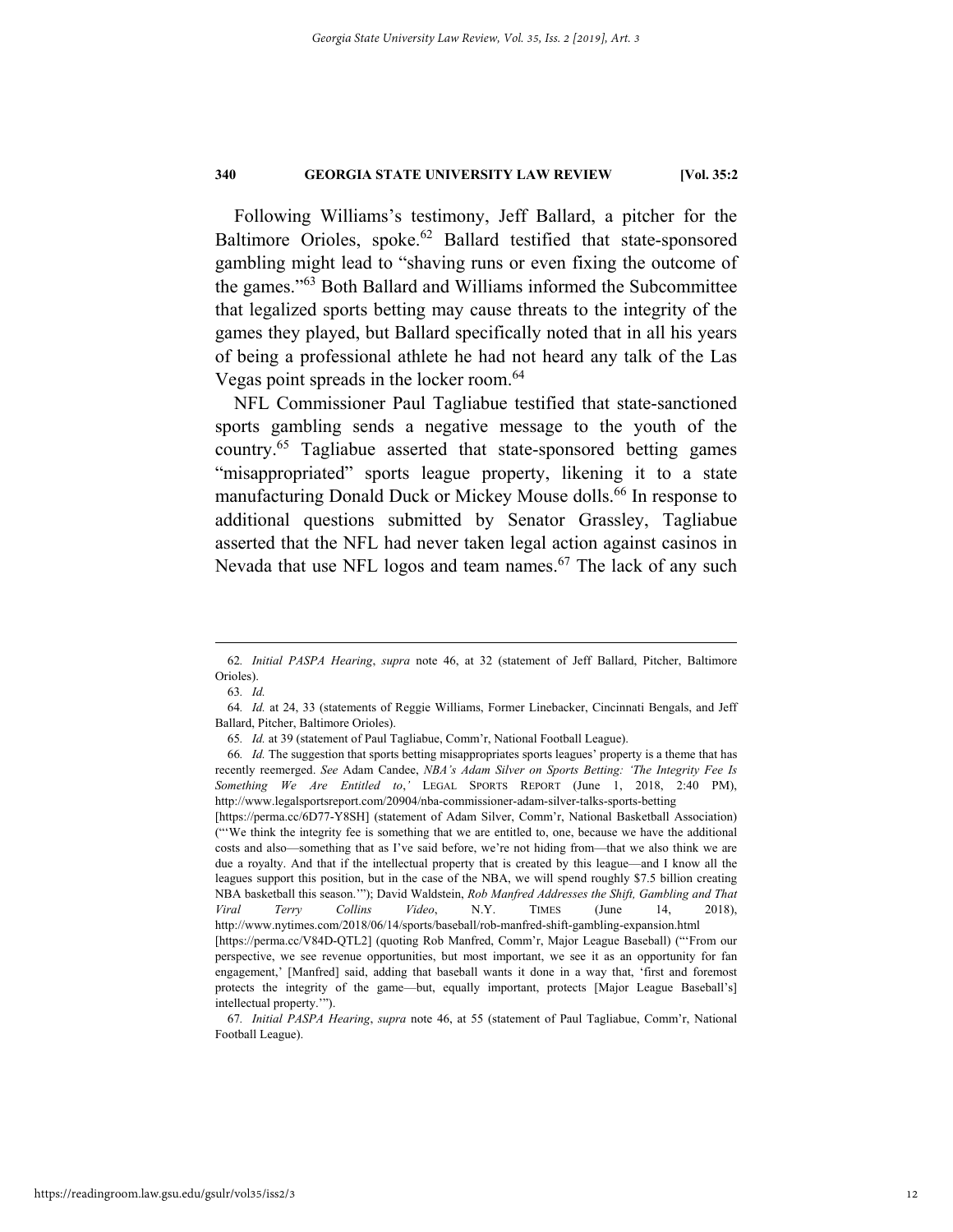legal action likely suggests that the NFL was fishing for an intellectual property grant from Congress.<sup>68</sup>

Major League Baseball (MLB) Deputy Commissioner Stephen Greenberg reiterated the other sports league representatives' objections, suggesting that increases in state-sponsored sports gambling would increase the likelihood that games will be subjected to attempted manipulation.<sup>69</sup> Richard Hilliard, the Director of Enforcement for the National Collegiate Athletic Association (NCAA), testified that the NCAA would support any legislative initiative to limit opportunities for individuals to gamble on the outcome of NCAA games.70 Despite Hilliard's endorsement, he noted that the NCAA possesses no "hard" evidence that organized crime has attempted to infiltrate college basketball through the sale of drugs, which could leave athletes vulnerable to extortion.<sup>71</sup> Gary Bettman, who appeared on behalf of the National Basketball Association (NBA), testified that "[b]etting creates point spread fans," who are fans that no longer care about their team, but instead are cheering to win a bet.<sup>72</sup> Bettman also suggested that "[t]he Federal antilottery statute, in section 1307, seems to expressly prohibit sports betting."73 However, Bettman conceded that the courts had failed to agree with his interpretation.<sup>74</sup> Senator Ted Kennedy asked Bettman whether it was true that NBA teams have accepted millions of dollars in advertising fees from state-sanctioned lotteries. In response, Bettman maintained that the NBA's position was that

 <sup>68</sup>*. See* Lorenzo Reyes, *Roger Goodell, NFL Ask Congress for 'Uniform Standards' on Sports Betting*, USA TODAY (May 21, 2018, 12:04 PM), https://www.usatoday.com/story/sports/nfl/2018/05/21/nfl-betting-gambling-congress-roger-

goodell/628697002/ [https://perma.cc/X6QS-7JS6]; *see also* Ryan M. Rodenberg, John T. Holden & Asa D. Brown, *Real-Time Sports Data and the First Amendment*, 11 WASH. J.L., TECH. & ARTS 63, 86 (2015).

<sup>69</sup>*. See Initial PASPA Hearing*, *supra* note 46, at 62–63 (statement of Stephen Greenberg, Deputy Director, Major League Baseball).

<sup>70</sup>*. Id.* at 70 (statement of Richard Hilliard, Director of Enforcement, National Collegiate Athletic Association).

<sup>71</sup>*. Id.* at 73.

<sup>72</sup>*. Id.* at 76 (statement of Gary Bettman, Senior Vice President & General Counsel, National Basketball Association).

<sup>73</sup>*. Id.* at 77.

<sup>74</sup>*. Id.*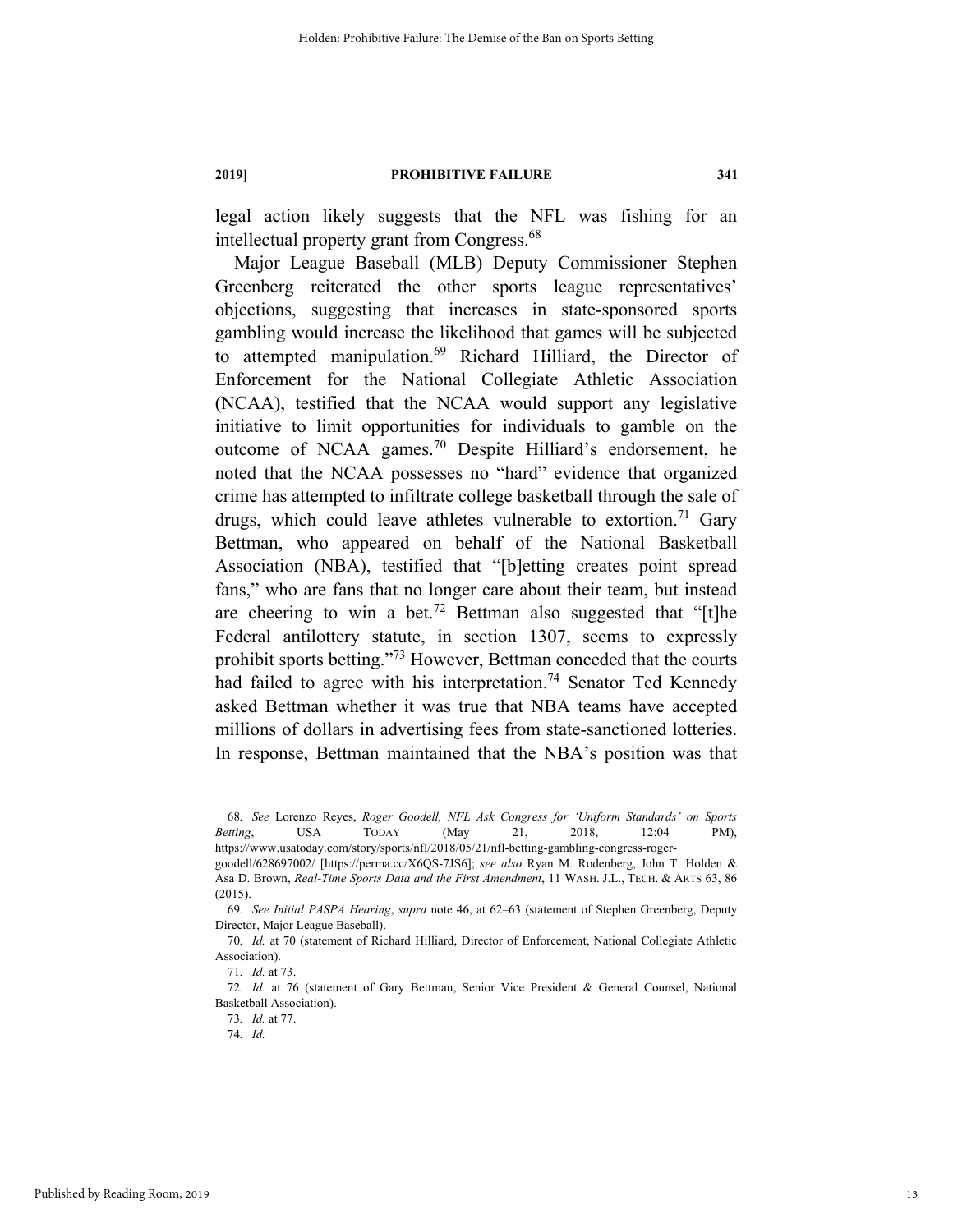there is a clear distinction between accepting money from lotteries with traditional lottery games and approving of sports wagering.<sup>75</sup>

Harvard law professor Arthur Miller appeared on behalf of the NFL to testify before the Senate Subcommittee.<sup>76</sup> Miller specifically focused his testimony on what he described as the misappropriation of "good will and values."77 Professor Miller informed the committee that state-sponsored lotteries would take the values that were crafted by the sports leagues and would alter them.<sup>78</sup> Miller further asserted that the current state of the law was inadequate to protect the leagues under the existing Lanham Act.<sup>79</sup> According to Miller, there would be an insufficient remedy to the sports leagues with the legislation that was the subject of the hearing despite the existing protections of the Lanham Act.<sup>80</sup>

Professor Miller advocated for changes to intellectual property laws in favor of the uniqueness of the sports leagues' products, but Garo Partoyan of the United States Trademark Association testified that the organization opposed the new proposed regulations because they would tarnish the uniformity, balance, and "essential fairness" of the Lanham Act.<sup>81</sup> Partoyan detailed numerous alternatives that would not result in an alteration and special privileges being afforded under the proposed legislation.<sup>82</sup> Partoyan's message may have resonated with Congress, as the 1990 hearing was the last time legislators proposed amendments to the Lanham Act in regard to sports betting.

By September 1990, the efforts to stop the expansion of statesponsored sports lotteries had transitioned from an intellectual

 <sup>75</sup>*. Initial PASPA Hearing*, *supra* note 46, at 92.

<sup>76</sup>*. Id.* at 251 (statement of Arthur R. Miller, Bruce Bromley Professor of Law, Harvard Law School).

<sup>77</sup>*. Id.* at 252.

<sup>78</sup>*. Id.*

<sup>79</sup>*. Id.*

<sup>80</sup>*. Id.* at 253. Indeed, Miller's argument that under existing interpretations of the Lanham Act the statute was insufficient to provide protections to the sports leagues is perhaps ironic, given sports leagues' current assertions that they already possess an enforceable intellectual property right. *See Initial PASPA Hearing*, *supra* note 46, at 253.

<sup>81</sup>*. Id.* at 263 (statement of Garo Partoyan, President, United States Trademark Association).

<sup>82</sup>*. Id.* at 264.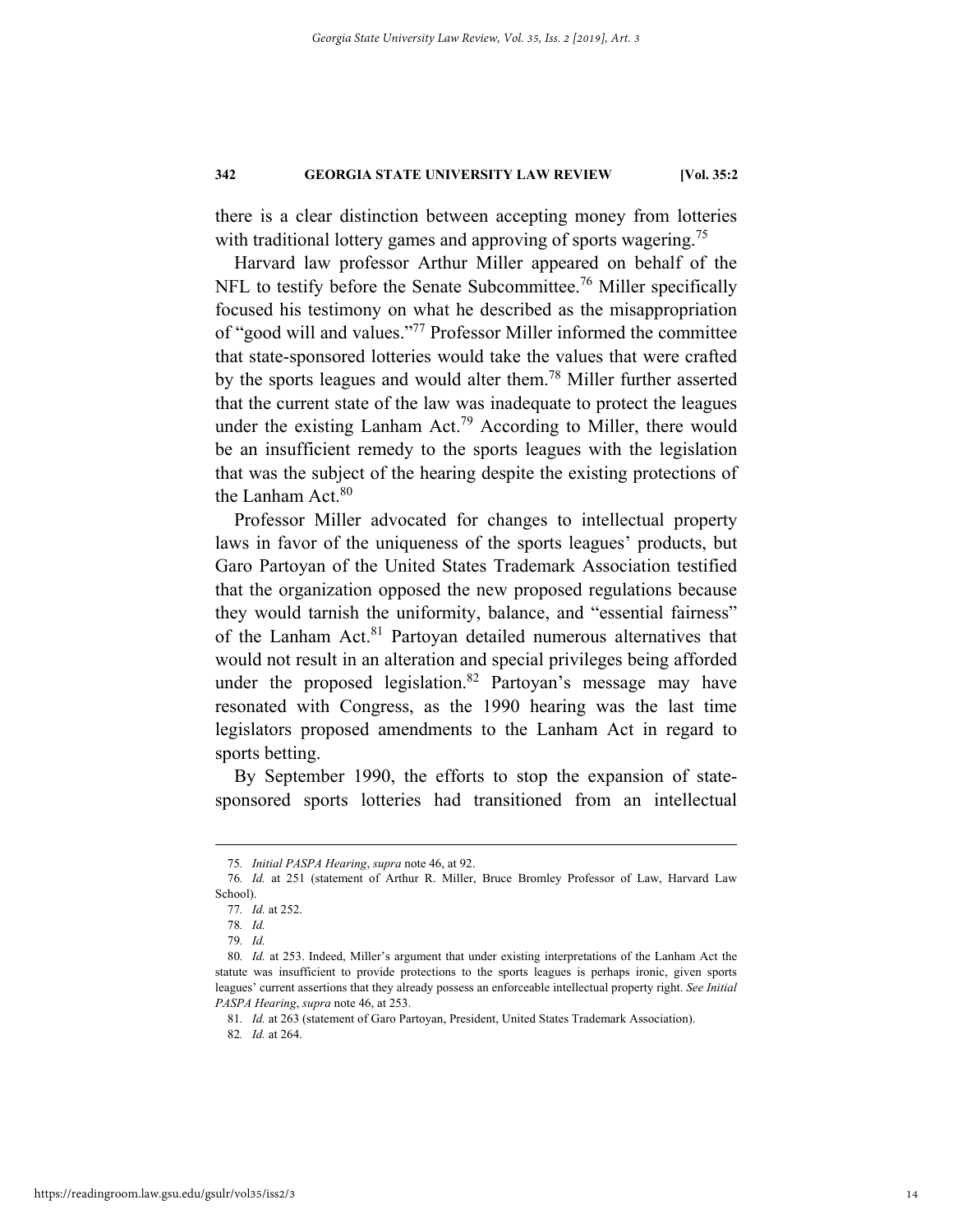property issue to a criminal law issue with a proposed amendment as part of the Comprehensive Crime Control Act of 1990.<sup>83</sup> The first of three hearings had several key themes emerge, including sports league executives seeking to have Congress bestow a right in the league's games to them.<sup>84</sup> The testimony of sports league executives was also one of the first occasions that where organization leaders began to push for a right to control how facts associated with how their games were used by third-parties. $85$  This theme remains pervasive more than two decades later.

### *B. 1991: Prohibiting State-Sanctioned Sports Gambling*

The second hearing on legislation that became PASPA took place before the Senate Judiciary Subcommittee on Patents, Copyrights and Trademarks on June 26, 1991.<sup>86</sup> The hearing included testimony on two separate bills, the first was titled: "A Bill to Amend the Lanham Trademark Act of 1946 to Protect the Service Marks of Professional and Amateur Sports Organizations from Misappropriation by State Lotteries"; and the second was titled: "A Bill to Prohibit Sports Gambling Under State Law."87 The two bills were a transition from the hearing in the previous year because, for the first time, Congress recognized the challenge in addressing sports gambling proliferation and managing the allocation of resources to enforce a new gambling statute.<sup>88</sup>

 <sup>83.</sup> H.R. REP. NO. 101-681, pt. 1, at 192 (1990) ("[A] [s]tate-sponsored lottery based on sporting events will undermine public confidence in the integrity of the sports involved, place undue pressure on players and coaches, and communicate negative values about sports to the youth of America. The stamp of approval that government would put upon such a lottery by sponsoring it could encourage a broad section of the population to participate in an activity that is much more than a mere game of chance.").

<sup>84</sup>*. See id.*

<sup>85</sup>*. See Sports Betting Integrity Fee*, LEGAL SPORTS REPORT, http://www.legalsportsreport.com/integrity-fee [https://perma.cc/6YZP-YRZC] (last visited Oct. 11, 2018); Brett Smiley, *U.S. Sports Betting in 2018: Timeline of State and Sportsbook Developments*, SPORTS HANDLE (July 2, 2018, 4:30 PM), https://sportshandle.com/us-sports-betting-in-2018-timelineof-state-and-sportsbook-developments [https://perma.cc/KBG6-F75U].

<sup>86</sup>*. Prohibiting State-Sanctioned Sports Gambling: Hearing Before the Subcomm. on Patents, Copyrights and Trademarks of the Comm. on the Judiciary*, 102d Cong. 1 (1991) [hereinafter *Second PASPA Hearing*].

<sup>87</sup>*. Id.*

 <sup>88.</sup> John T. Holden, Anastasios Kaburakis & Ryan M. Rodenberg, Commentary, *Occam's Razor and Sports Wagering Law*, HARV. J. SPORTS & ENT. L. ONLINE DIG. 1, 3 (Jan. 25, 2015),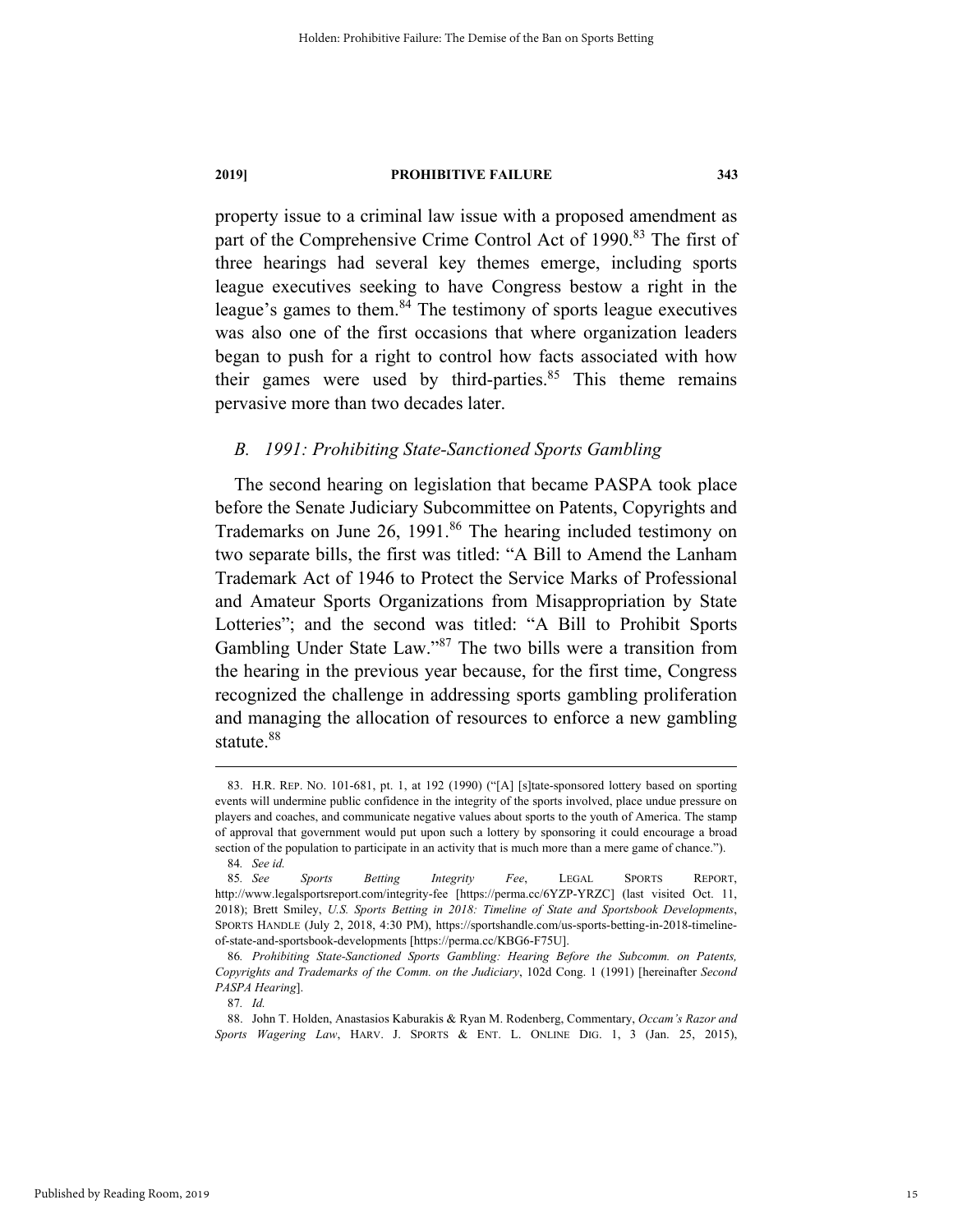Once again, Senator DeConcini delivered the opening statement in the second PASPA hearing as he had during the first hearing.<sup>89</sup> DeConcini noted that S. 473, the service mark bill, was the same as was debated in the previous Congress, but S. 474 was described as "a broader approach to the problem of sports gambling and is the byproduct of information provided during last year's hearing."90 The Arizona senator argued that there were limits to the strategies states utilized to raise money, stating: "I do not believe the answers to budgetary problems should be to increase the number of lottery players or sports bettors."<sup>91</sup>

The first witness to testify in the June 1991 hearing was Senator Bill Bradley of New Jersey.<sup>92</sup> Bradley, a former NBA player, noted that the \$100 billion sports gambling industry appears attractive to states that are cash-strapped. $93$  Senator Bradley testified that there were eight million gambling addicts in the United States and one million were teenagers.<sup>94</sup> Bradley stressed that it was his opinion that legal gambling would likely increase illegal gambling, creating "an atmosphere that invites corruption."95 The hypothesized idea was that legalized gambling was likely to shift the focus of the game from being about the skill of the athletes to being about beating point spreads.<sup>96</sup> Senator Orrin Hatch of Utah, who testified immediately

http://www.harvardjsel.com/2015/01/occams-razor-and-sports-wagering-law [https://perma.cc/C47G-YG6V]. One of PASPA's unique features was that it enabled professional and amateur sports leagues to enforce the statute on their own. *Id.* Under previous conceptions of property rights, this would appear to be problematic because the leagues have only an indirect connection with the information used by sportsbooks. *Id*; Anastasios Kaburakis, Ryan M. Rodenberg & John T. Holden, *Inevitable: Sports Gambling, State Regulation, and the Pursuit of Revenue*, 5 HARV. BUS. L. REV. ONLINE 27 at 1, 3 (Jan. 10, 2015).

<sup>89</sup>*. Second PASPA Hearing*, *supra* note 86, at 1 (statement of Sen. Dennis DeConcini).

<sup>90</sup>*. Id.*

<sup>91</sup>*. Id.* at 3.

<sup>92</sup>*. Id.* at 10. Bradley would later publish a book titled *Values of the Game*, though the book makes no reference to gambling or his crusade for the passage of PASPA. *See* BILL BRADLEY, VALUES OF THE GAME (1998).

<sup>93</sup>*. Second PASPA Hearing*, *supra* note 86, at 10 (statement of Sen. Bill Bradley).

<sup>94</sup>*. Id.*

<sup>95</sup>*. Id.*

<sup>96</sup>*. Id.* at 12.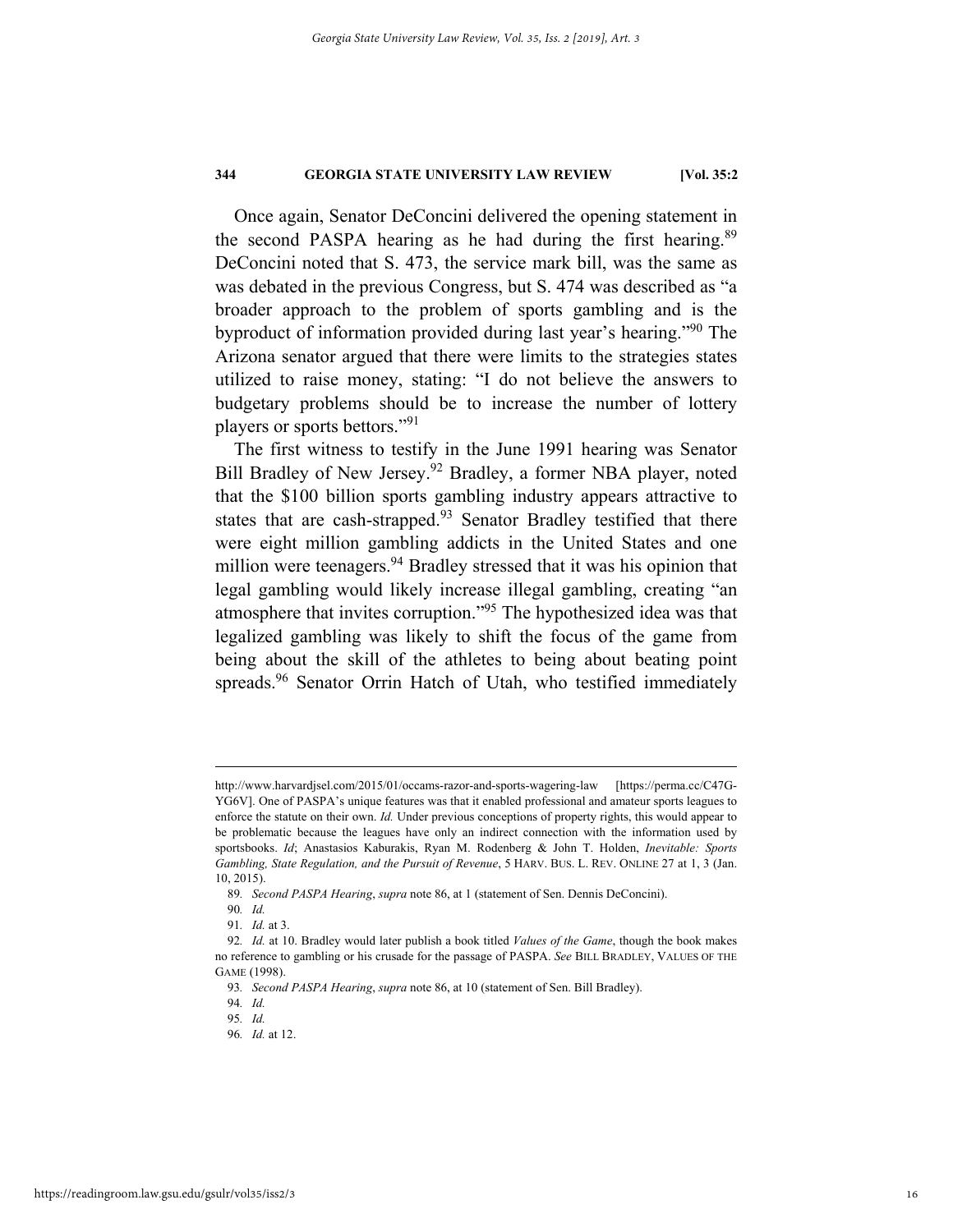after Bradley, echoed Bradley's view that legalized gambling would increase the size of the illegal gambling market.  $97$ 

Senator Chuck Grassley of Iowa challenged Senator Bradley, arguing that the professional sports leagues have seemingly acquiesced to gambling on sports using team logos in Nevada's casinos.98 Grassley stated that he was "curious" as to why the focus was placed on state-sponsored lotteries when the vast majority of gambling takes place outside of regulated markets.<sup>99</sup> Grassley's comments were among the few voices questioning the efficacy of the proposed legislation.100 Grassley's skepticism, however, did not deter the onslaught of war stories from sports league representatives.

Commissioner Tagliabue testified that the NFL strongly endorsed the restrictions proposed in S. 474.101 Tagliabue then informed the Senate Subcommittee that as a seventeen-year-old at summer camp, he recalled players being offered money, and he opined that the money being offered to the youth at summer camp led down a road to point shaving and corruption.<sup>102</sup> Following Tagliabue's testimony, the Commissioner of Baseball, Francis Vincent, testified.<sup>103</sup> Vincent stated that the office of the Commissioner of Baseball was created as a direct result of the 1919 World Series scandal.<sup>104</sup> Vincent noted that state-sponsored sports gambling runs the risk of undermining the integrity of the sport.<sup>105</sup> Legalized betting would be unlikely to slow illegal gambling because illegal bookmakers allow gamblers to bet on credit.106 The third in the trifecta of sports league chief executives was NBA Commissioner David Stern, who stressed that statesanctioned sports gambling would create "point spread fans," or fans who do not care about winning but only whether a team covered the

Published by Reading Room, 2019

 <sup>97</sup>*. Id.* at 16 (statement of Sen. Orin Hatch).

<sup>98</sup>*. Id.* at 17–18 (statement of Sen. Charles Grassley).

<sup>99</sup>*. Second PASPA Hearing*, *supra* note 86, at 19 (statement of Sen. Charles Grassley).

<sup>100</sup>*. Id.*

<sup>101.</sup> Id. at 21 (statement of Paul Tagliabue, Comm'r, National Football League).

<sup>102</sup>*. Id.* at 22.

<sup>103</sup>*. Id.* at 37 (statement of Francis T. Vincent, Comm'r of Baseball).

<sup>104</sup>*. Id.*

<sup>105</sup>*. Second PASPA Hearing*, *supra* note 86, at 37.

<sup>106</sup>*. Id.* (statement of Francis T. Vincent, Comm'r of Baseball).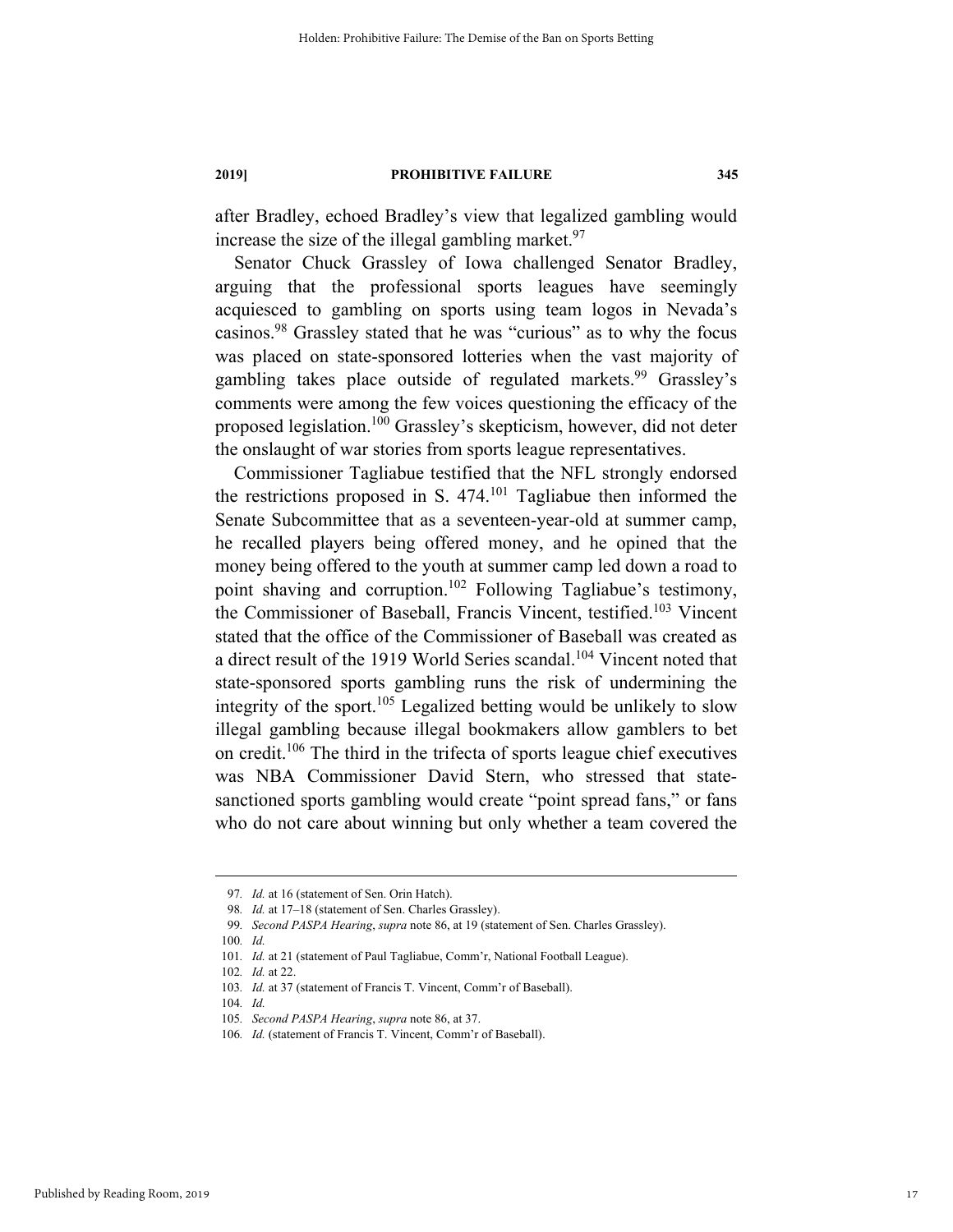point spread.<sup>107</sup> The statement submitted by National Hockey League (NHL) General Counsel Gil Stein echoed the sentiment of the three commissioners. Stein noted that the NHL believed legalized gambling would harm the integrity of the game, without providing specifics.<sup>108</sup>

Chicago Bears linebacker Mike Singletary made a statement following the testimony of the commissioners.<sup>109</sup> Singletary argued that state-sponsored gambling would create an added stressor on America's youth.<sup>110</sup> Singletary also suggested that he might have concerns about teammates playing to win if sports gambling were to be legal across the United States—the implication being that some professional athletes may seek to supplement their income by wagering against their own teams.<sup>111</sup> Valerie Lorenz of the National Center for Pathological Gaming argued that the creation of new forms of gambling would likely attract new gamblers.<sup>112</sup> Lorenz's concern was shared by James A. Smith, the Director of Government Relations for the Christian Life Commission of the Southern Baptist Convention.<sup>113</sup>

The second hearing in the evolution of PASPA revealed many themes similar to those in the previous hearing. The proposed legislation was widely supported, with few speaking out in opposition.114 The sports leagues advocated for the bill becoming law, arguing that it was necessary to protect the integrity of the products they sell and that there was an increased risk of corruption of young members of society without it.<sup>115</sup> The lone sports-leagueaffiliated dissenter was former Oakland Raiders defensive end Ben Davidson who testified alongside a representative for the

 <sup>107</sup>*. Id.* at 45 (statement of David J. Stern, Comm'r, National Basketball Association).

<sup>108</sup>*. Id.* at 59 (statement of Gil Stein, General Counsel, National Hockey League).

<sup>109</sup>*. Id.* at 66 (statement of Mike Singletary, Middle Linebacker, Chicago Bears).

<sup>110</sup>*. Id.*

<sup>111</sup>*. Second PASPA Hearing*, *supra* note 86, at 67.

<sup>112</sup>*. Id.* at 75 (statement of Valerie C. Lorenz, Ph.D., Director, National Center for Pathological Gambling, Inc.).

<sup>113</sup>*. Id.* at 91 (statement of James A. Smith, Director of Government Relations, Christian Life Commission of the Southern Baptist Convention).

<sup>114</sup>*. See id.*

<sup>115</sup>*. Id.* at 199 (statement of Ben Davidson, Former Defensive End, Oakland Raiders).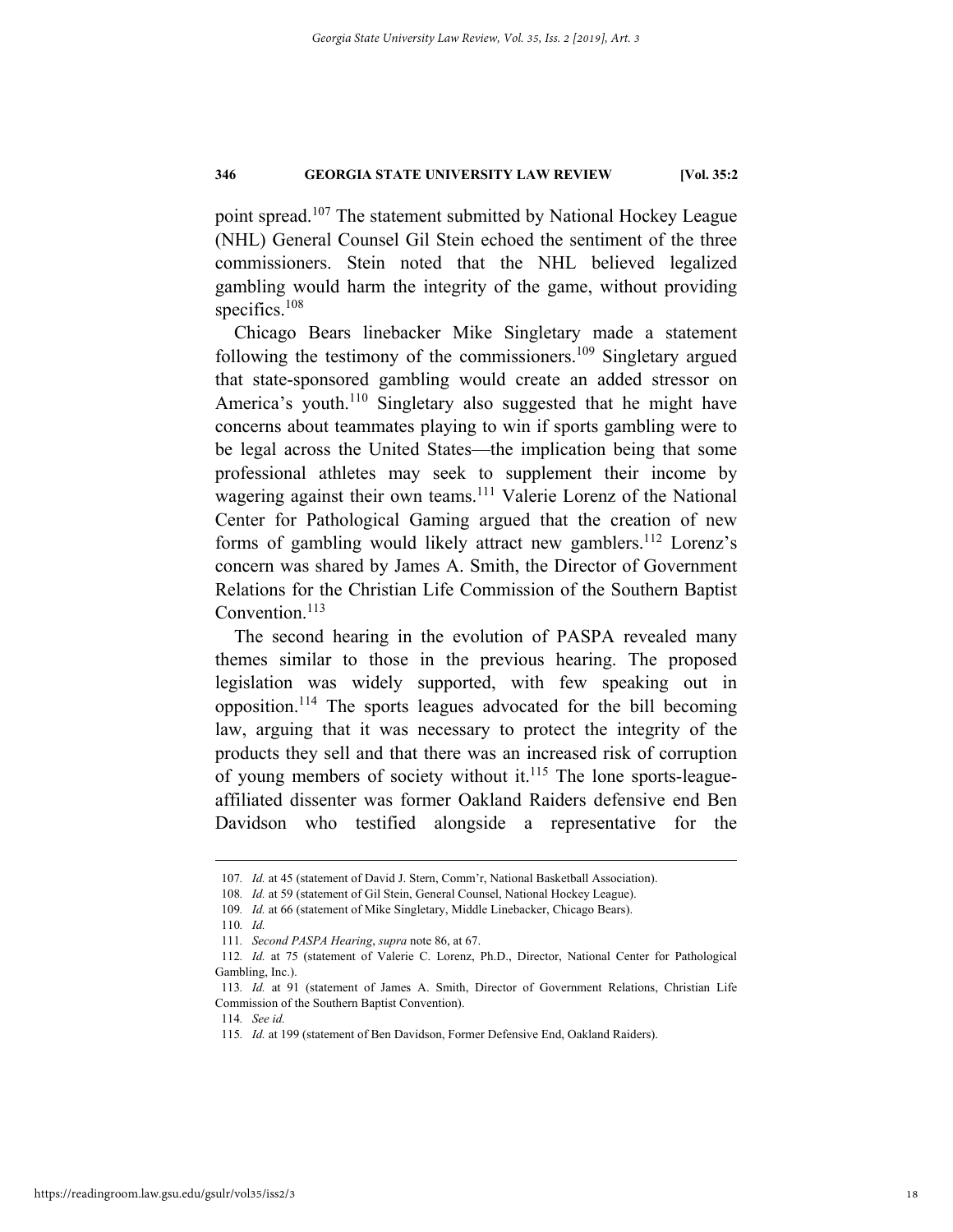Massachusetts State Lottery and stated that state-regulated gambling is the lesser evil in comparison to illegal gambling.116 The *New York Times* covered this second hearing and noted that the legislation was unlikely to pass.<sup>117</sup> Before the fourth quarter of 1991, Congress would hold their ultimate hearing on the PASPA legislation.

#### *C. 1991: Professional and Amateur Sports Protection Act*

The final congressional hearing on legislation that would become PASPA occurred on September 12, 1991, before the House of Representatives Subcommittee on Economic and Commercial Law.<sup>118</sup> Representative Jack Brooks of Texas opened the meeting and expressed that he had observed a growth in the public's fascination with sports wagering.<sup>119</sup> Brooks stated that the purpose of the hearing was to consider whether sporting events were too sacred to the American way of life to exclude them as a means of generating revenue for the states. $120$ 

The House Subcommittee heard from a series of panels. The first panel consisted of Commissioner Tagliabue, Boston Celtics President Arnold "Red" Auerbach, Baltimore Orioles Assistant General Manager Frank Robinson, and Richard Schultz of the NCAA.<sup>121</sup> Tagliabue stated that he objected to the term "lottery" being used in the proposed legislation; instead he wished for it to be replaced with the term "gambling."122 Tagliabue testified that when he was in college at Georgetown University, he played in a fixed basketball game at Madison Square Garden.<sup>123</sup> He believed that gambling on sports needed to be clearly marked as illegal.<sup>124</sup> Tagliabue concluded

 <sup>116</sup>*. Id.* at 196.

 <sup>117.</sup> Steven A. Holmes, *League Heads Speak out Against Sports Lotteries*, N.Y. TIMES, June 27, 1991, at B15.

<sup>118</sup>*. See Professional and Amateur Sports Protection Act: Hearing on H.R. 74 Before the Subcomm. on Econ. and Commercial Law of the Comm. on the Judiciary*, 102d Cong. 1 (1991) [hereinafter *Final PASPA Hearing*].

<sup>119</sup>*. Id.* (statement of Rep. Jack Brooks).

<sup>120</sup>*. Id.* at 2.

<sup>121</sup>*. Id.* at 9.

<sup>122</sup>*. Id.* at 10 (statement of Paul Tagliabue, Comm'r, National Football League).

<sup>123</sup>*. Id.*

<sup>124</sup>*. Final PASPA Hearing, supra* note 118, at 10 (statement of Paul Tagliabue, Comm'r, National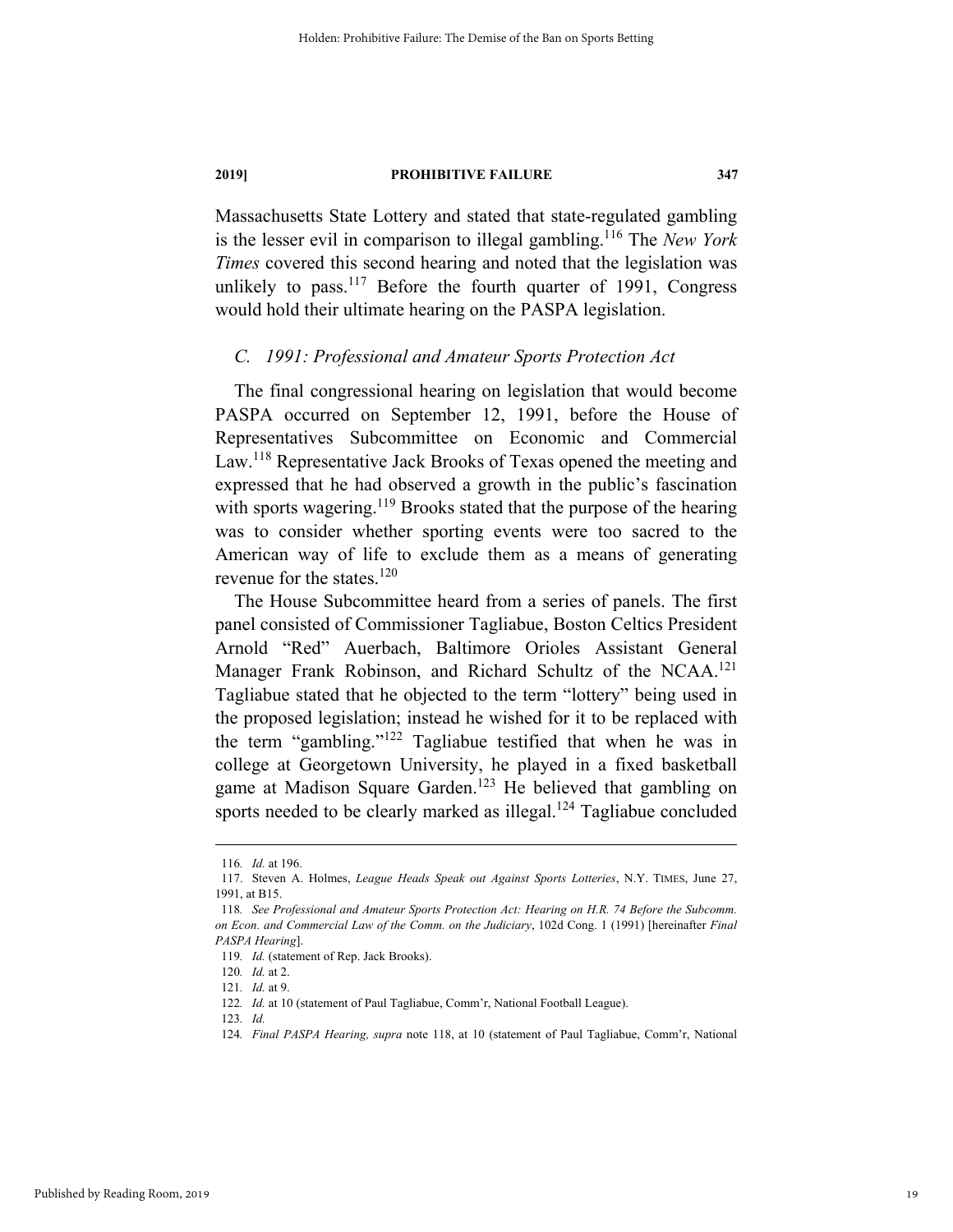that former United States Attorney General Nicholas Katzenbach believed that the proposed statute was directly related to the anticorruption statutes of the  $1960s$ .<sup>125</sup> Auerbach testified that the NBA was so concerned with the potential manipulation of games that at one point in time players warming up for a game were banned from speaking with anyone not in a team uniform.<sup>126</sup> Auerbach stated that fans would suspect a fix is in place anytime a player misses a shot.<sup>127</sup> The NBA's position was that the proposed legislation would preserve "our image throughout the world."128

Frank Robinson testified that professional baseball players are humans subject to the same faults as others, and state-sanctioned sports betting may present too much temptation for some players to resist.129 Robinson testified that he believed that legalized sports betting would multiply the amount of money already being illegally wagered, and for that reason it required intervention.<sup>130</sup> Richard Schultz of the NCAA argued that NCAA players are susceptible to match fixers because players can be convinced to win and simply not cover the point spread.131 Schultz noted that the grandfathering clause in PASPA was supported by the NCAA because sports betting

Football League). It is worth noting that neither PASPA nor any other federal statute makes all forms of sports gambling illegal. Some states even specify that *de minimis* bets are lawful. *See, e.g.*, ALA. CODE § 13A-12-21(b) (2017) ("It is a defense to a prosecution under this section that a person charged with being a player was engaged in a social game in a private place. The burden of injecting the issue is on the defendant, but this does not shift the burden of proof."); KY. REV. STAT. ANN. § 528.010(1) (West 2017) ("A person who gambles at a social game of chance on equal terms with other participants does not otherwise advance gambling activity by performing acts, without remuneration or fee, directed toward the arrangement or facilitation of the game as inviting persons to play, permitting the use of premises therefor and supplying equipment used therein . . . .").

<sup>125</sup>*. Final PASPA Hearing*, *supra* note 118, at 11 (statement of Paul Tagliabue, Comm'r, National Football League).

<sup>126</sup>*. Id.* at 32 (statement of Arnold "Red" Auerbach, President, Boston Celtics).

<sup>127</sup>*. Id.* at 32–33.

<sup>128</sup>*. Id.* at 33. Auerbach's comments neglect the fact that UK-based sportsbooks have offered wagers on U.S.-based sports since at least the 1940s. *History and the Start of Ladbrokes*, GAMBLING SITES, https://www.gamblingsites.org/history/ladbrokes [https://perma.cc/VZG5-R94K] (last visited Oct. 11, 2018).

<sup>129</sup>*. Final PASPA Hearing*, *supra* note 118, at 38 (statement of Frank Robinson, Assistant General Manager, Baltimore Orioles).

<sup>130</sup>*. Id.* at 39.

<sup>131</sup>*. Id.* at 43 (statement of Richard Schultz, Executive Director, National Collegiate Athletic Association).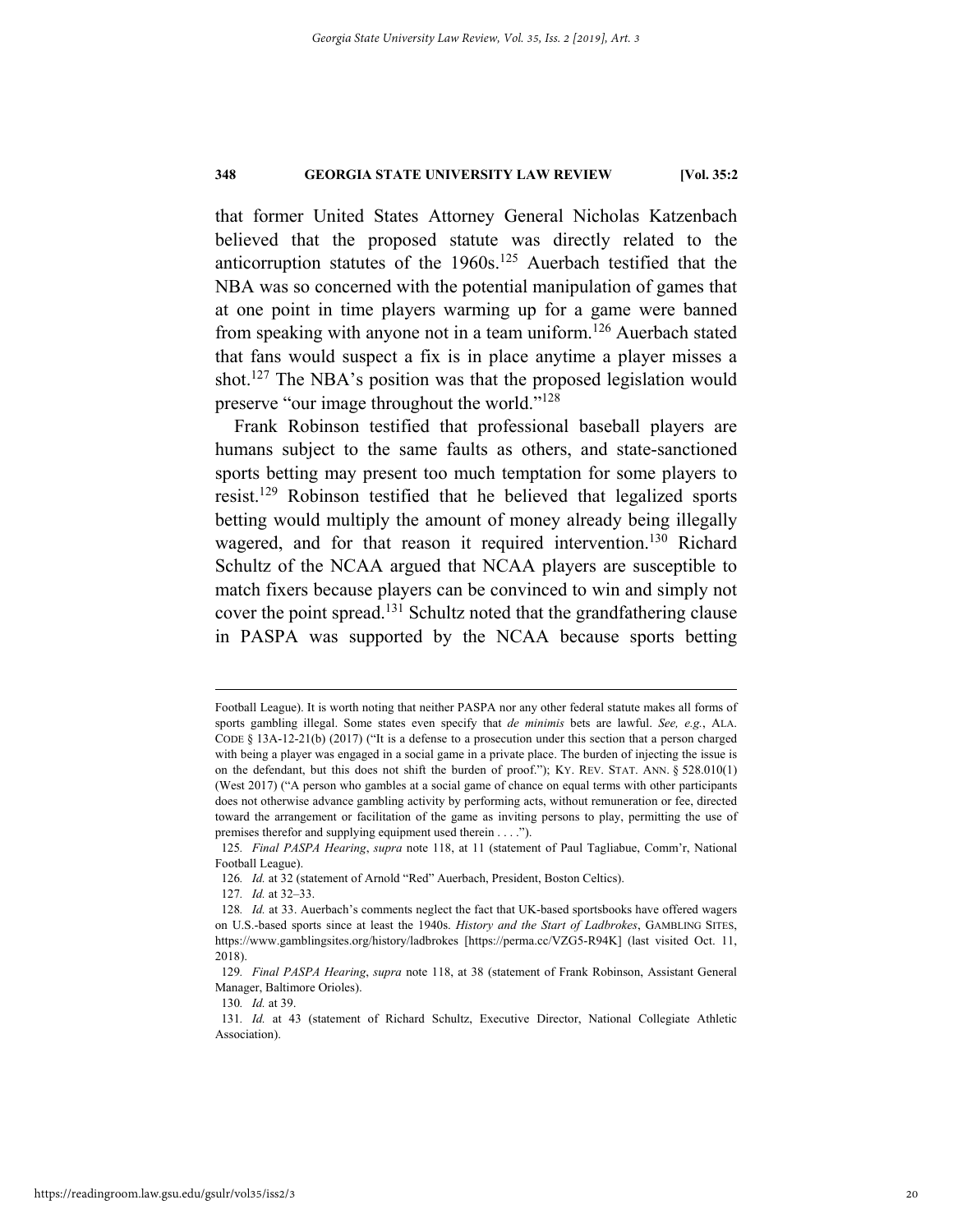revenue was already included in the budgets for some states.<sup>132</sup> Schultz concluded by noting that illegal gambling and legal gambling pose identical problems from the NCAA's perspective.<sup>133</sup>

Richard May of the National Conference of State Legislatures appeared before the Subcommittee and noted that although his organization does not take a position on sports gambling, the proposed bill preempts states' rights in "conducting their own fiscal affairs."134 Thomas O'Heir testified that the positions taken by the sports leagues were hypocritical because they had accepted advertising money from lotteries for years and were untroubled by sports wagering in Nevada for more than fifty years.<sup>135</sup> C. William Byrne, athletic director at the University of Oregon, also expressed opposition to the proposed House bill, noting that he was aware of football pools that take place among staffers on Capitol Hill.<sup>136</sup> He further observed that those games are more expensive than the games offered by the Oregon lottery.<sup>137</sup> Byrne further noted that the money generated by the Oregon lottery has gone back into funding the university.<sup>138</sup> Byrne's testimony represented one of the few dissenting voices among those who perceivably had interests associated with the sports leagues. $139$ 

The final hearing regarding PASPA contained similar themes to the previous two hearings. The sports leagues' opposition focused on hypothesized threats to integrity, and opposition to the bill centered on the impingement of states' rights and possibilities of lost revenue.140 Additionally, those who opposed the bill focused on the apparent hypocrisy of the sports leagues not having previously

 <sup>132</sup>*. Id.* at 44.

<sup>133</sup>*. Id.*

<sup>134</sup>*. Id.* at 59 (statement of Richard May, Executive Director, National Conference of State Legislatures).

<sup>135</sup>*. Final PASPA Hearing*, *supra* note 118, at 68 (statement of Thomas O'Heir).

<sup>136</sup>*. Id.* at 73 (statement of C. William Byrne, Athletic Director, University of Oregon).

<sup>137</sup>*. Id.*

<sup>138</sup>*. Id.* at 74.

<sup>139</sup>*. Id.* at 73.

<sup>140</sup>*. Id.* at 158–59 (statement of James J. Davey, Director, Oregon State Lottery, Member, North American Association of State and Provincial Lotteries).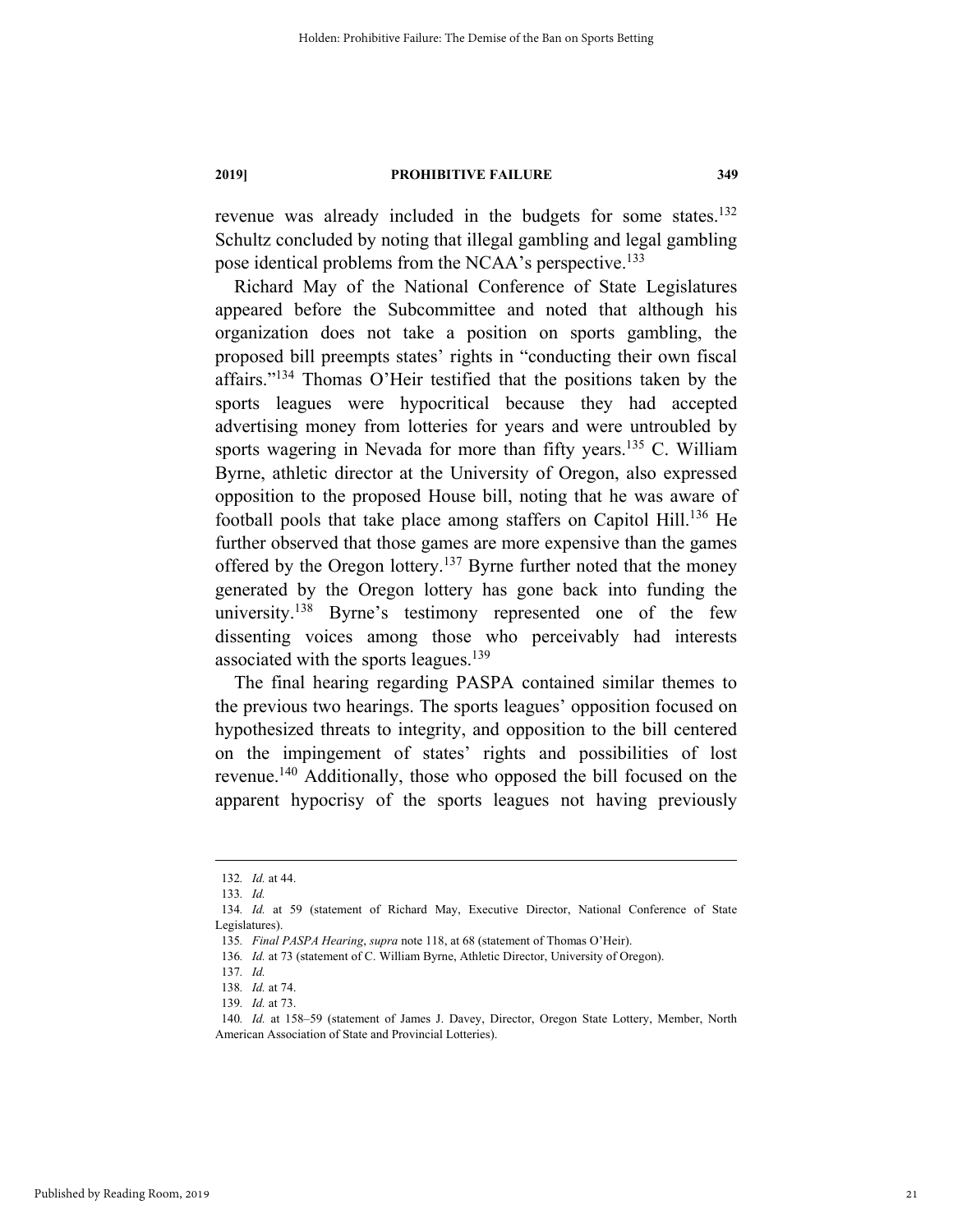challenged Nevada over the use of league marks. $141$  In the aftermath of the third hearing on PASPA, the Justice Department weighed in on the proposed statute.

In a letter to Judiciary Chairman Joseph Biden, Assistant Attorney General W. Lee Rawls expressed several concerns with the proposed legislation.<sup>142</sup> Notably, Rawls flagged that the proposed legislation would shift primary responsibility for determination of the legality of gambling activities from the states to the federal government.<sup>143</sup> The Justice Department also expressed concerns that the proposed legislation contained a number of exemptions that seemingly cannibalized the intentions of lawmakers.<sup>144</sup> However, the most stark realization of the Justice Department's letter was the assertion that "[i]t is particularly troubling that S. 474 would permit enforcement of its provisions by sports leagues."145 Despite the Justice Department's opposition to the bill, a Senate Report in November 1991 endorsed the proposed bill. $146$ 

The Senate Report noted that, despite opposition to the proposed legislation, the Senate Judiciary Committee favorably recommended the bill.<sup>147</sup> The Senate Report, authored by Senator Biden, stated that federal intervention was necessary because:

Sports gambling is a national problem. The harms it inflicts are felt beyond the borders of those [s]tates that sanction it. The moral erosion it produces cannot be limited

 <sup>141</sup>*. Final PASPA Hearing*, *supra* note 118, at 159 (statement of James J. Davey, Director, Oregon State Lottery, Member, North American Association of State and Provincial Lotteries).

<sup>142</sup>*. See* Letter from W. Lee Rawls, Assistant Att'y Gen., Dep't of Justice, to the Honorable Joseph R. Biden, Jr., Chairman, Comm. on the Judiciary 1 (Sept. 24, 1991) [hereinafter Rawls Letter].

<sup>143</sup>*. Id.* ("Generally speaking, it is left to the states to decide whether to permit gambling activities based upon sporting events, although [f]ederal law generally prohibits any use of an interstate facility in connection with such sports-based gambling activities.").

<sup>144</sup>*. Id.* at 2 ("Also unclear is the purpose of the exception for pari-mutuel racing in S. 474. Parimutuel racing is not an amateur sport. Therefore, the bill's prohibition on sports-based lotteries would only apply to pari-mutuel racing—absent the express exception—if pari-mutuel racing were a team sport. Further, the pari-mutuel racing exception raises questions about the application of the proposed legislation to other sports, such as jai alai.").

<sup>145</sup>*. Id.*

 <sup>146.</sup> S. REP. NO. 102-248, at 1 (1991).

<sup>147</sup>*. Id.* at 3.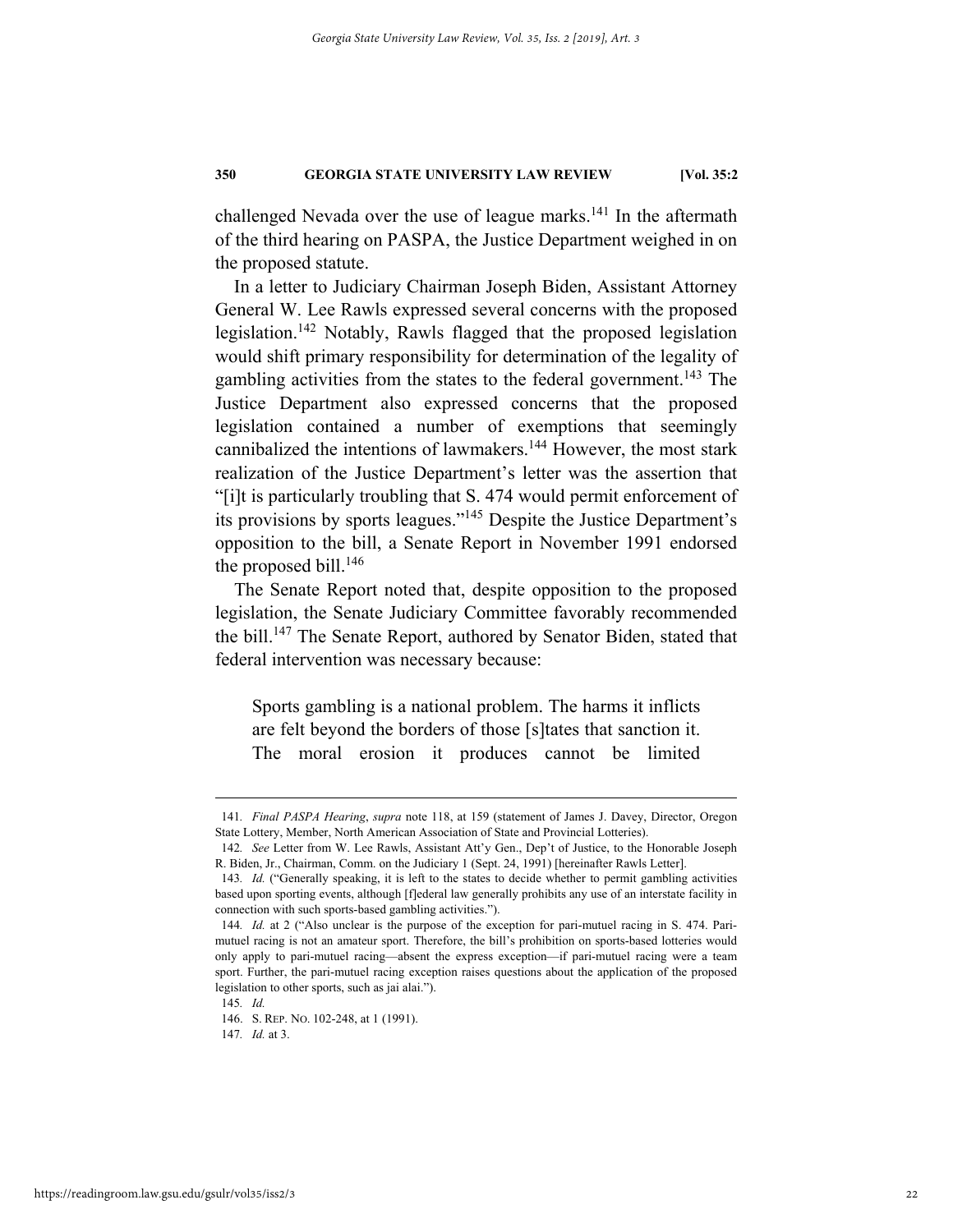geographically. Once a [s]tate legalizes sports gambling, it will be extremely difficult for other [s]tates to resist the lure. The current pressures in such places as New Jersey and Florida to institute casino-style sports gambling illustrate the point. Without [f]ederal legislation, sports gambling is likely to spread on a piecemeal basis and ultimately develop an irreversible momentum.<sup>148</sup>

Senator Grassley was the lone dissenting voice in the Senate Report, expressing his concerns that PASPA was a substantial intrusion into states' rights. $149$  Grassley's remarks, which fell on deaf ears, concluded by articulating that "[s]ports pool lotteries pose no threat to the integrity of professional sports. Rather, they are a potential new source of substantial nontax revenue for the many important programs funded by [s]tate lotteries."150 PASPA successfully passed nearly unanimously in the Senate and by voice vote in the House. President George H.W. Bush signed it into law on October 28, 1992.<sup>151</sup> The legislation, however, underwent tremendous changes prior to passage.

# *D. Evolution of the Professional and Amateur Sports Protection Act*

The hearings held about PASPA and its predecessors featured a debate on four statutes. The first hearing's subject was S. 1772.<sup>152</sup> S. 1772 was referred to as the "Sports Service Mark Protection Act of 1989."<sup>153</sup> The bill was to modify the Lanham Act by including a provision banning any state or other jurisdiction in the United States from sponsoring, operating, advertising, or promoting any lottery or gambling scheme that directly or indirectly "uses or exploits . . . a

 <sup>148</sup>*. Id.* at 5.

<sup>149</sup>*. Id.* at 12.

<sup>150</sup>*. Id.* at 17.

 <sup>151.</sup> Professional and Amateur Sports Protection Act of 1992, 28 U.S.C. §§ 3701–04 (2012), *invalidated by* Murphy v. NCAA, 138 S. Ct. 1461 (2018).

<sup>152</sup>*. See Initial PASPA Hearing*, *supra* note 46, at 6.

 <sup>153.</sup> S. 1772, 101st Cong. § 2 (1990).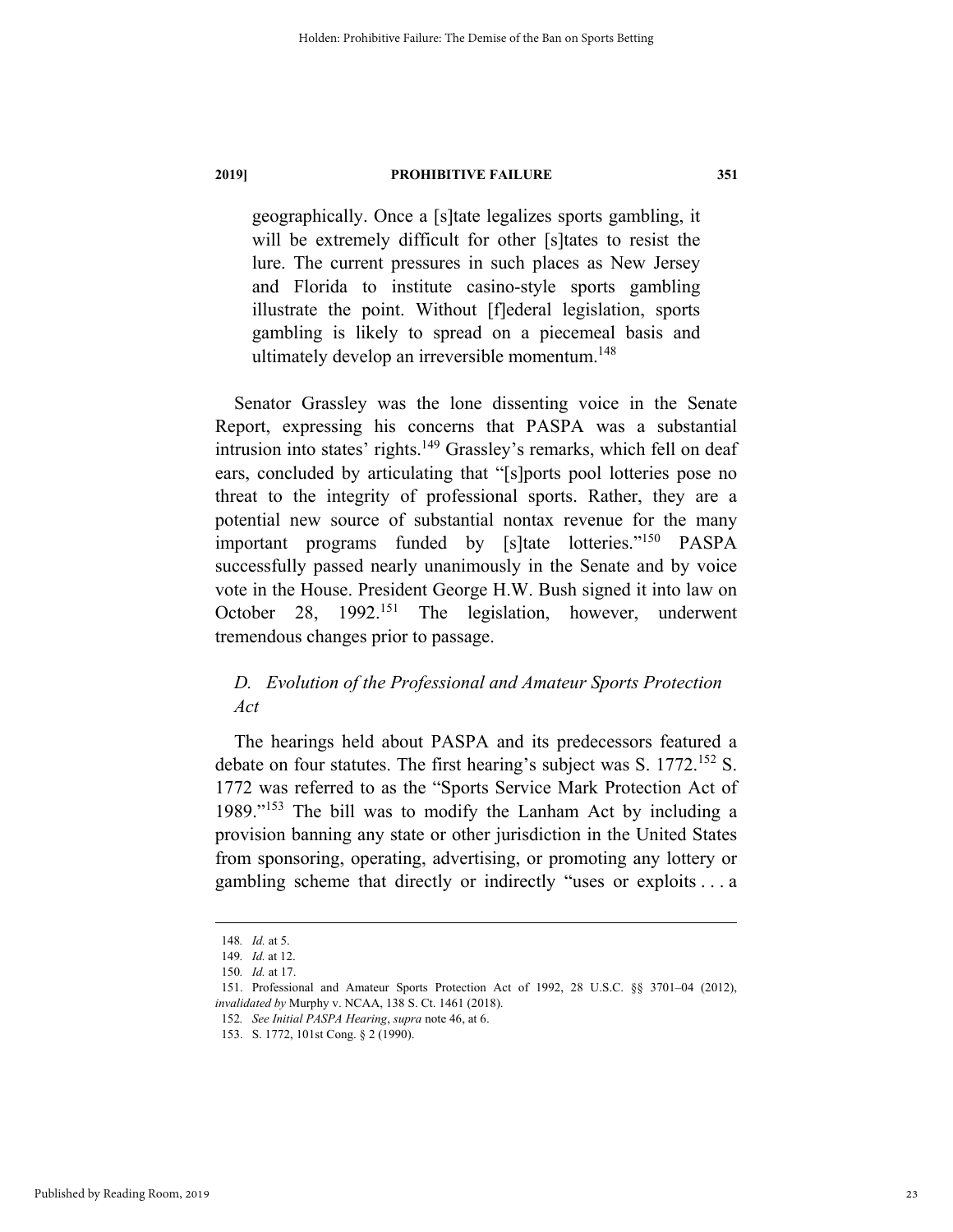service mark owned by a professional sports organization."<sup>154</sup> Any state-run lottery or gambling scheme that was based on games of a professional sports organization would be deemed to be exploiting said mark.<sup>155</sup> The original version of legislation that would become PASPA contained no exemptions.<sup>156</sup>

The second hearing regarding legislation that would become PASPA heard testimony on two separate bills—S. 473 and S. 474. S. 473 was a modified version of S. 1172, containing expanded definitions noting that a state may not use geographical references in place of team names as a means of defeating the intent of the statute. The bill also added applicability to amateur sports organizations.<sup>157</sup> S. 473 also exempted from application gambling or wagering activities that were conducted prior to August 31, 1990, and parimutuel racing.<sup>158</sup> S. 474 was a new bill that prohibited any state from sponsoring, operating, advertising, authorizing, licensing, or promoting any lottery or gambling activity based on a professional or amateur sports organization.<sup>159</sup> The statute also acknowledged that sports gambling threatens the integrity of sports and granted a right of enforcement jointly to the Attorney General of the United States or a professional or amateur sports league "whose games or performances are the subject of a prohibited lottery, sweepstakes, or other betting, gambling, or wagering scheme."160 S. 474 also exempted schemes in existence between September 1, 1989, and August 31, 1991, and parimutuel racing.<sup>161</sup> The House debated an identical bill to S. 474 in the form of H.R.  $74.^{162}$ 

PASPA was a non-criminal statute limiting sports betting to several states that had already offered sports gambling prior to the

 <sup>154</sup>*. Id.*

<sup>155</sup>*. Id.*

<sup>156</sup>*. Id.*

 <sup>157.</sup> S. 473, 102d Cong. § 2 (1991).

<sup>158</sup>*. Id.*

 <sup>159.</sup> S. 474, 102d Cong. § 4 (1991).

 <sup>160.</sup> H.R. 74, 102d Cong. § 5 (1991).

 <sup>161.</sup> S. 474 § 6.

<sup>162</sup>*. Compare* S. 474 § 1 ("This Act may be referred to as the 'Professional and Amateur Sports Protection Act'"), *with* H.R. 74 § 1 ("This Act may be referred to as the 'Professional and Amateur Sports Protection Act'").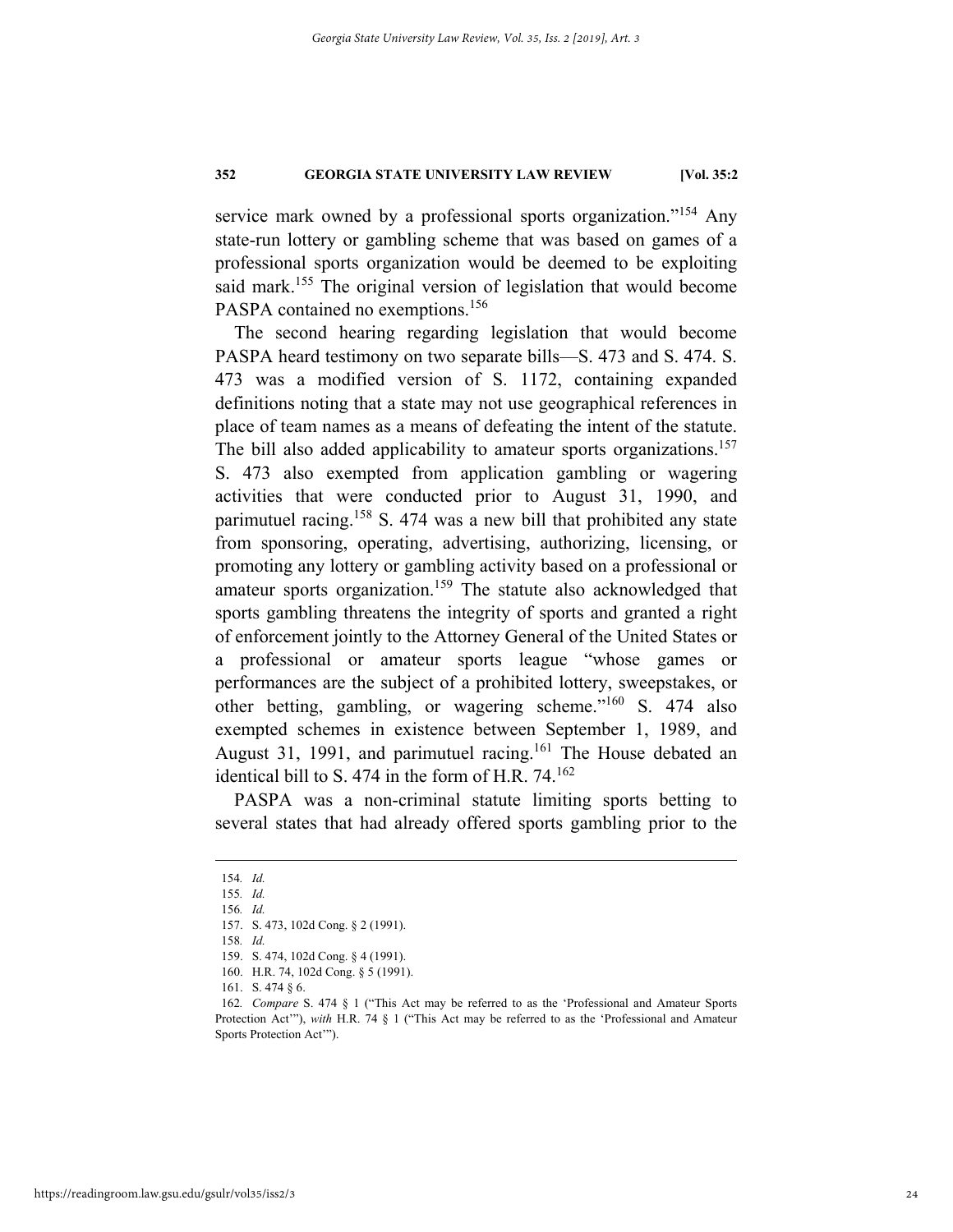start of the congressional hearings on the statute.<sup>163</sup> The final version of PASPA contained an even more extensive exemption period and included a one-year window for New Jersey to add sports gambling in Atlantic City.<sup>164</sup> In addition to the numerous exemptions contained within the final version of PASPA, the statute also contained a unique provision granting professional and amateur sports leagues the authority to enforce the statute—equal to the enforcement authority of the Attorney General.<sup>165</sup>

The passage of PASPA was a major milestone for both Congress and the professional sports leagues as it marked the first wagersports-specific piece of gaming legislation to be passed since the 1961 Wire Act.<sup>166</sup> Although the statute went more than a decade without a significant challenge or even a single reported decision, the Justice Department articulated the statute's downfall from the very beginning.<sup>167</sup> In Section II, this article examines the judicial challenges to PASPA and provides an analysis of the Supreme Court's ruling ending the federal government's prohibition.

### *II. The Demise of PASPA*

After PASPA's passage in 1992, the statute was commonly referred to as the Bradley Act, after Senator Bill Bradley's

 <sup>163. 28</sup> U.S.C. § 3704 (2012), *invalidated by* Murphy v. NCAA, 138 S. Ct. 1461 (2018).

<sup>164</sup>*. Id.* §§ 3701–04 (2012)*.* Representative Brooks explained that the exemption for New Jersey was justified due to:

New Jersey's unique role in the gaming industry. As most of you know, New Jersey has had a highly regulated, legalized gaming industry in place in Atlantic City since 1978. There is no other State in the country except Nevada which has a comparable, state-regulated gaming industry. New Jersey and Nevada are in direct competition when it come to the gaming industry. Nevada already had legalized sports betting in place in its casinos. New Jersey has been considering this issue, but has not put it on the ballot as yet. It just would not be fair for Congress to give Nevada a virtual monopoly on sports betting, without first giving New Jersey residents the opportunity to vote on this proposal and decide it for themselves.

<sup>138</sup> CONG. REC. 32,438 (1992) (statement of Rep. Brooks).

 <sup>165. 28</sup> U.S.C. § 3703 (2012) ("A civil action to enjoin a violation of section 3702 may be commenced in an appropriate district court of the United States by the Attorney General of the United States, or by a professional sports organization or amateur sports organization whose competitive game is alleged to be the basis of such violation.").

 <sup>166. 18</sup> U.S.C. § 1084 (2012).

<sup>167</sup>*. See* Rawls Letter, *supra* note 142, at 3.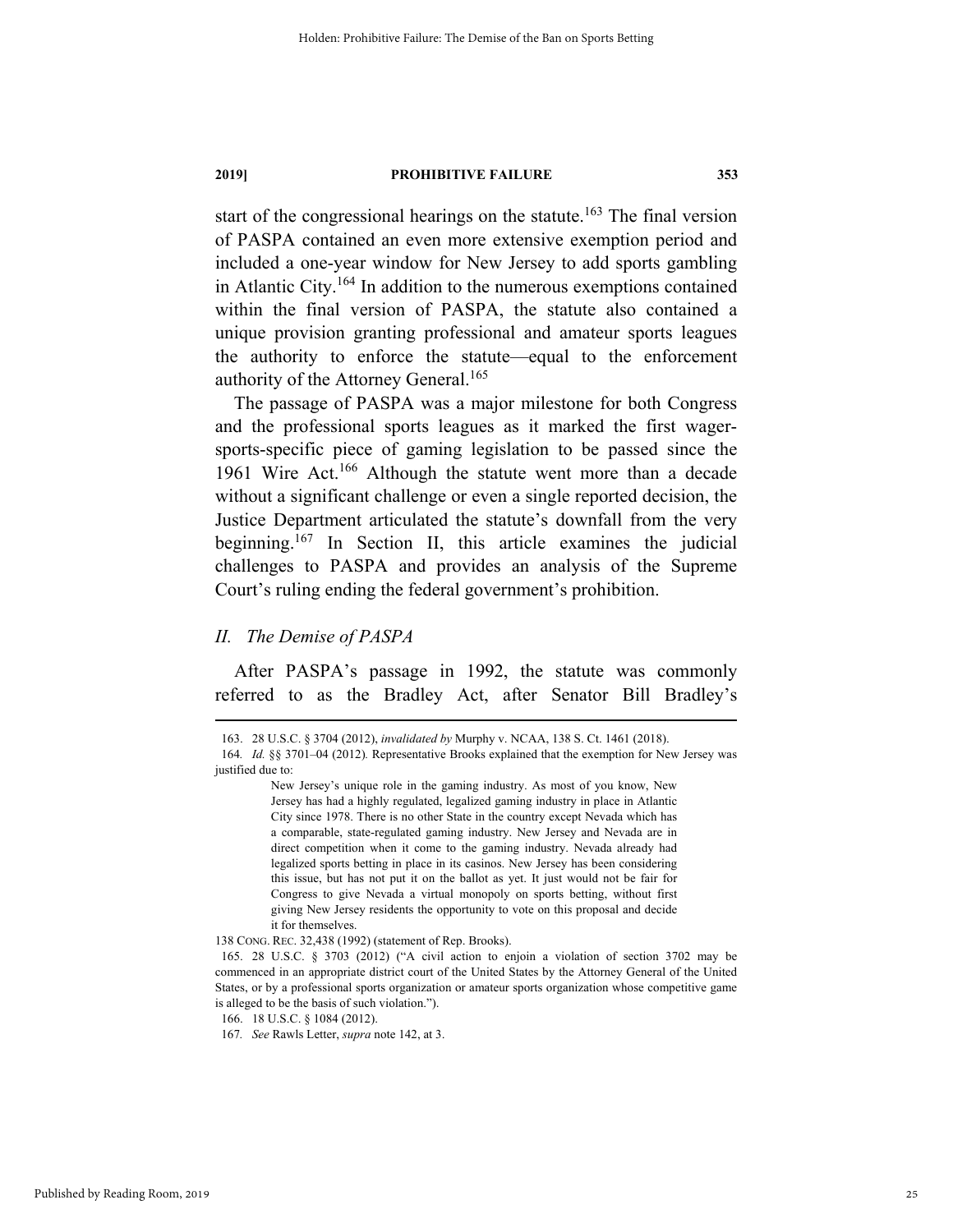impassioned efforts to see the passage of the statute.<sup>168</sup> This version of PASPA created a prohibition on government entities to "sponsor, operate, advertise, promote, license, or authorize by law or compact" a sports gambling scheme that was not in place in between the time frame of January 1, 1976, and August 31, 1990.<sup>169</sup> This prohibition effectively confined whole scale sports gambling to Nevada, granting the state a de facto monopoly.<sup>170</sup> The legislation granted an exemption to at least three additional states—Oregon, Montana, and Delaware—and enabled them to provide limited forms of sports gambling.<sup>171</sup> Despite testimony from the few skeptics, such as Romano Mazzoli of Kentucky, who questioned whether the statute would have any level of effectiveness, and given the observation that sports gambling already existed, primarily in black markets, passage was supported overwhelmingly by members of both parties in Congress.172 The need for PASPA was also questionable and some speculated it might be redundant, adding little to existing antigambling laws including the Wire Act, Illegal Gambling Business Act (IGBA), and the Sports Bribery Act of 1964.<sup>173</sup>

The legislative history of PASPA reveals a great deal of confusion over the scope and even the objectives of the legislation, as PASPA does not ban sports gambling; rather, the law only attempts to contain legal iterations of the practice to exempted states.174 The exemption for New Jersey was pushed for by New Jersey Senator Frank Lautenberg, who feared that a sports-betting monopoly granted to Nevada would have devastating consequences for New Jersey's

 <sup>168</sup>*. What Is PASPA*, LEGAL SPORTS BETTING, https://www.legalsportsbetting.com/what-is-papsa/ [https://perma.cc/8VPK-XZ4F] (last visited Oct. 11, 2018).

 <sup>169. 28</sup> U.S.C. § 3702 (2012) (*invalidated by* Murphy v. NCAA, 138 S. Ct. 1461 (2018)).

 <sup>170.</sup> Sean Gregory, *The Risks and Rewards of the Supreme Court's Sports Gambling Decision*, TIME (May 17, 2018), http://time.com/5280442/supreme-court-sports-betting-repeal [https://perma.cc/YH86- D9ZJ].

 <sup>171.</sup> Jason Goldstein, Note, *Take the Money Line: PASPA, Bureaucratic Politics, and the Integrity of the Game*, 11 VA. SPORTS & ENT. L.J. 362, 362 (2012).

<sup>172</sup>*. Final PASPA Hearing*, *supra* note 118, at 92 (statement of Rep. Romano Mazzoli).

 <sup>173.</sup> Matthew D. Mills, *The Failure of the Professional and Amateur Sports Protection Act*, 16 U. DENV. SPORTS & ENT. L.J. 215, 224–27 (2014).

<sup>174</sup>*. See Second PASPA Hearing*, *supra* note 86, at 2; *Final PASPA Hearing*, *supra* note 118, at 74.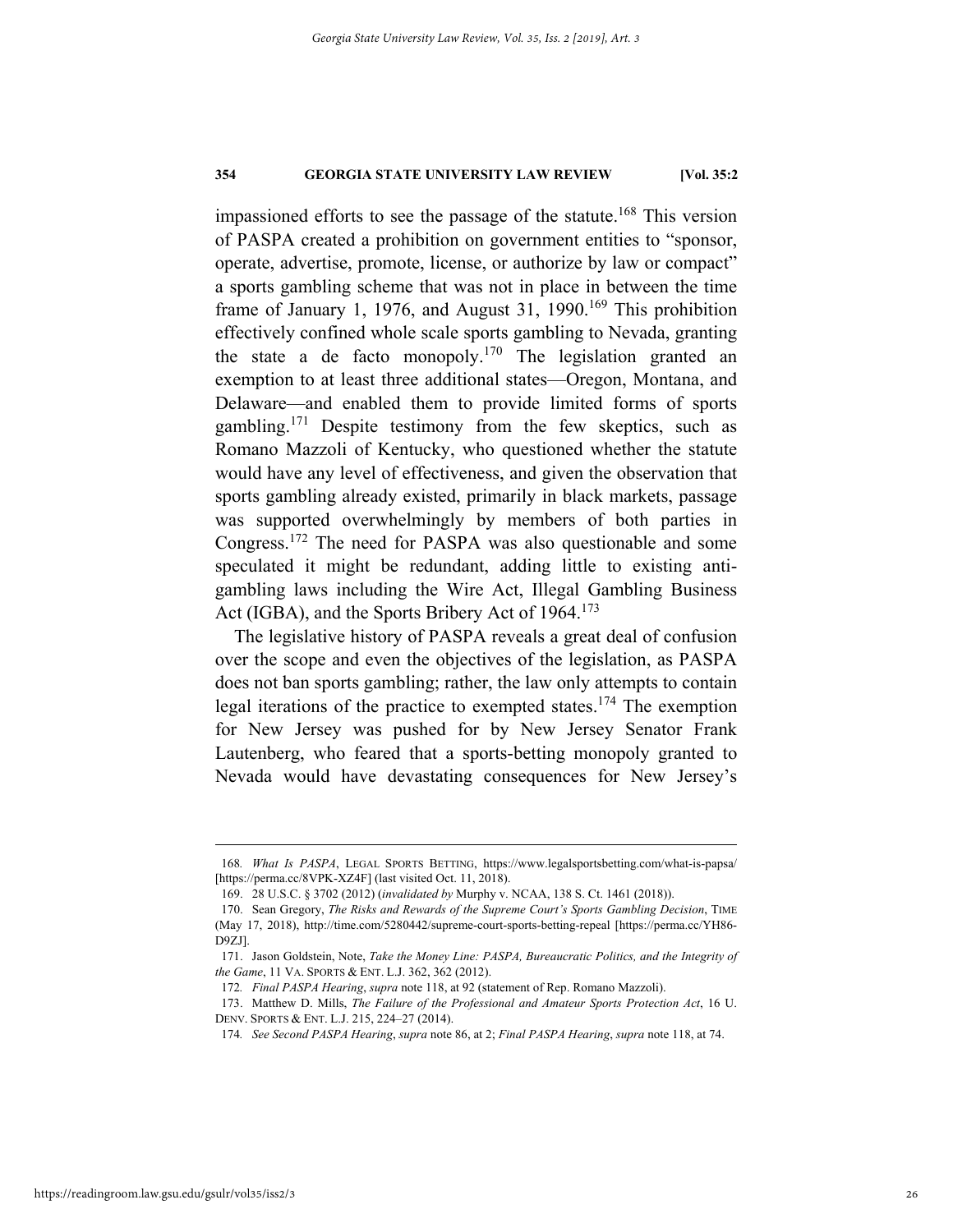Atlantic City casino industry; Lautenberg's plea would appear prophetic two decades later.<sup>175</sup>

In addition to the substantive challenges to PASPA brought by New Jersey and Delaware, the only other attempts to challenge the authority of the federal government under the statute were dismissed on procedural grounds before addressing the constitutionality of the statute.176 In *Flagler v. U.S. Attorney for the District of New Jersey*, the pro se plaintiff filed a complaint arguing that PASPA violates the Tenth Amendment.<sup>177</sup> The district court concluded that the plaintiff lacked constitutional standing to challenge the statute and dismissed the suit.178 Similarly, several years later, a court dismissed a lawsuit brought by the Interactive Media Entertainment & Gaming Association would also be dismissed on standing grounds.179 In the more than twenty-five years that PASPA existed as federal law, there were only three reported decisions that addressed the substance of the statute itself, all originating from within the Third Circuit.<sup>180</sup>

177*. Id.* at \*1.

 <sup>175.</sup> Matthew T. Mierswa, *Poor Man Wanna Be Rich, Rich Man Wanna Be King: The Battle to Legalize Sports Betting in the Garden State*, 38 SETON HALL LEGIS. J. 447, 451 (2014).

 <sup>176.</sup> Flagler v. U.S. Att'y Dist. of N.J., No. 06-3699, 2007 WL 2814657, at \*3 (D.N.J. Sept. 25, 2007).

<sup>178</sup>*. Id.* at \*3. Flagler argued that:

<sup>[</sup>because] "[g]aming/gambling is not mentioned in the U.S. Constitution one way or another," the decision on whether to allow gambling in general, and gambling on sports specifically, should be reserved for the states. The complaint further states that the PASPA does not fall under the powers of Congress derived from the Commerce Clause of the Constitution because the activity it prohibits stays within borders of a single state.

*Id.* at \*2 (citations omitted). The district court, however, found that the plaintiff failed to satisfy two of the three required prongs for standing to challenge the constitutionality of the statute. *Id.* at \*2–3. The district court relied on *Lujan v. Defenders of Wildlife* to find that the defendant lacked standing. *Flagler*, 2007 WL 2814657, at \*3 (quoting Lujan v. Defenders of Wildlife, 504 U.S. 555, 560–61 (1992)) ("First, the plaintiff must have suffered an injury in fact-an invasion of a legally protected interest which is (a) concrete and particularized, and (b) actual or imminent, not conjectural or hypothetical. Second, there must be a causal connection between the injury and the conduct complained of-the injury has to be fairly traceable to the challenged action of the defendant, and not the result of the independent action of some third party not before the court. Third, it must be likely, as opposed to merely speculative, that the injury will be redressed by a favorable decision.").

 <sup>179.</sup> Interactive Media Entm't & Gaming Ass'n, Inc. v. Holder, No. 09-1301, 2011 WL 802106, at \*10 (D.N.J. Mar. 7, 2011).

<sup>180</sup>*. See* NCAA v. Governor of N.J., 730 F.3d 208, 209 (3d Cir. 2013), *abrogated by* Murphy v. NCAA, 138 S. Ct. 1461 (2018); Office of the Comm'r of Baseball v. Markell, 579 F.3d 293, 295 (3d Cir. 2009); NCAA v. Christie, 926 F. Supp. 2d 551, 554 (D.N.J. 2012).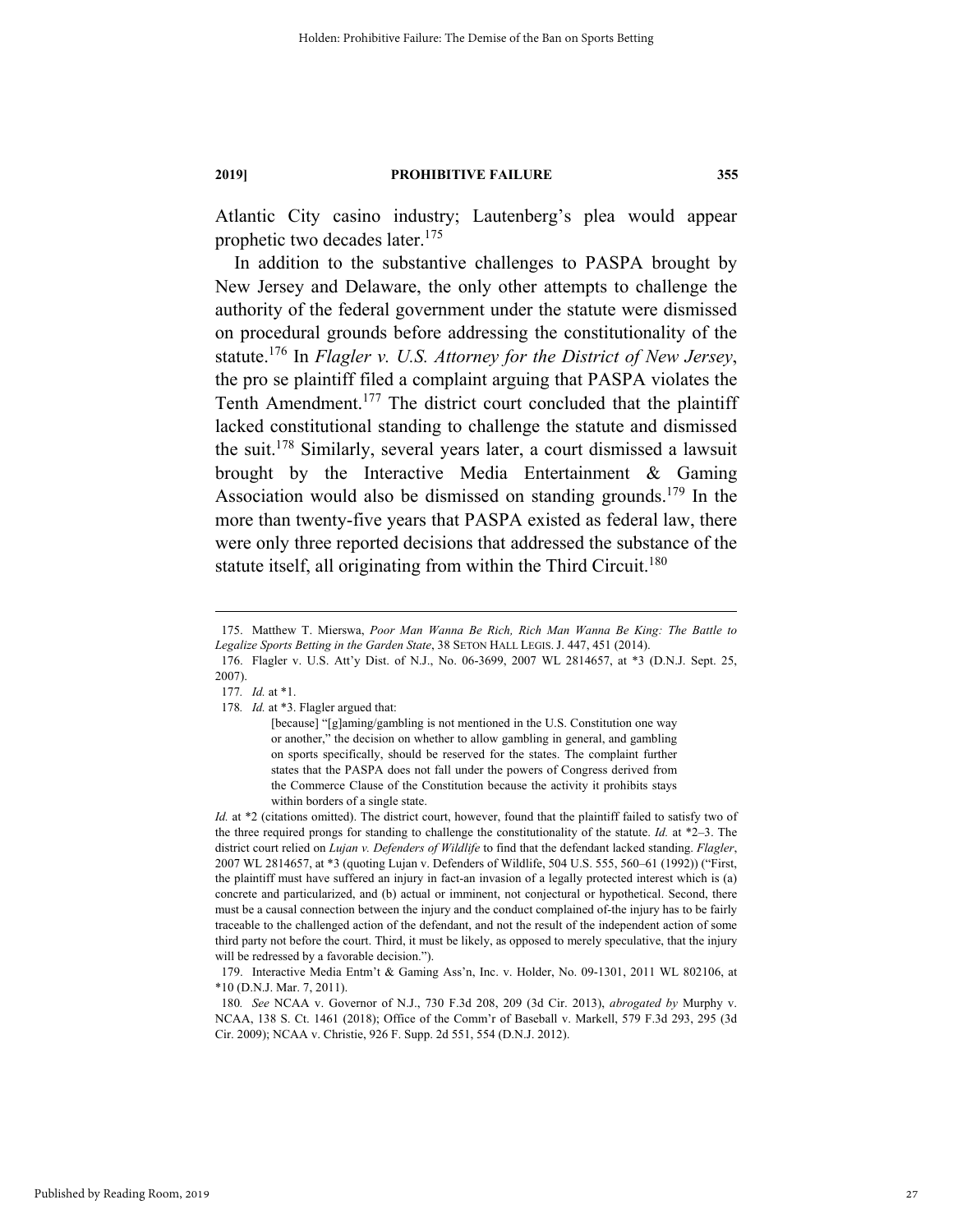# *A. Office of Commissioner of Baseball v. Markell*

PASPA's statutory language has led to several challenges regarding the constitutionality of the bill.<sup>181</sup> In 2009, Governor Jack Markell of Delaware signed into law the Sports Lottery Act. The bill authorized the expansion of Delaware's existing sports-betting scheme, an exclusive NFL lottery scheme that required players to select a minimum of three teams in a parlay format.<sup>182</sup> Governor Markell argued that the new lottery scheme would help alleviate the state's \$700 million budget deficit by an estimated \$50–\$100 million per year.183 Markell's new law was quickly met with a challenge from the major professional sports leagues and the NCAA, under a provision granting dual enforcement authority to professional and amateur sports leagues, concurrent with the Department of Justice.<sup>184</sup> The challenge to PASPA advanced by Delaware did not directly challenge the statute as a per se violation of an enumerated constitutional provision but instead challenged the law under the doctrine of vagueness.<sup>185</sup> The Third Circuit Court of Appeals ruled in favor of the sports-league plaintiffs, finding that PASPA was unambiguous as to its exemption regarding existing schemes.<sup>186</sup>

# *B. Christie I*

The second substantive challenge to PASPA arose in 2012 when Governor Chris Christie of New Jersey signed into law the Sports Gambling Law, which authorized casinos and racetracks to offer Las Vegas-style sports betting at their facilities.<sup>187</sup> The sports leagues

 <sup>181</sup>*. See NCAA*, 730 F.3d at 209; *Markell*, 579 F.3d at 293.

 <sup>182.</sup> Dylan Oliver Malagrino, *Off the Board:* NCAA v. Christie *Challenges Congress to "Move the Line" on the Professional and Amateur Sports Protection Act*, 118 PENN ST. L. REV. 375, 391–92 (2013).

<sup>183</sup>*. Id.* at 391.

 <sup>184. 28</sup> U.S.C. § 3703 (2012) (providing the authority for civil enforcement of PASPA "by the Attorney General of the United States, or by a professional sports organization or amateur sports organization whose competitive game . . ."); Malagrino, *supra* note 182, at 391–92.

<sup>185</sup>*. Markell*, 579 F.3d at 301.

<sup>186</sup>*. Id.* at 302–03.

 <sup>187.</sup> Complaint for Declaratory and Injunctive Relief ¶¶ 22–26, NCAA v. Christie, 926 F. Supp. 2d 551 (D.N.J. 2012) (No. 2:12-CV-04947), 2012 WL 3191255.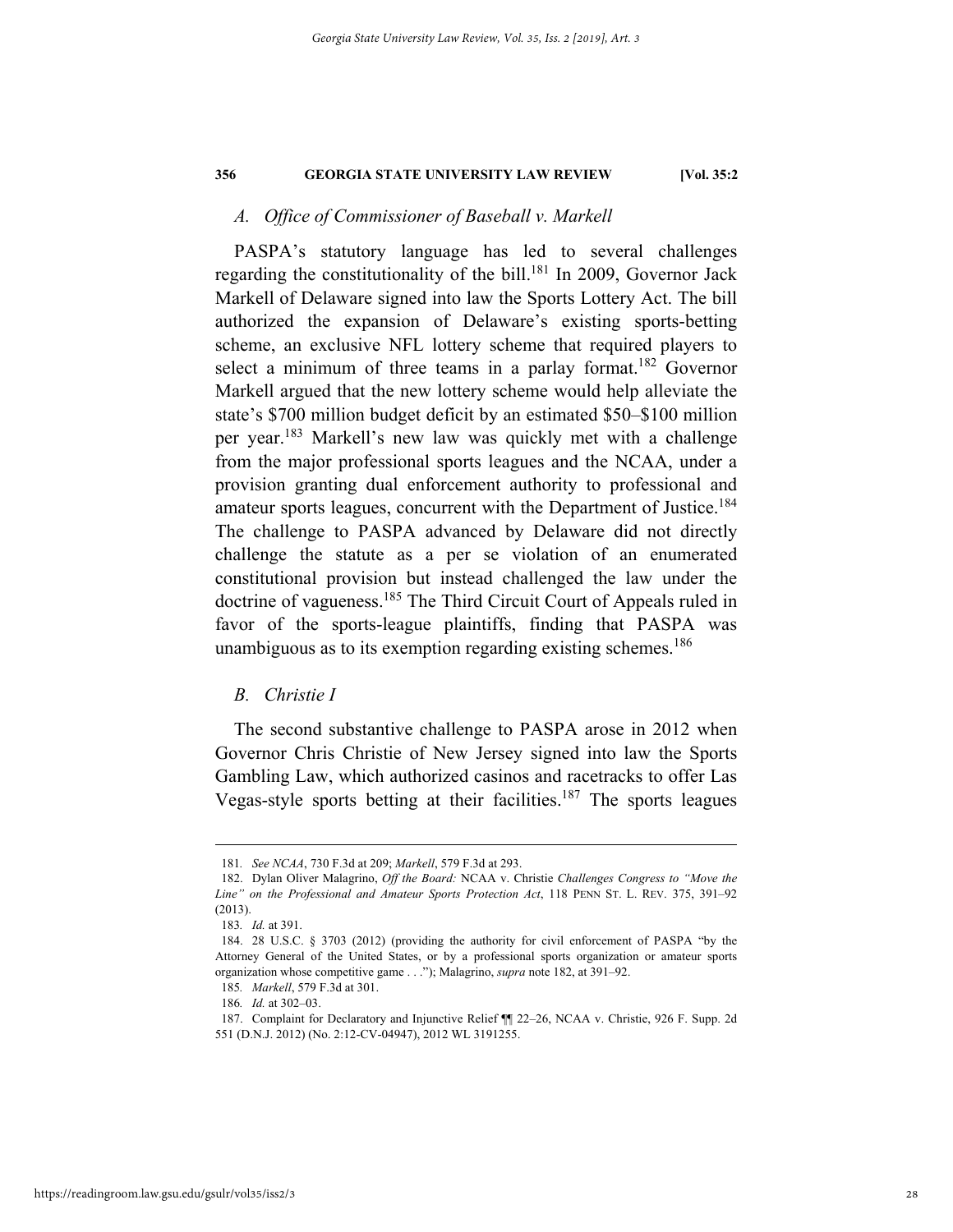quickly challenged the provisions of the law, arguing that New Jersey's law was a direct affront to PASPA.188 The challenge by New Jersey asserted that PASPA ran afoul of a number of constitutional provisions—the anti-commandeering provision of the Tenth Amendment, the Due Process and Equal Protection Clauses and their principles, and the doctrine of equal sovereignty or "Equal Footing Doctrine."<sup>189</sup> In the district court, New Jersey was unsuccessful in mounting its multifaceted constitutional attack on the law, and the court ruled that PASPA was indeed a constitutional exercise of legislative authority.<sup>190</sup> In New Jersey's appeal to the Third Circuit, the court reached a 2–1 decision in favor of the sports leagues, finding that PASPA was constitutional.<sup>191</sup> Judge Vanaskie, concurring in part and dissenting in part, argued that although PASPA did not violate principles of equal sovereignty, the statute did violate the anti-commandeering principles of the Tenth Amendment and should thus be invalidated.<sup>192</sup>

In what appeared to be a final challenge to the constitutionality of PASPA by New Jersey, the state filed a petition to the Supreme Court; however, the Court denied the petition.<sup>193</sup> The petition to the Supreme Court raised an additional constitutional challenge regarding the legality of the conferral of an indefinite intellectual property right to the sports leagues, an issue expressly forbidden by Article I, Section 8, Clause 8 of the Constitution.<sup>194</sup> Despite the finality of the Supreme Court's denial of certiorari, Governor Christie signed into law a partial repeal of New Jersey's sports gambling laws in 2014, something that the United States stated would not be in violation to PASPA in a brief filed with the Supreme Court.<sup>195</sup>

 <sup>188</sup>*. Id.* ¶¶ 18–20. 189*. Christie*, 926 F. Supp. 2d at 554.

<sup>190</sup>*. Id.* 

 <sup>191.</sup> NCAA v. Governor of N.J., 730 F.3d 208, 240 (3d Cir. 2013), *abrogated by* Murphy v. NCAA, 138 S. Ct. 1461 (2018).

<sup>192</sup>*. Id.* at 241, 251 (Vanaskie, J., concurring and dissenting in part).

<sup>193</sup>*. NCAA*, 730 F.3d 208 (3d Cir. 2013), *cert. denied*, 134 S. Ct. 2866 (2014).

 <sup>194.</sup> Brief for Amici Curiae Ryan M. Rodenberg, Anastasios Kaburakis & John T. Holden in Support of Petitions for Writ of Certiorari at 2, 7, *Christie*, 134 S. Ct. 2866 (No. 13-967), 2014 WL 1246719 at \*2, \*7.

 <sup>195.</sup> Brief of the United States at 11, NCAA v. Governor of N.J., 730 F.3d 208 (3d Cir. 2013).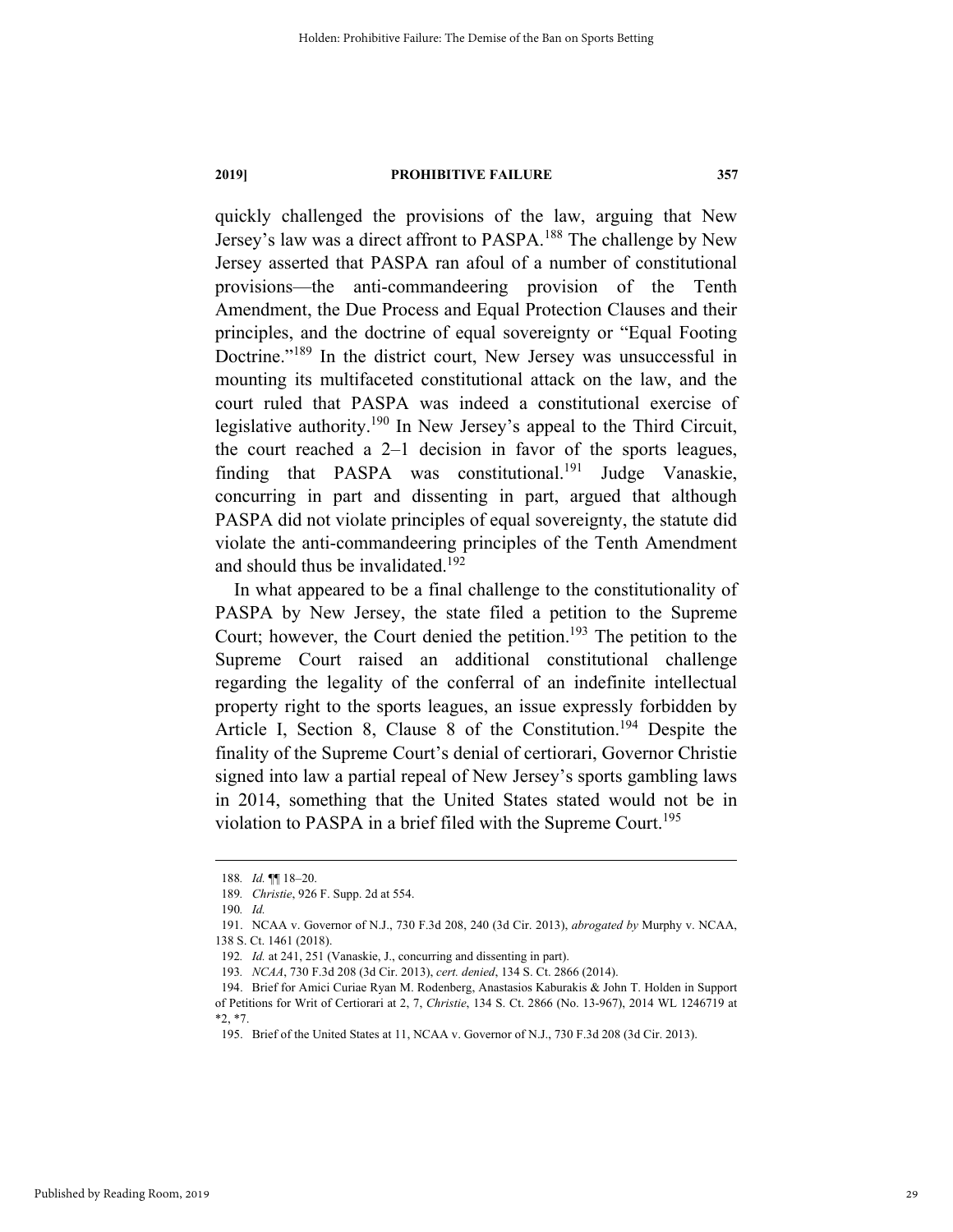# *C. Daily Fantasy Sports*

Although litigation was the eventual cause for the downfall of PASPA and the inevitable increase in legalized sports betting across the country, daily fantasy sports also played an important role in signaling a change in societal attitudes to gambling products associated with and based on a sport.<sup>196</sup> The explosion of daily fantasy sports came in the wake of a Justice Department crackdown on online poker websites and sports-gambling sites.<sup>197</sup> Though initially conceived in the mid-2000s, daily fantasy sports took several years and the entrance of two venture-capital-backed companies to really push the market forward.<sup>198</sup> The emergence of daily fantasy sports led many to speculate that the companies entering this space would be prosecuted for violating federal and state gambling laws.<sup>199</sup> While many outside observers saw contests that looked like illegal sports betting products, the industry pushed back, citing an exemption for certain fantasy sports in the Unlawful Internet Gambling Enforcement Act as evidence of widespread legality.<sup>200</sup> Although this was a strained argument, because a rule of construction in the statute proscribed the Unlawful Internet Gambling Enforcement Act from modifying any other federal or state  $law$ ,  $201$ the public relations company successfully parlayed this issue into a

 <sup>196</sup>*. See* John T. Holden & Simon A. Brandon-Lai, *Advertised Incentives for Participation in Daily Fantasy Sports Contests in 2015 and 2016: Legal Classifications and Consumer Implications*, 15 ENT. & SPORTS L.J. at 1, 1 (Oct. 4, 2017), https://www.entsportslawjournal.com/articles/10.16997/eslj.207/ [https://perma.cc/3XTN-9PUL] (surveying the impact of daily fantasy sports on lessening society's formerly hard stance against sports gambling).

 <sup>197.</sup> Marc Edelman, *Navigating the Legal Risks of Daily Fantasy Sports: A Detailed Primer in Federal and State Gaming Law*, 2016 U. ILL. L. REV. 117, 121–23 (2016) (noting the federal crackdown on sportsbooks and online poker). The raids on online poker sites is referred to as "Black Friday" in the industry and saw some of the largest Texas Hold 'Em website domains seized by the Department of Justice. Lawson v. Full Tilt Poker Ltd., 930 F. Supp. 2d 476, 481 (S.D.N.Y. 2013). Similarly, the crackdown on online sportsbooks is referred to as Blue Monday and resulted in a number of arrests and prominent internet domains being seized by federal authorities. *See* Ryan M. Rodenberg & Anastasios Kaburakis, *Legal and Corruption Issues in Sports Gambling*, 23 J. LEGAL ASPECTS SPORT 8, 9 (2013).

 <sup>198.</sup> Edelman, *supra* note 197, at 124, 126, 145 (deeming Kevin Bonnet, who launched a website called FantasySportsLive.com in 2007, "the creator of 'daily fantasy sports").

<sup>199</sup>*. Id.* at 126.

<sup>200</sup>*. See* Holden, *supra* note 55, at 104.

 <sup>201. 31</sup> U.S.C. § 5361(b) (2012).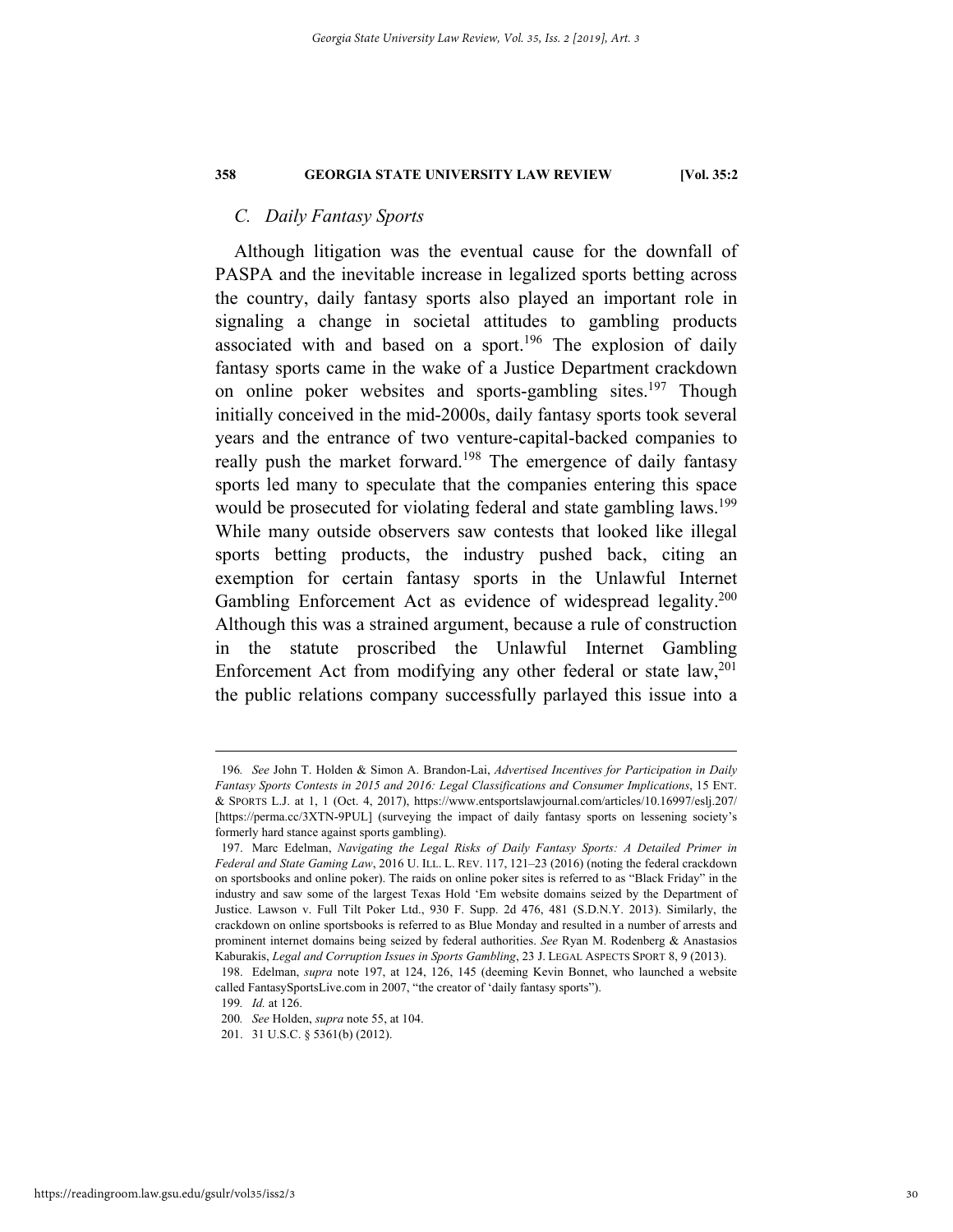meaningful diversionary tactic as the companies continued to grow, attracting hundreds of millions in investment money.<sup>202</sup>

Daily fantasy sports came to be known by the name "fantasy sports."<sup>203</sup> This name established an association with traditional season-long fantasy games, which were often played among small groups of friends for nominal amounts of money.<sup>204</sup> The daily version shortened the temporal commitment, anonymized the competition, and increased the frequency with which users could participate.<sup>205</sup> The anonymity and frequency of the contests drew skepticism that the contests were indeed fundamentally distinct from widely-prohibited sports gambling, but by the time these contests had gained widespread notoriety, they had hundreds of thousands of active users in the United States.<sup>206</sup> The two principal companies had gained mainstream attention by devoting tens of millions of dollars to advertising budgets, which saw television advertisements airing multiple times an hour on major networks during their peak.<sup>207</sup> The incessant television advertising, in conjunction with several highprofile scandals regarding daily fantasy company employees playing on competitors' websites, resulted in a series of state-level investigations—most prominently in New York.<sup>208</sup>

As the industry continued to gain attention from state lawmakers who examined whether their gambling laws were applicable to daily fantasy sports, a number of states began to express an interest in sports betting.<sup>209</sup> As *Christie II* progressed, the momentum for

 <sup>202</sup>*. Daily Fantasy Sports Investment and Acquisition Tracker*, LEGAL SPORTS REPORT, https://www.legalsportsreport.com/dfs-investment-and-acquisition-tracker [https://perma.cc/6VCB-3L28] (last updated Feb. 23, 2018).

<sup>203</sup>*. Daily Fantasy Sports*, LEGAL SPORTS REP., https://www.legalsportsreport.com/daily-fantasysports/ [https://perma.cc/CDW4-WDST] (last updated Aug. 1, 2018).

<sup>204</sup>*. Id.*

 <sup>205.</sup> Edelman, *supra* note 197, at 127 n.55.

 <sup>206.</sup> Holden & Brandon-Lai, *supra* note 196, at 1, 5.

<sup>207</sup>*. Id.* at 5.

 <sup>208.</sup> John T. Holden, Will F. Green & Ryan M. Rodenberg, *Daily Fantasy, Tipping, and Wire Fraud*, 21 GAMING L. REV. & ECON. 8 (2017).

<sup>209</sup>*. Legislative Tracker: Sports Betting*, LEGAL SPORTS REP., https://www.legalsportsreport.com/sportsbetting-bill-tracker [https://perma.cc/A94B-6EL4] (last visited Aug. 1, 2018). Beginning in 2016, four states in addition to New Jersey introduced various bills that would legalize sports betting. *Id.* In 2017, fifteen states introduced legislation to legalize sports betting. *Id.*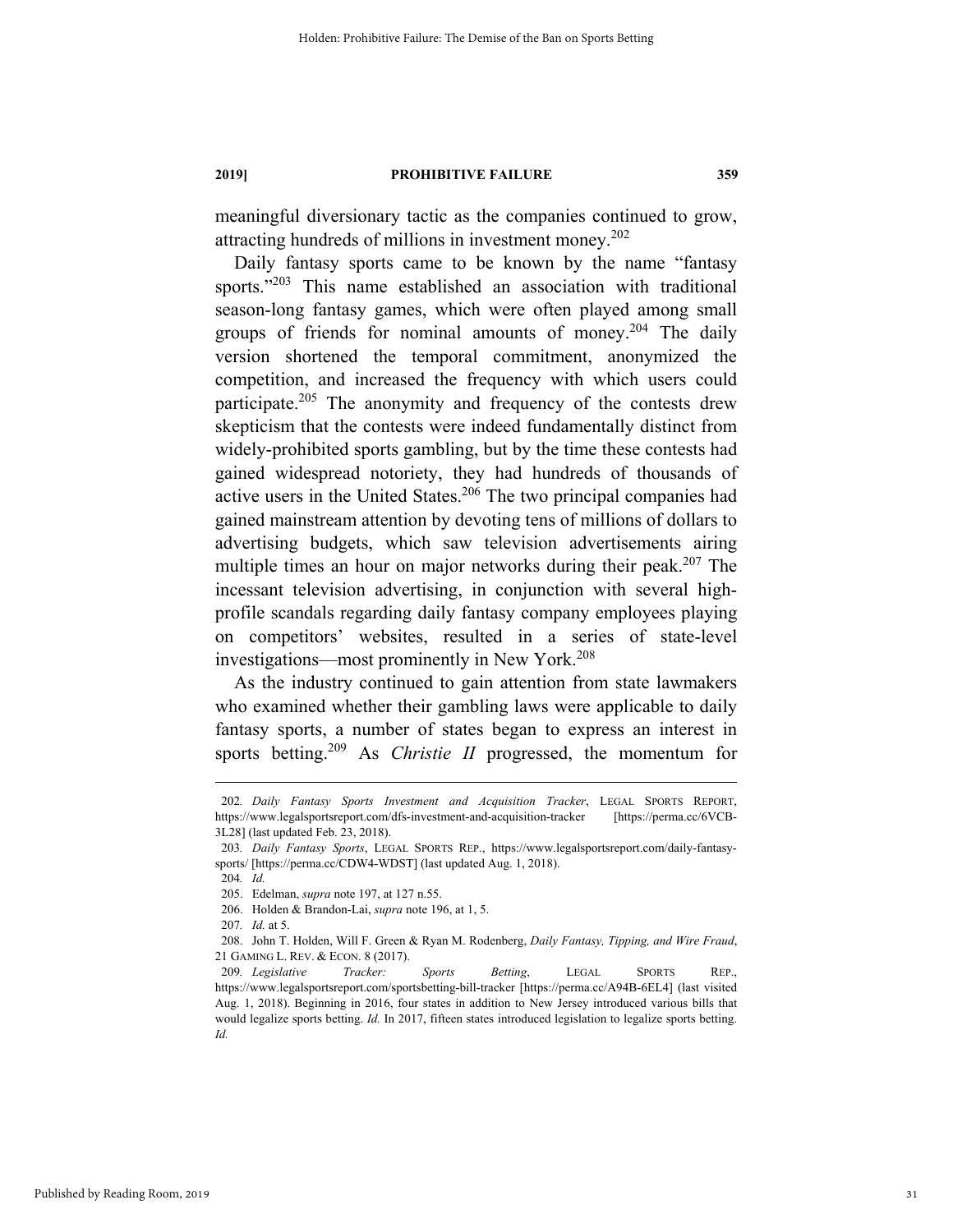legalized sports betting continued to build, with many seeing daily fantasy sports as a placeholder for legal sports betting.<sup>210</sup> By the time *Christie II* reached the Supreme Court, two of the plaintiffs in the case had begun to express a desire for legalized sports betting, with NBA commissioner Adam Silver authoring an op-ed in the *New York Times*. 211

#### *D. Christie II*

In New Jersey's second attempt to allow its residents to lawfully bet on sports, the governor signed into law a piece of legislation that effectively repealed most regulations associated with sports gambling being conducted at the state's horse racing tracks and casinos.<sup>212</sup> Shortly thereafter, the quintet of sports leagues who brought suit in *Christie I* reunified to once again sue then-Governor of New Jersey, Chris Christie.<sup>213</sup> The New Jersey legislators had taken the advice of the United States Solicitor General's office, which argued in *Christie I* that New Jersey was free to repeal "in whole or in part" their sports gambling prohibitions without running afoul of PASPA.<sup>214</sup> Although the government had stipulated that a repeal would not offend PASPA in *Christie I*, the sports league plaintiffs argued that, indeed, a repeal was tantamount to an authorization, one of PASPA's forbidden acts.215 However, the federal district court disagreed with the state's

 <sup>210.</sup> Dustin Gouker, *If States Want to Pay for Their Budgets with Fantasy Sports, They Need to Get Creative*, LEGAL SPORTS REPORT (Aug. 31, 2017, 10:10 AM), https://www.legalsportsreport.com/15333/state-revenue-fantasy-sports [https://perma.cc/94SU-HE2N].

 <sup>211.</sup> Adam Silver, Opinion, *Legalize and Regulate Sports Gambling*, N.Y. TIMES (Nov. 13, 2014), https://www.nytimes.com/2014/11/14/opinion/nba-commissioner-adam-silver-legalize-sports-

betting.html [https://perma.cc/PDW9-PC7P] ("B[etting] on professional sports is currently illegal in most of the United States outside of Nevada. I believe we need a different approach."). Similarly, Major League Baseball Commissioner Rob Manfred endorsed a change to federal laws as well. *See* Brandon Schlager, *Rob Manfred: MLB rethinking stance on sports betting*, SPORTING NEWS (Feb. 8, 2017), http://www.sportingnews.com/us/mlb/news/mlb-gambling-rules-rob-manfred-reconsider-pete-rose-hallof-fame/1dctoqm3i8mvi11ltn6toaigmj [https://perma.cc/CHP5-454A].

 <sup>212.</sup> S.B. 2460, 216th Leg., Reg. Sess. (N.J. 2014); Act of Jan. 17, 2012, ch. 231, §§ 1–6, 2011 N.J. ch. 12A, 7–9 (repealed 2014).

 <sup>213.</sup> Complaint for Declaratory and Injunctive Relief at 1, NCAA v. Christie, 61 F. Supp. 3d 488 (D.N.J. 2014).

 <sup>214.</sup> Brief for the United States in Opposition at 11, Christie v. NCAA, 730 F.3d 208 (3d Cir. 2013).

 <sup>215.</sup> Complaint for Declaratory and Injunctive Relief, *supra* note 213, at 3, 18. PASPA forbids states and individuals from "sponsor[ing], operat[ing], advertis[ing], promot[ing], licens[ing], or authoriz[ing]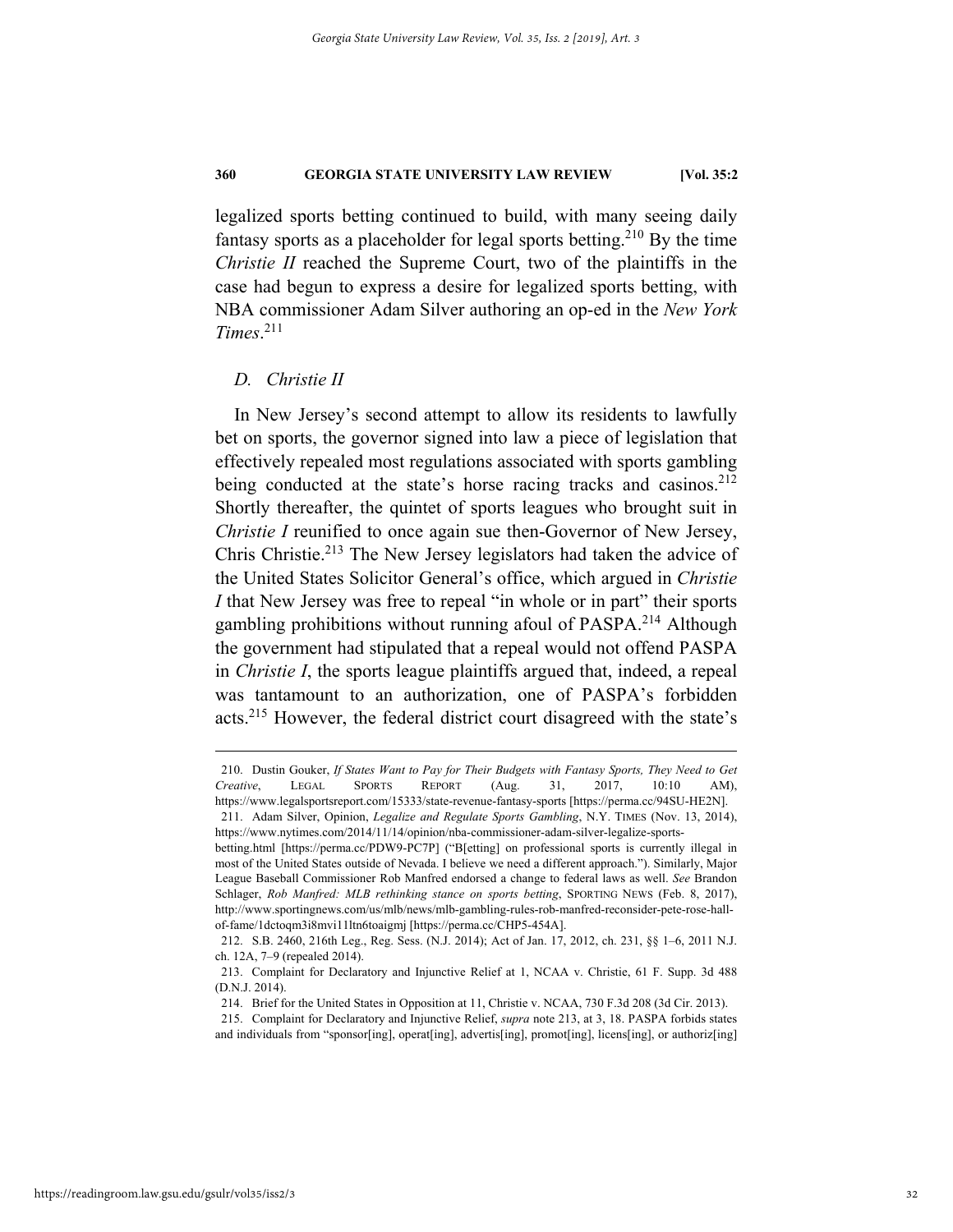lawmakers, holding that PASPA was a valid preemption of even the state's efforts to repeal the existing gambling laws.<sup>216</sup>

Following a second 2-1 loss at the Third Circuit, the *Christie II* defendants petitioned for a rehearing en banc, which the Circuit court granted.<sup>217</sup> Despite the extraordinary measure of granting a rehearing en banc, the Third Circuit bench voted in favor of the plaintiffs by a vote of  $9-3.^{218}$  The majority opinion, authored by Circuit Judge Rendell, held that New Jersey's 2014 law violated PASPA and determined that the partial repeals were tantamount to an authorization because they effectively determined where sports betting can take place, how it may take place, and who can place wagers.219 In addition to finding that the 2014 repeal was the equivalent to an authorization, the majority found that PASPA does not commandeer the state legislature by requiring that the state maintain its laws because the majority maintained that although a partial repeal would not comply with the statute, a full repeal would not offend PASPA.<sup>220</sup>

The twelve judges were split 9–3 with two separate dissents filed.221 Judge Fuentes, in his dissent with Judge Restrepo, pointed out the absurdity of the linguistic gymnastics of equating a repeal with an authorization.<sup>222</sup> Judge Fuentes highlighted the fact that the

sports gambling schemes pursuant to a law or compact." 28 U.S.C. § 3702 (2012) *invalidated by*  Murphy v. NCAA, 138 S. Ct. 1461 (2018).

 <sup>216.</sup> NCAA v. Christie, 61 F. Supp. 3d 488, 506 (D.N.J. 2014), *overruled by* Murphy v. NCAA, 138 S. Ct. 1461 (2018). Though largely beyond the scope of this paper, District Judge Shipp determined that PASPA expressly preempted New Jersey's actions. *Id.* at 503–06. PASPA, however, contains no express preemption language, and instead Shipp examined the legislative history, determining that PASPA's intent was to "keep sports betting from spreading." *Id* at 505–06. The Supreme Court has articulated that Congress can expressly preempt state law by doing so within its "statute's express language or through its structure and purpose." Altria Grp. v. Good, 555 U.S. 70, 76 (2008) (citing Jones v. Rath Packing Co., 430 U.S. 519, 525 (1977)). This position is problematic, however, because the desire to stop the spread of sports betting is not something PASPA does particularly well. In fact, it only stops legal and state-regulated sports betting from spreading and does nothing to stop illegal gambling, which is undoubtedly far more pervasive.

 <sup>217.</sup> NCAA v. Governor of N.J., 832 F.3d 389, 389 (3d Cir. 2016), *overruled by* Murphy v. NCAA, 138 S. Ct. 1461 (2018).

<sup>218</sup>*. Id.*

<sup>219</sup>*. Id.* at 396–97.

<sup>220</sup>*. Id.* at 400–02.

<sup>221</sup>*. Id.*

<sup>222</sup>*. Id.* at 402–06 (Fuentes, J., dissenting).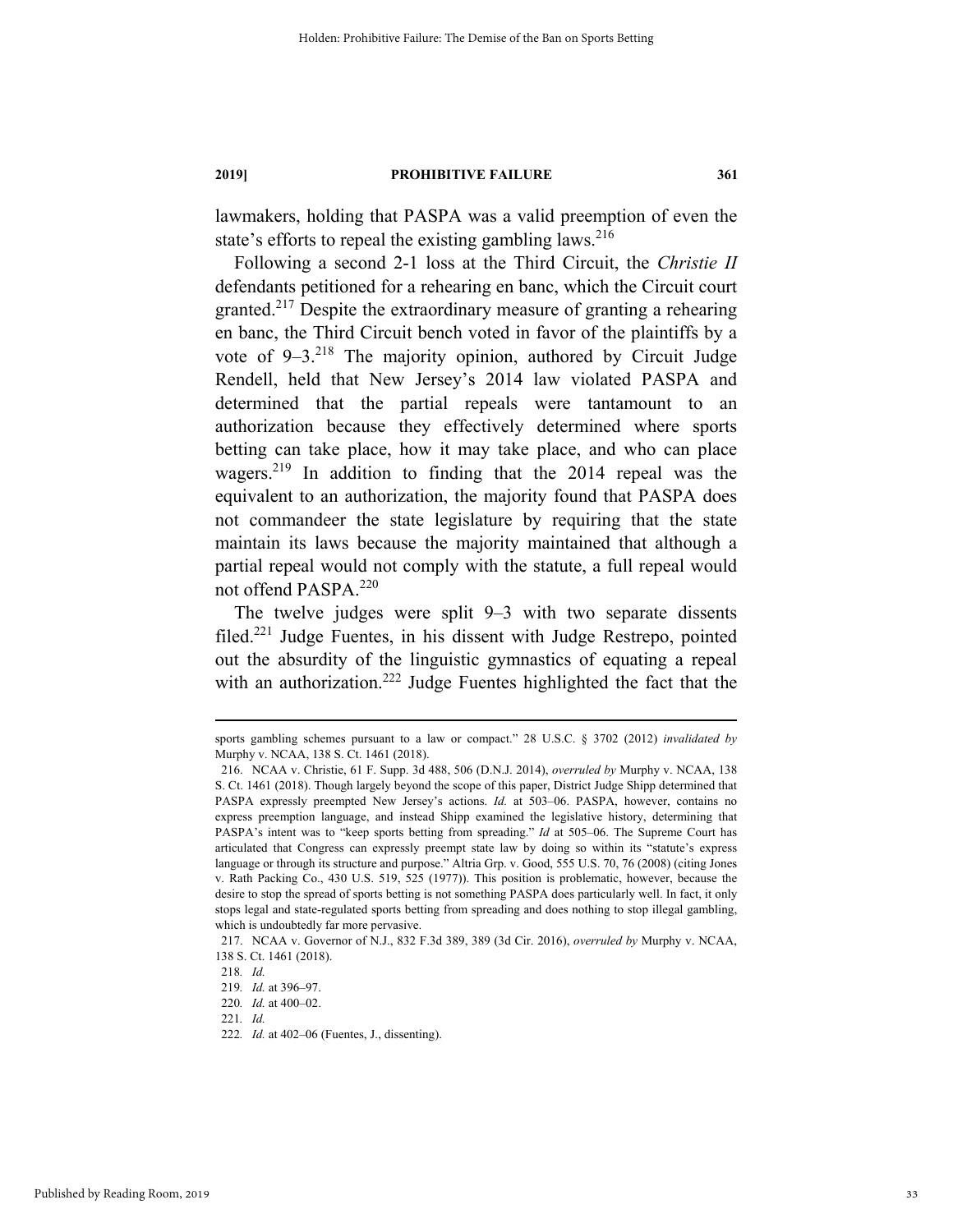majority's opinion would allow for the state to repeal all its gambling laws (which does not offend PASPA) and then immediately begin passing restrictions, such as requiring a minimum age to wager. $223$ Both dissents also highlighted the absurdity of states facing what is in effect an ultimatum, where they are forced to choose between a "Wild West" with no laws governing sports betting or maintaining laws that they do not desire.<sup>224</sup>

The grant of certiorari by the Supreme Court marked the first time the Court had the opportunity to interpret the statute.<sup>225</sup> The Court framed the issue to be whether PASPA unconstitutionally commandeered the states in contravention of *New York v. United States* and *Printz v. United States* by requiring New Jersey to maintain its laws prohibiting sports gambling.<sup>226</sup> In ruling that

226*. See* Murphy v. NCAA, 138 S. Ct. 1461, 1475 (2018). In *New York v. United States*, the Court held, "[T]he Constitution has never been understood to confer upon Congress the ability to require the States to govern according to Congress'[s] instructions." New York v. United States, 505 U.S. 144, 162 (1992). In *Printz v. United States*, the Court held that the Federal government cannot require a state to

 <sup>223</sup>*. NCAA*, 832 F.3d at 402–06.

<sup>224.</sup> Id. at 405 ("Suppose the State did exactly what the majority suggests it could have done: repeal completely its sports betting prohibitions. In that circumstance, sports betting could occur anywhere in the State and there would be no restrictions as to age, location, or whether a bettor could wager on games involving local teams. Would the State violate PASPA if it later enacted limited restrictions regarding age requirement and places where wagering could occur? Surely no conceivable reading of PASPA would preclude a state from restricting sports wagering in this scenario. Yet the 2014 Repeal comes to the same result.").

 <sup>225.</sup> Greater New Orleans Broad. Ass'n, Inc. v. United States, 527 U.S. 173, 179–80 (1999). PASPA was, however, mentioned on two previous occasions by the Supreme Court. *Id.* (citations omitted) ("A separate statute, the 1992 Professional and Amateur Sports Protection Act, proscribes most sports betting and advertising thereof. Section 3702 makes it unlawful for a State or tribe 'to sponsor, operate, advertise, promote, license, or authorize by law or compact'—or for a person 'to sponsor, operate, advertise, or promote, pursuant to the law or compact' of a State or tribe—any lottery or gambling scheme based directly or indirectly on competitive games in which amateur or professional athletes participate. However, the Act also includes a variety of exemptions, some with obscured congressional purposes: (i) gambling schemes conducted by States or other governmental entities at any time between January 1, 1976, and August 31, 1990; (ii) gambling schemes authorized by statutes in effect on October 2, 1991; (iii) gambling 'conducted exclusively in casinos' located in certain municipalities if the schemes were authorized within 1 year of the effective date of the Act and, for 'commercial casino gaming scheme[s],' that had been in operation for the preceding 10 years pursuant to a state constitutional provision and comprehensive state regulation applicable to that municipality; and (iv) gambling on pari-mutuel animal racing or jai-alai games. These exemptions make the scope of § 3702's advertising prohibition somewhat unclear, but the prohibition is not limited to broadcast media and does not depend on the location of a broadcast station or other disseminator of promotional materials."); *see also* Shelby City v. Holder, 570 U.S. 529, 588 (2013) (citations omitted) ("Today's unprecedented extension of the equal sovereignty principle outside its proper domain—the admission of new States—is capable of much mischief. Federal statutes that treat States disparately are hardly novelties.").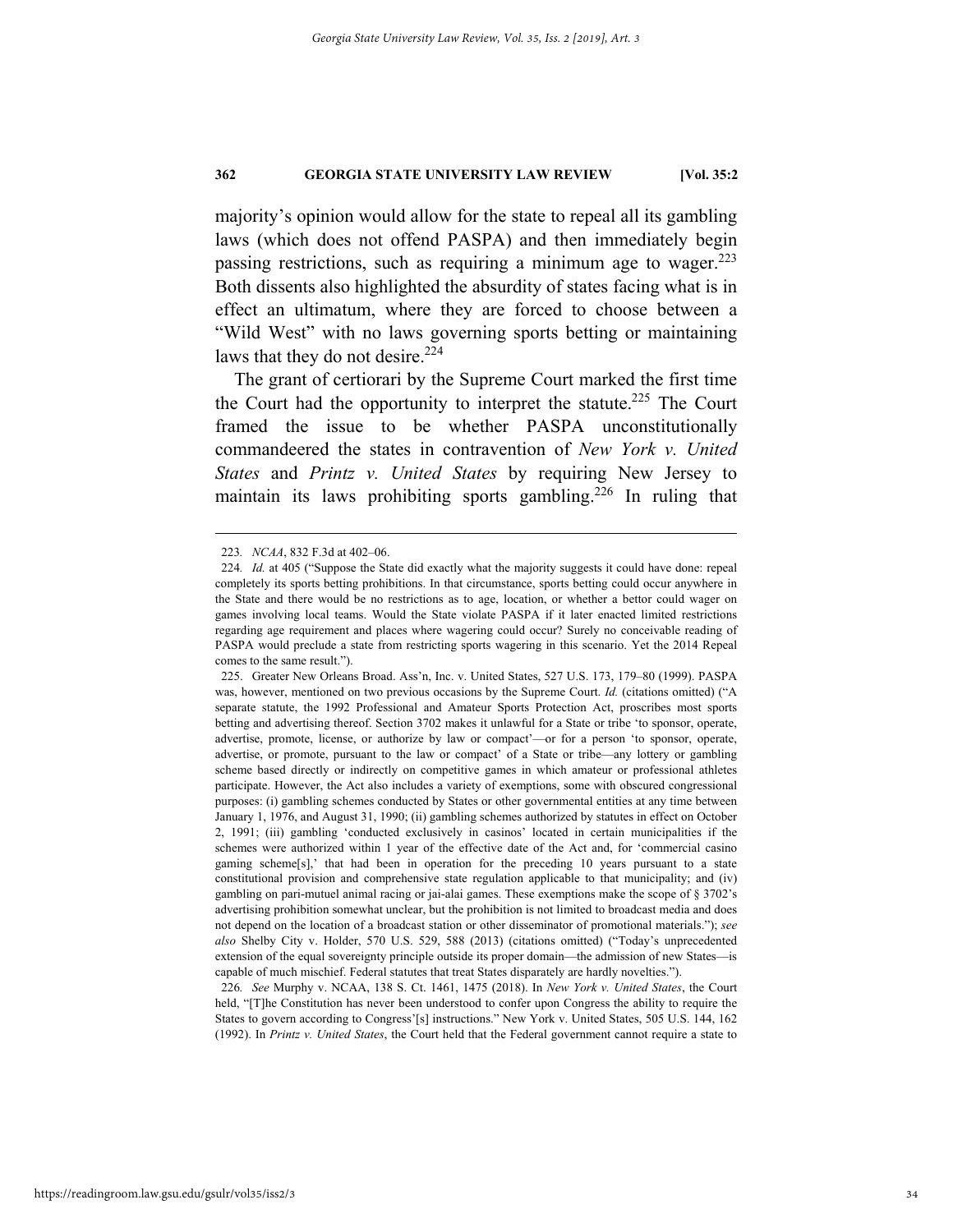PASPA violates the anti-commandeering principle, Justice Alito stated that the anti-commandeering principle is fundamental to creating accountability in the political system, and if there are intrusions into state areas of authority, it can impermissibly muddy the waters as to who is responsible for consequences of legislation.<sup>227</sup> In a damning condemnation of PASPA, Justice Alito wrote:

The PASPA provision at issue here—prohibiting state authorization of sports gambling—violates the anticommandeering rule. That provision unequivocally dictates what a state legislature may and may not do. And this is true under either our interpretation or that advocated by respondents and the United States. In either event, state legislatures are put under the direct control of Congress. It is as if federal officers were installed in state legislative chambers and were armed with the authority to stop legislators from voting on any offending proposals. A more direct affront to state sovereignty is not easy to imagine.<sup> $228$ </sup>

In addition to finding that PASPA impermissibly commandeered the New Jersey legislature, the majority found that the offending provisions of PASPA were not severable, thereby dooming the entire statute.<sup>229</sup> The Court held that the provision of PASPA prohibiting state action could not be severed from the provision prohibiting private action, ruling that Congress intended the public and private prohibitions to be deployed in tandem and, without one, the other must similarly fail.230 In his concurring opinion, Justice Thomas added that the question to ask regarding severability is whether Congress would have desired the statute to be passed absent the

enforce its own laws; rather the powers of the states and federal governments are separate and unequal, with the federal government confined to enforce its own laws, without conscripting either state legislatures or state officers. Printz v. United States, 521 U.S. 898, 935 (1997).

<sup>227</sup>*. Murphy*, 138 S. Ct. at 1475.

<sup>228</sup>*. Id.*

<sup>229</sup>*. Id.* at 1484.

<sup>230</sup>*. Id.*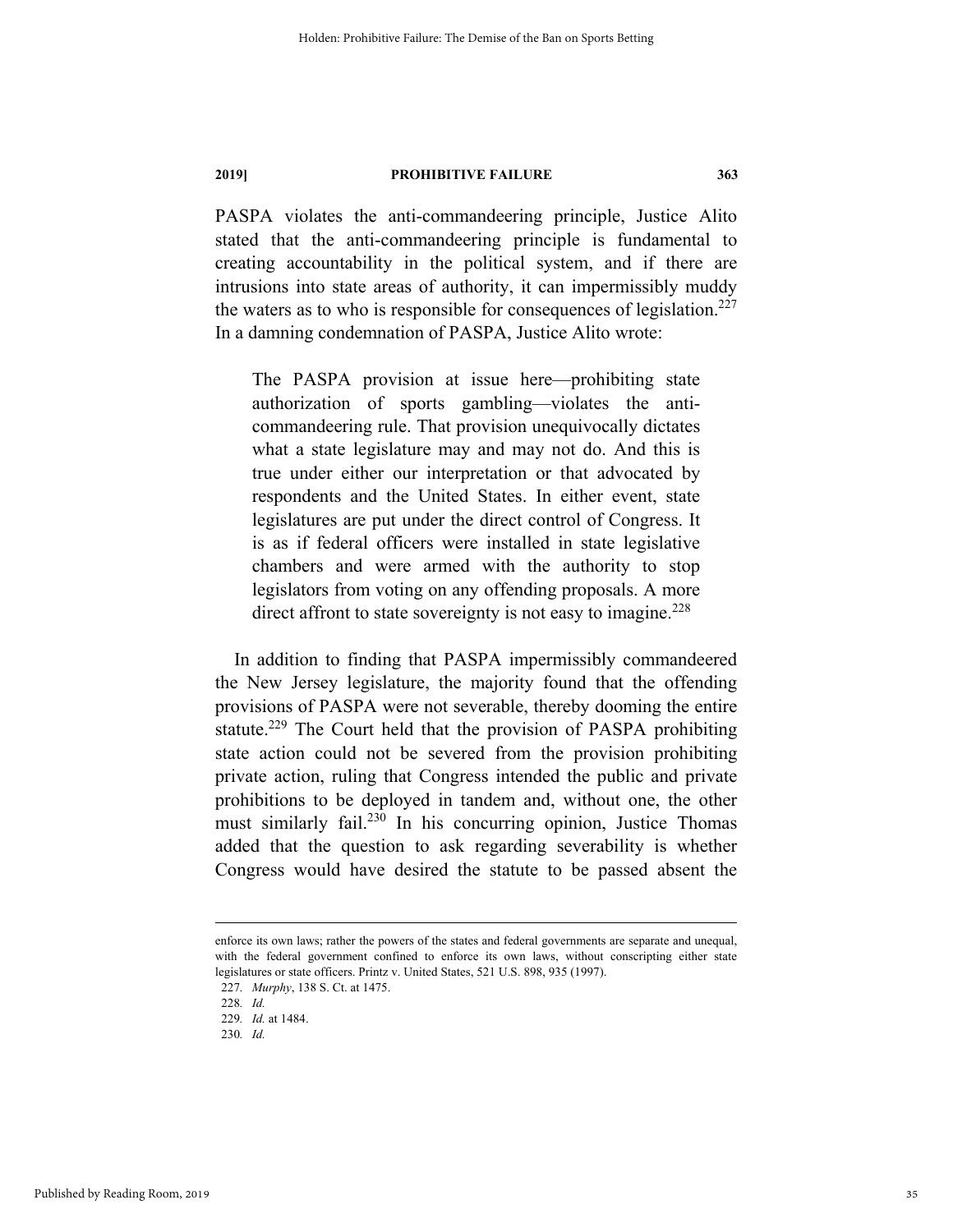severed portion, which in this case the answer was no; as such PASPA was unsalvageable.<sup>231</sup>

The death of PASPA has ushered in a new era. For the first time in the new millennium, states are able to authorize sports wagering for their citizens. However, the rise of opportunity for the padding of state coffers is not without challenges. Indeed, there remains a number of challenges for states at both the federal and state levels, as well as obstacles from private enterprise.<sup>232</sup> Overcoming these challenges will be easier for some areas than it will be for others. Despite this, there is an initial level of enthusiasm surrounding the opportunity for a new source of revenue.233

# *III. The Rise of Legal Sports Betting*

Contrary to the perceptions that sports betting was widely desired and PASPA was the sole obstacle in its way, there are numerous remaining obstacles to widespread gambling legalization. In fact, nearly every state has maintained laws prohibiting sports wagering.234 The challenges regarding legalizing sports betting in many states are complex and have both regulatory and political obstacles. For example, the political climate in a variety of states remains quite conservative on issues like gambling.<sup>235</sup> This moral opposition and its political consequences may be a more substantial obstacle to legalization in a state like Utah than the task of repealing

 <sup>231</sup>*. Id.* at 1485 (Thomas, J., concurring). Justice Thomas also stated his opinion that sports gambling should not be considered interstate commerce by default in contrast to the dissent. *Id.* at 1. This position was also advanced by the author in an Amicus Brief filed in the case. Brief for Researcher John T. Holden as Amicus Curiae Supporting Petitioners at 35, Murphy v. NCAA, 138 S. Ct. 1461 (2018).

 <sup>232.</sup> John Holden, *Sports Betting Legalization: Biggest Issues Preventing Widespread Wagering*, ACTION NETWORK (July 29, 2018, 5:00 PM), http://www.actionnetwork.com/news/sports-bettinglegalization-biggest-issues-challenges-hurdles [https://perma.cc/PP4P-95VT].

<sup>233</sup>*. See* Steve Mendelson, *Sports Gambling and Tax Money: Coming Soon to a State Near You*, INC. (May 16, 2018), http://www.inc.com/steve-mendelsohn/sports-gambling-tax-money-coming-soon-to-astate-near-you.html [https://perma.cc/K5GT-F2FQ].

 <sup>234.</sup> Chuck Humphrey, *State Gambling Law Summary*, GAMBLING LAW U.S. (Mar. 22, 2017), http://www.gambling-law-us.com/State-Law-Summary [https://perma.cc/M5BN-YTX3] (providing an overview of state gambling laws).

 <sup>235.</sup> Phil Hensel, *Sports Betting is Now Legal in Several States*, NBC NEWS (Aug. 13, 2018, 5:13 AM), https://www.nbcnews.com/news/us-news/sports-betting-now-legal-several-states-many-othersare-watching-n894211 [https://perma.cc/P6YX-UPPQ].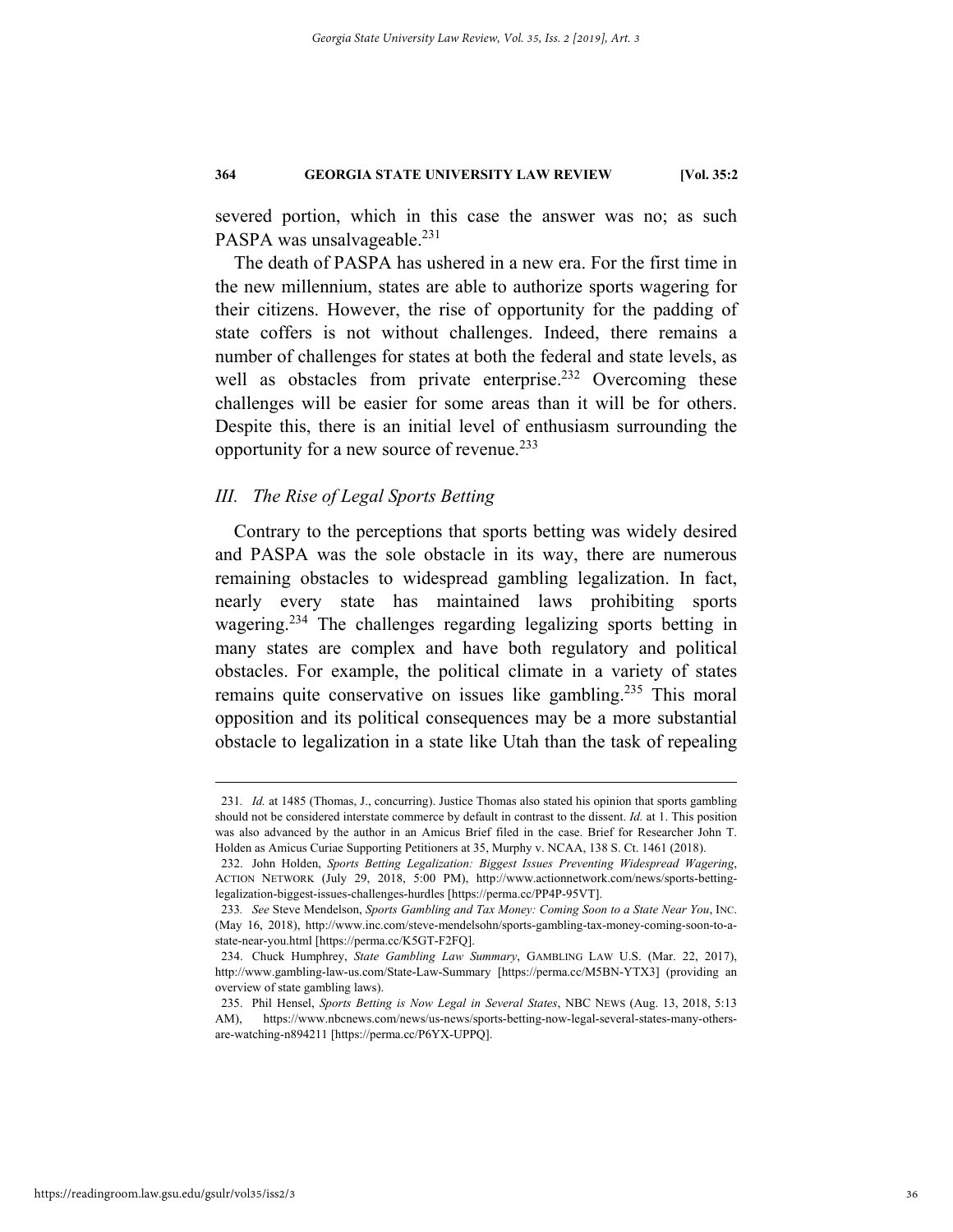state laws governing sports betting.<sup>236</sup> Likewise, at the federal level, there are a number of federal laws that may continue to act as an obstacle to the spread of sports wagering.

### *A. Federal Obstacles*

Federal law is replete with a variety of statutes that continue to pose some obstacles for the expansion of sports betting into some states. Although larger states may be of sufficient size for companies to invest in the technology necessary to confine sports betting geographically within the state, other more sparsely populated states may lag behind in attracting such companies, particularly in the realm of mobile betting if there is a requirement that infrastructure be physically located within a particular state.<sup>237</sup> This is a primary concern under the Wire Act.<sup>238</sup>

### *1. The Wire Act*

The Wire Act was one of the crowning achievements of then-Attorney General Robert F. Kennedy's Department of Justice in its war against organized crime during the early 1960s.<sup>239</sup> The statute emerged out of the Kefauver Committee hearings nearly a decade earlier, $240$  and after a series of deliberative hearings, which debated

 <sup>236.</sup> Dennis Romboy, *Utah GOP Lawmakers Hail Decision on Sports Betting as Win for States' Rights*, DESERET NEWS (May 14, 2018, 2:56 PM), http://www.deseretnews.com/article/900018566/utahgop-lawmakers-hail-decision-on-sports-betting-as-win-for-states-rights.html [https://perma.cc/J8SQ-ZYEA]. Utah is widely regarded as one of the most restrictive states on gambling, as the state is one of only two states that do not even allow for the sale of lottery tickets. *Id.* Though Utah did file an amicus brief in support of New Jersey, lawmakers argued that the brief was focused on supporting the rights of states to self-govern and was not an endorsement of sports gambling. *Id.*; *see also* Brief for West Virginia et al. as Amici Curiae Supporting Petitioners, Murphy v. NCAA, 138 S. Ct. 1461 (2018).

 <sup>237.</sup> Paul J. Fishman, Marcus A. Asner & Ian Jay, *Supreme Court Overturns Federal Prohibition on State Authorization of Sports Wagering Under the Professional and Amateur Sports Protection Act*, ARNOLD & PORTER  $(May \t 31, 2018)$ , https://www.arnoldporter.com/en/perspectives/publications/2018/05/supreme-court-overturns-federal-

prohibition [https://perma.cc/8CST-RS2H].

 <sup>238. 18</sup> U.S.C. § 1084 (2012).

 <sup>239.</sup> DAVID G. SCHWARTZ, CUTTING THE WIRE: GAMING PROHIBITION AND THE INTERNET, 80–81 (2005).

 <sup>240.</sup> S. REP. 82-725, *supra* note 29.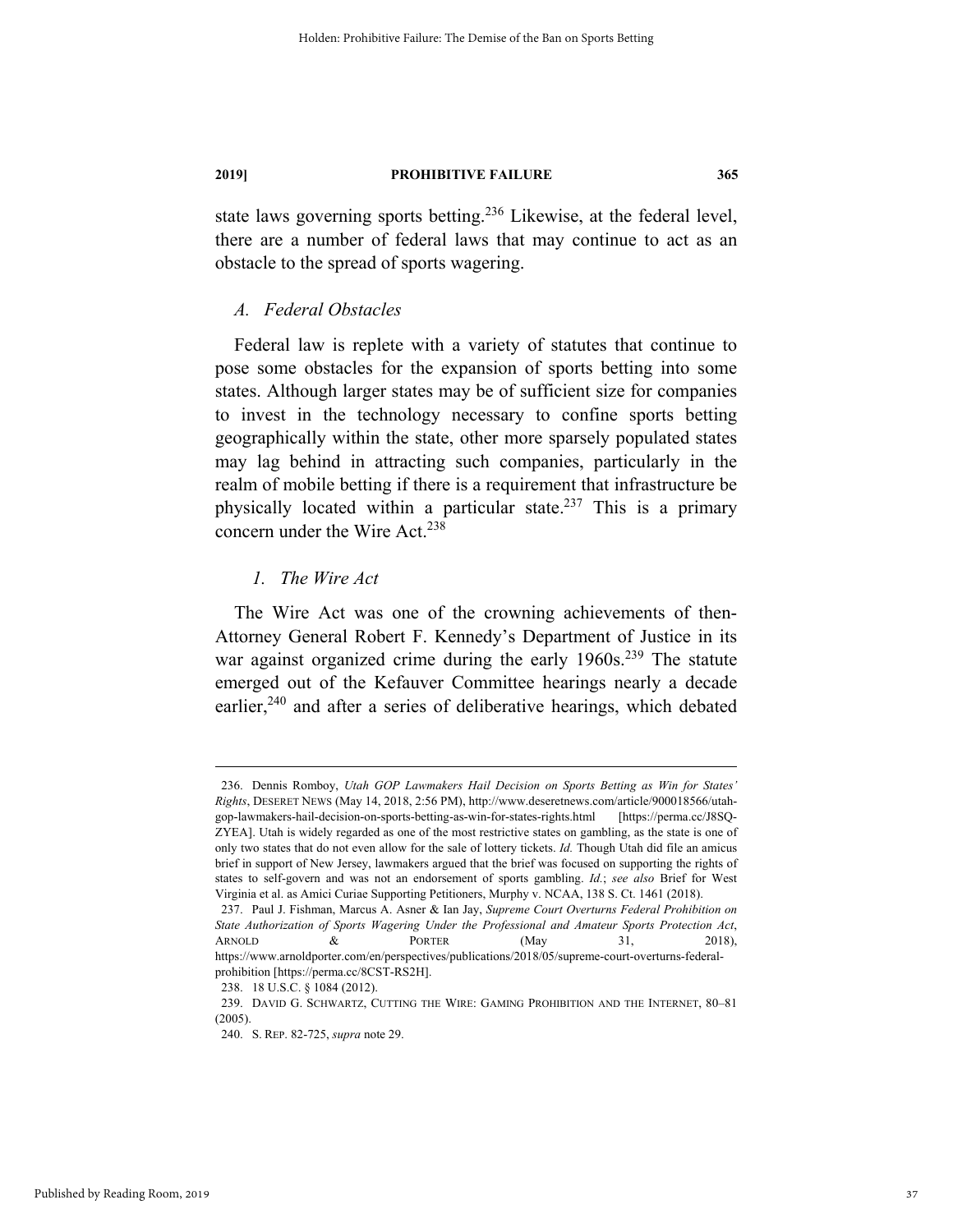the intended scope of the statute, the bill was finally passed. $241$ Liability under the Wire Act requires several elements: (1) being in the business of betting or wagering; (2) knowing use of a wire communication facility; (3) transmitting bets or wagers, or information to assist in placing bets or wages, in interstate or foreign commerce; (4) the subject of the bets or wagers must be a sporting event or contest.242 The statute further contains a safe harbor provision that exempts the transmission of information (not bets themselves) in placing bets or wagers on a sporting event or contest, so long as the transmission is lawful in both the sending and receiving jurisdictions.243

One of the most important inquires for a Wire Act claims centers on who is in the business of betting or wagering.<sup>244</sup> The exact meaning of being in the "business of betting or wagering" is well established in jurisprudence, and there is evidence that Congress intended the statute to target "layoff men" or big team bookies who use networks to limit their risk across the country.<sup>245</sup> The Wire Act was intended to serve as means of attacking criminal organizations that otherwise were able to avoid prosecution (in an era before the Racketeer Influenced and Corrupt Organizations Act), and as a result, it has been argued that the language "business of betting or wagering" was intended to apply broadly to include many individuals associated with organized crime while excepting the casual bettor.<sup>246</sup>

Although the Wire Act was drafted to target organized crime in an era in which criminal organizations drove fear into politicians and citizens alike, the statute remains a real obstacle to legalized

[https://perma.cc/A9NX-USR4].

245. Hayes & Conigliaro, *supra* note 241, at 454.

246*. Id.*

 <sup>241.</sup> Ben J. Hayes & Matthew J. Conigliaro, *"The Business of Betting or Wagering": A Unifying View of Federal Gaming Law*, 57 DRAKE L. REV. 445, 453 (2009).

 <sup>242. 18</sup> U.S.C. § 1084(a) (2012).

<sup>243</sup>*. Id.* § 1084(b); Ryan Rodenberg, *The Wire Act of 1961: That Time RFK Sent JFK a Letter About Sports Betting*, SPORTS HANDLE (Mar. 5, 2018, 9:30 AM), https://sportshandle.com/the-wire-act-of-1961-rfk-jfk-sports-betting [https://perma.cc/X3ZB-TWMV].

<sup>244</sup>*. See* Hayes & Conigliaro, *supra* note 241, at 447; John T. Holden, *Mailbag Mythbusting: The Wire Act and Sports Betting, Explained*, SPORTS HANDLE (May 30, 2018, 1:30 PM), https://sportshandle.com/mailbag-mythbusting-the-wire-act-and-sports-betting-explained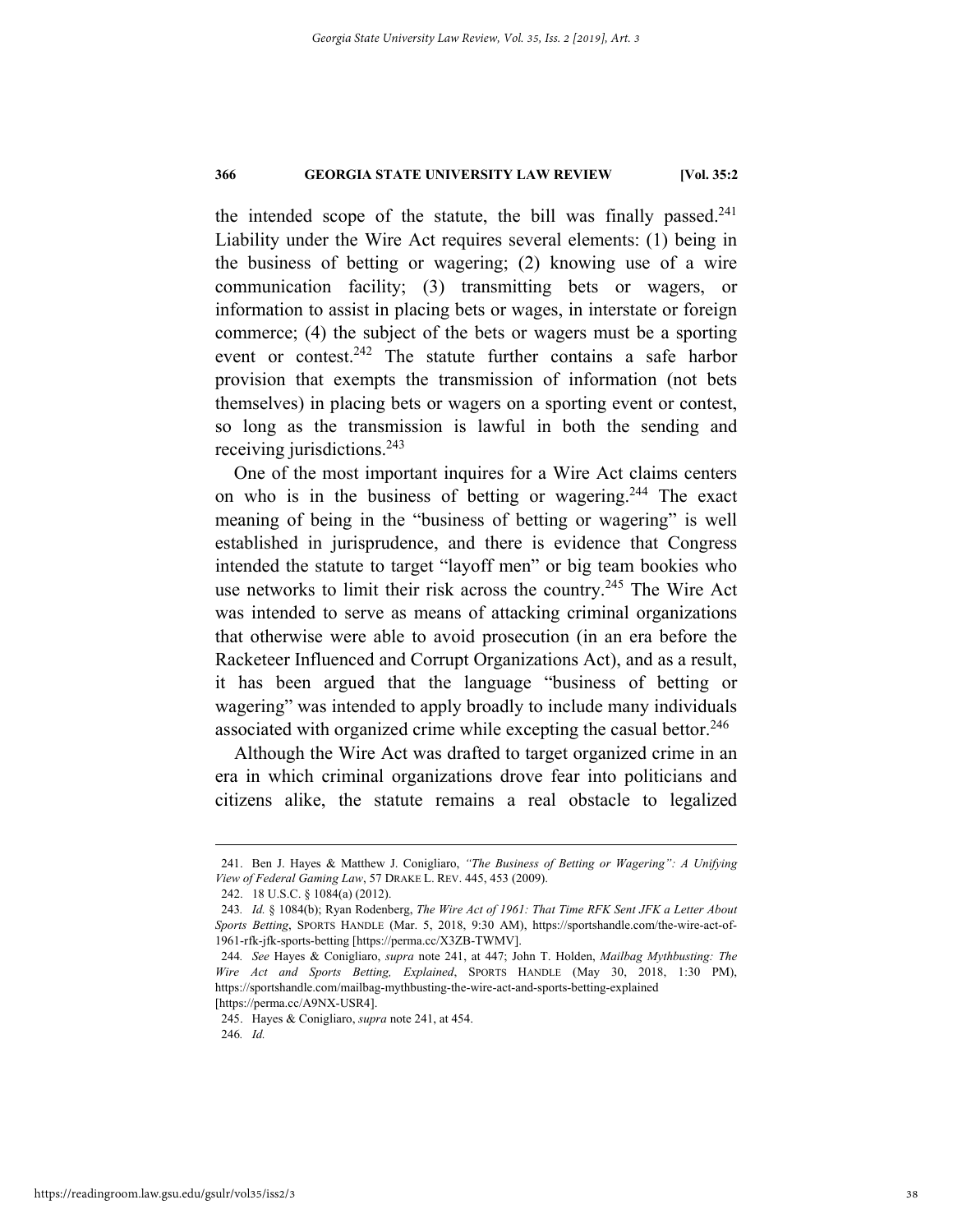gambling because of unresolved questions about cross-border transmissions and the scope of the safe harbor exemption.<sup>247</sup> New Jersey has recently tried to note that intermediate routing should not determine the location of the information, seemingly anticipating questions about the Wire Act's implication in such an interest.<sup>248</sup> However, as nearly six years of litigation with New Jersey and the private sports leagues over the scope of federal law show, New Jersey's opinions on the scope of federal law do not necessarily reflect the view of the federal government.<sup>249</sup> Some have speculated that the federal government may be unlikely to interfere in states' efforts to generate revenue and respect gaming operators desire to provide a cost-effective service by locating servers in a central location and transmitting information, creating a spoke network. However, risk managers for gaming companies may see the risk as too great in the absence of further clarification.<sup>250</sup>

# *2. Indian Gaming Regulatory Act*

In addition to the Wire Act, federal law has several other gamingspecific statutes that may complicate the spread of legalized sports

Published by Reading Room, 2019

 <sup>247.</sup> Tony Batt, *The Wire Act: Is Its Bark Worse Than Its Bite?*, GAMBLINGCOMPLIANCE (June 29, 2018), https://gamblingcompliance.com/premium-content/insights\_analysis/wire-act-its-bark-worse-itsbite [https://perma.cc/9D2Y-V6RX].

 <sup>248.</sup> Ifrah Law, *Why We Won't See a Federal Sports Betting Bill Soon*, IFRAH ON IGAMING (July 30, 2018), http://www.ifrahlaw.com/ifrah-on-igaming/wont-see-federal-sports-betting-bill-soon [https://perma.cc/6VDX-3YYR].

<sup>249</sup>*. See* N.J. REV. STAT. ANN. § 5:12A-11(l) (West 2018) ("All wagers on sports events authorized under this provision shall be initiated, received and otherwise made within this State unless otherwise determined by the division in accordance with applicable federal and state laws. Consistent with the intent of the United States Congress as articulated in the Unlawful Internet Gambling Enforcement Act of 2006 (31 U.S.C. § 5361 et seq.), the intermediate routing of electronic data relating to a lawful intrastate wager authorized under this provision shall not determine the location or locations in which such wager is initiated, received or otherwise made."); *see also* Law, *supra* note 248.

<sup>250</sup>*. See* United States v. Yaquinta, 204 F. Supp. 276, 279 (N.D. W. Va. 1962) ("Defendants' counsel argue that [because], in the transmission of the messages from New York to Nevada, the transmission lines traverse many States where off-track betting is illegal, and must pass through telephone exchanges in those States, the framers of the Act did not intend to make the incident of the locations of the telephone exchanges of legal significance. The argument loses sight of the fact that the objective of the Act is not to assist in enforcing the laws of the States through which the electrical impulses traversing the telephone wires pass, but the laws of the State where the communication is received. To mix a metaphor, the telephone wire may seem a slender thread on which to hang the federal crime, but it is a substantial part of the web in which these defendants seem to be caught.").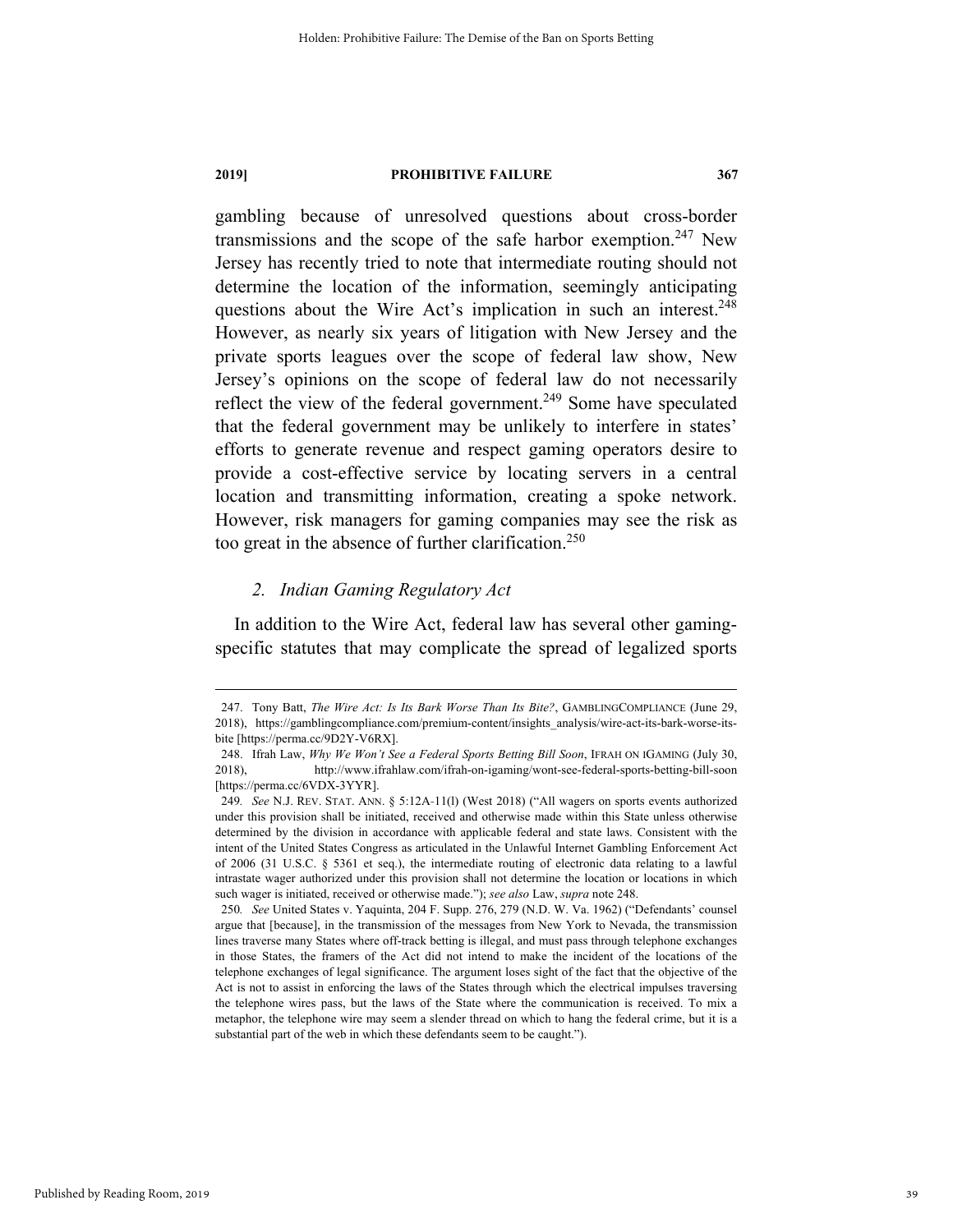betting. One that impacts both federal and state actions is the Indian Gaming Regulatory Act  $(IGRA)^{251}$  The IGRA was passed by Congress as a means of implementing a level of federal regulation on the growing Indian gaming industry, which had begun to gain a significant foothold in many states by the time of its passage.<sup>252</sup> The IGRA established the National Indian Gaming Commission, which was granted authority to oversee gaming conducted on Indian lands.<sup>253</sup> The Act further divides gaming activities into three regulatory classes.254 The first class of gaming is to be regulated exclusively by the tribes; the second class by the tribes and the National Indian Gaming Commission; and the third class is to be regulated by the states and tribes, and includes "all lotteries, card games, and games of chance other than bingo—these games must be conducted pursuant to a tribal-state gaming compact.<sup>255</sup>

The location of sports betting in the three-class system has been the subject of debate, with some believing sports betting would fall into Class II and others believing that sports betting is a Class III activity.256 Although likely desirable for sports betting to fall into Class II, this position is historically undermined by a variety of different sources including the Code of Federal Regulations, which states that Class III gaming includes: "Any sports betting and parimutuel wagering including but not limited to wagering on horse racing, dog racing or jai alai."257 Florida Attorney General Bill McCollum echoed this opinion in an Advisory Opinion, issued at the request of then-Florida Speaker of the House Marco Rubio, where

 <sup>251. 25</sup> U.S.C. §§ 2701–09, 2711–21 (2018); 25 U.S.C. § 2710 (1994) (*invalidated by* Seminole Tribe of Fla. v. Florida, 517 U.S. 44 (1996)).

<sup>252</sup>*. Gaming Activities on Indian Reservations and Lands: Hearing on S. 555 and S. 1303 Before the S. Comm. on Indian Affairs*, 100th Cong. 1 (1987) (statement of Sen. Daniel K. Inouye, Chairman, Special Committee on Indian Affairs).

 <sup>253.</sup> Indian Gaming Regulatory Act § 5, Pub. L. No. 100-497, 102 Stat. 2467, 2369 (codified at 25 U.S.C. § 2704(a)).

 <sup>254.</sup> M. MAUREEN MURPHY, CONG. RESEARCH Serv., CRS REP. NO. 93–793A, INDIAN GAMING REGULATORY ACT: JUDICIAL AND ADMINISTRATIVE INTERPRETATIONS (1993).

<sup>255</sup>*. Id.*

 <sup>256.</sup> Dave Palermo, *Tribal Position on Sports Betting Will Come into Focus at Phoenix Conference*, LEGAL SPORTS REPORT (Sept. 14, 2017, 1:31 PM), http://www.legalsportsreport.com/15573/tribalgaming-and-sports-betting-niga-2017 [https://perma.cc/3UC8-BVXD]. 257. 25 C.F.R. § 502.4(c) (2018).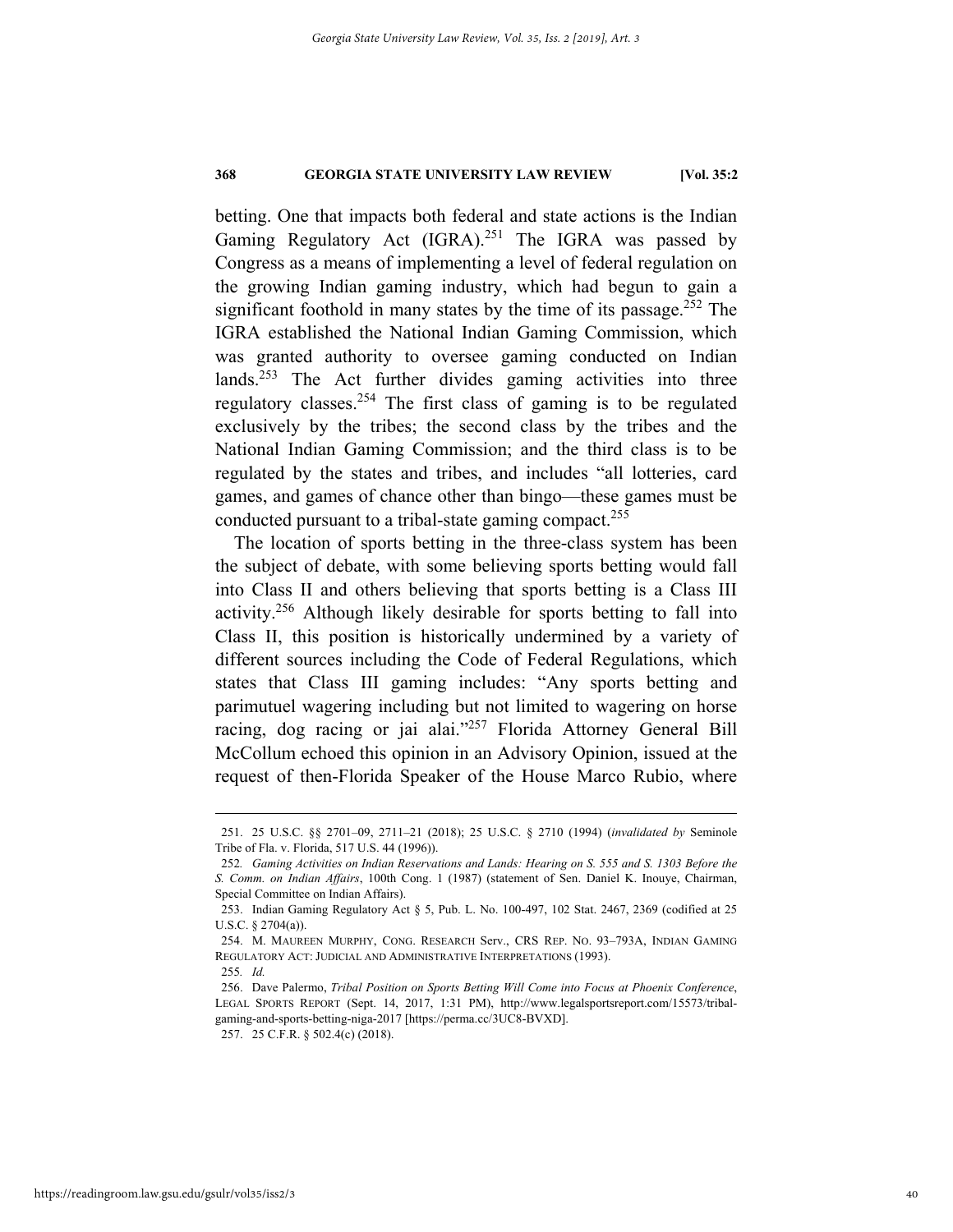the Florida attorney general quoted the language of the Code of Federal Regulations articulating that sports betting is a Class III activity.258

The probable classification of sports betting as a type of Class III gaming activity potentially complicates matters for both states and tribes, as gaming compacts are often the result of months and even years of negotiations.<sup>259</sup> Because of this, states that have tribal compacts may face substantial challenges to renegotiating what share of revenue each party to the compact will receive.<sup>260</sup> The IGRA is likely to remain one of the biggest obstacles to the spread of legalized sports betting. Without sports betting, Indian gaming generated more than \$31 billion in 2016, nearly three times what the private casinos in Nevada generated in the same period.<sup>261</sup>

#### *3. The Unlawful Internet Gambling Enforcement Act*

The third federal statute that may inhibit the spread of legalized sports gambling is the Unlawful Internet Gambling Enforcement Act (UIGEA), the statute whose exemption for fantasy sports was largely responsible for the emergence of daily fantasy sports.<sup>262</sup> Although the statute is of questionable application to the daily fantasy industry, largely as a matter of semantics, lobbying, and contest structures, there is no question that UIGEA implicates sports betting.<sup>263</sup> UIGEA is a 2006 law that targets payment processors like Visa, MasterCard, and PayPal.<sup>264</sup> The statute also implements requirements on banks

 <sup>258.</sup> Fla. AGO 2007-36 (Sep. 6, 2007), *available at* http://www.myfloridalegal.com/ago.nsf/Opinions/23FBEF8B371FFCD68525734F004F8F6F [https://perma.cc/PFK9-7MZ9].

<sup>259</sup>*. Id.*

 <sup>260.</sup> Kevin Draper, Tim Arango & Alan Blinder, *Indian Tribes Dig in to Gain Their Share of Sports Betting*, N.Y. TIMES (May 21, 2018), https://www.nytimes.com/2018/05/21/sports/sports-betting-indiancasinos.html [https://perma.cc/E8C9-UZYE].

<sup>261</sup>*. Id.*

<sup>262</sup>*. See* Dustin Gouker, *UIGEA Author: "No One Ever Conceived" That Law Would Allow Daily Fantasy Sports,* LEGAL SPORTS REPORT (May 8, 2015, 8:15 AM), https://www.legalsportsreport.com/1369/uigea-author-did-not-intend-daily-fantasy-sports-carveout [https://perma.cc/ZV6J-K54E].

 <sup>263.</sup> Holden & Brandon-Lai, *supra* note 196.

<sup>264</sup>*. Id.*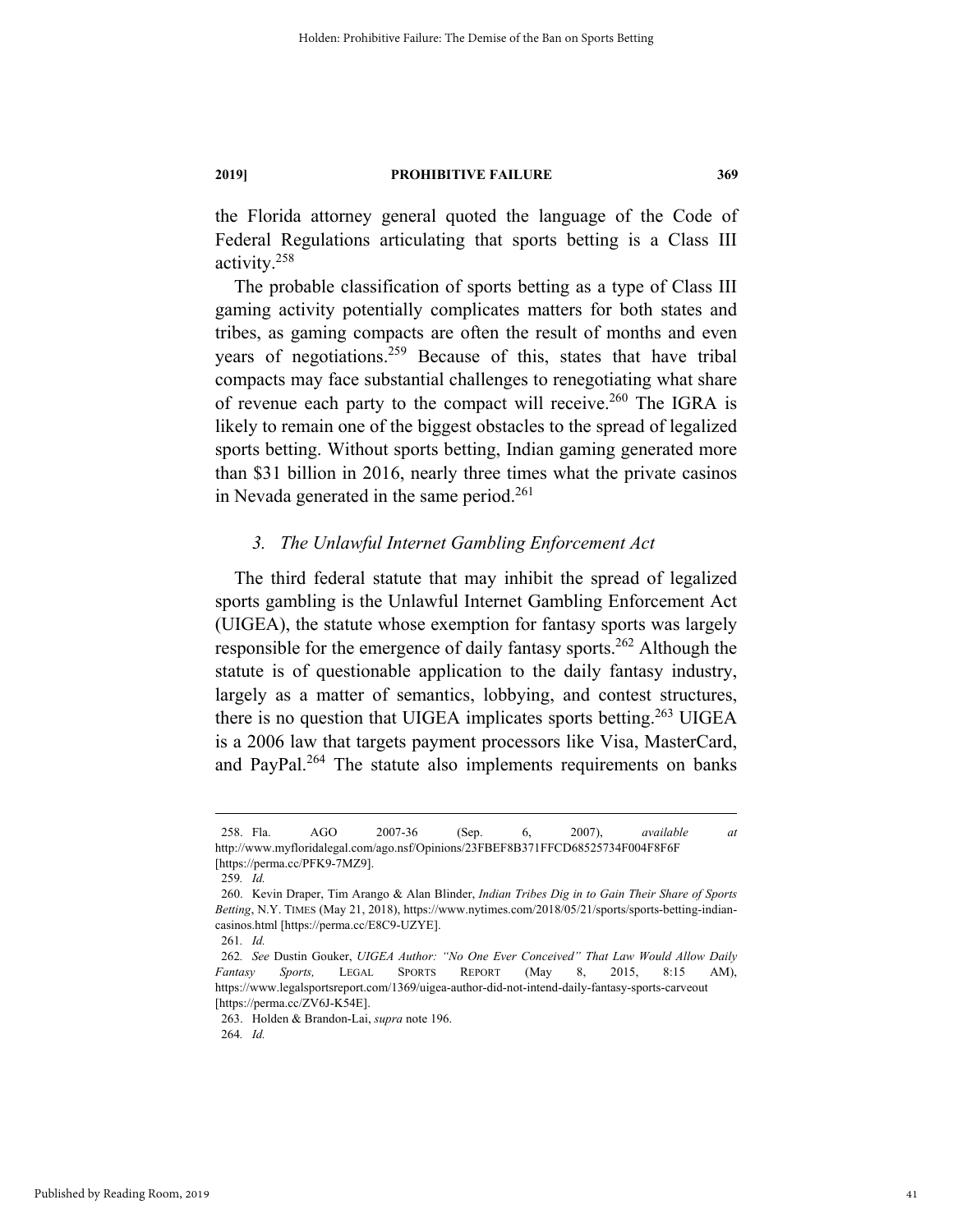regarding the facilitation of payments to gambling websites. $265$ Although the statute does not modify any existing state or federal laws, it contains a cornucopia of exemptions and is targeted at illegal websites.<sup>266</sup> There are likely questions among payment processors and banks leery of processing transactions due to federal regulatory uncertainty, even though the statute specifically exempts intermediate routing, unlike the Wire Act. $267$ 

The marijuana industry may also serve as a model for caution by the banking industry.268 Banks have generally shied away from accepting business relationships with organizations in the marijuana industry because of concerns about exposure to federal banking laws.269 Although UIGEA certainly has some provisions built in, such as predetermination about intermediate routing, the traditionally conservative banking industry may be cautious about facilitating some relationships in the industry, particularly because some companies seek to test the boundaries of regulators with innovative products.270 Whether the federal obstacle is UIGEA, or some other banking, finance, or securities statute, the path forward likely contains a number of challenges for operators to overcome before sports betting takes off in every state. Existing federal statutes are but one part of a trident hindering the widespread expansion of legalized sports betting. In the next subsection, this article examines state-level obstacles to expanded sports gaming.

269*. Id.*

 <sup>265. 31</sup> U.S.C. § 5361 (2012).

<sup>266</sup>*. Id.*

<sup>267</sup>*. Id.* § 5362(10)(E).

<sup>268</sup>*. See* Aaron Klein, *Banking Regulations Create Mess for Marijuana Industry, Banks, and Law Enforcement*, BROOKINGS INST. (Apr. 23, 2018), http://www.brookings.edu/research/bankingregulations-create-mess-for-marijuana-industry-banks-and-law-enforcement [https://perma.cc/4Z2H-KKPM].

 <sup>270.</sup> Eric Ramsey, *DraftKings Sportsbook App Now in Stock for N.J. Sports Betting*, LEGAL SPORTS REPORT (Aug. 1, 2018, 12:30 PM), http://www.legalsportsreport.com/22417/draftkings-sportsbookrelease [https://perma.cc/XNT3-BPEQ]. For instance, DraftKings—the daily fantasy company that has entered the realm of sports betting—launched a product that includes a "Cash Out Button," which will enable users to effectively create a futures (securities) product out of their sports betting interest. *Id.* This type of product blurs the lines between gambling regulators and securities regulators and may cause some payment processors, banks, and other financiers to be cautious about jumping into the industry. *Id.*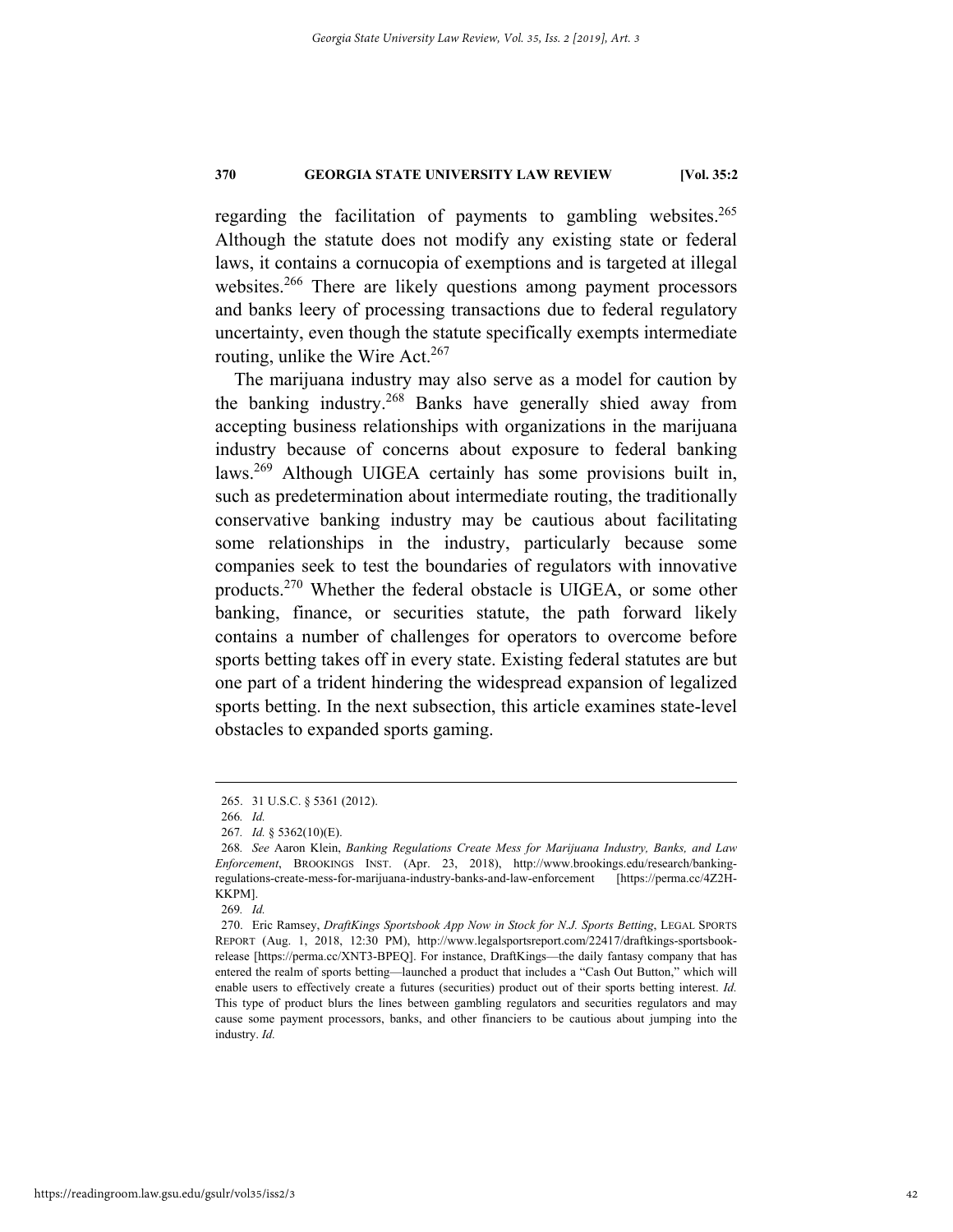# *B. State Obstacles*

State-level obstacles to expanded sports wagering are the largest impediment to widespread brick and mortar casino-style wagering like the type of sports wagering most commonly associated with Nevada.271 Although brick-and-mortar wagering is a huge step forward from a near total prohibition, its revenue potential is dwarfed in comparison to the potential revenue associated with mobile wagering.<sup>272</sup> Early projections estimate that by 2025 there may be as many thirty-seven states offering sports betting but perhaps only a dozen offering mobile or online wagering by that time.<sup>273</sup> One of the most pressing issues for many states is whether offering sports betting would require a constitutional amendment for casinos and regulators to oversee the practice.274

# *1. State Constitutions*

Many state constitutions restrict the expansion of gambling within the state and require amendments for there to be offerings of new types of wagering.<sup>275</sup> Amending state constitutions is often an arduous process for lawmakers and citizens alike. For example, the procedure for amending the California constitution has several methods which can be undertaken.<sup>276</sup> First, two-thirds of each chamber of the legislature must propose an amendment for

 <sup>271</sup>*. An Examination of Sports Betting in America & Forecast of Revenues by State*, GLOBAL MKT. ADVISORS (Nov. 2017), http://globalmarketadvisors.com/wp-content/uploads/2017/11/GMA\_An-Examination-of-Sports-Betting-in-America-Forecast-of-Revenues-by-State\_FINAL.pdf [https://perma.cc/H4DS-Q8DN].

<sup>272</sup>*. Id.*

 <sup>273.</sup> Brian Barrett, *The Sports Betting Revolution Will Be a Slow Play Online*, WIRED (May, 15, 2018, 1:59 PM), http://www.wired.com/story/the-sports-betting-revolution-will-be-muted-online [https://perma.cc/GNP3-UTBC].

<sup>274</sup>*. See, e.g.*, Max Brantley, *Arkansas Casino Amendment Includes Sports Betting*, CDC GAMING REPORTS INC. (May 24, 2018, 10:19 PM), http://www.cdcgamingreports.com/arkansas-casinoamendment-includes-sports-betting [https://perma.cc/9DKN-EP9W].

 <sup>275.</sup> N.Y. CONST. art. I, § 9.1. For example, New York bans casino gambling at more than seven facilities in the state. *Id.*; *see also* CAL. CONST. art. IV, § 19; DEL. CONST. art. II, § 17; IDAHO CONST. art. III, § 20; KAN. CONST. art. XV, § 3; MONT. CONST. art. III, § 9; N.D. CONST. art. XI, § 25; UTAH CONST. art. VI, § 27.

<sup>276</sup>*. Amending State Constitutions*, BALLOTPEDIA, https://ballotpedia.org/Amending\_state\_constitutions [https://perma.cc/NX4A-PTDR].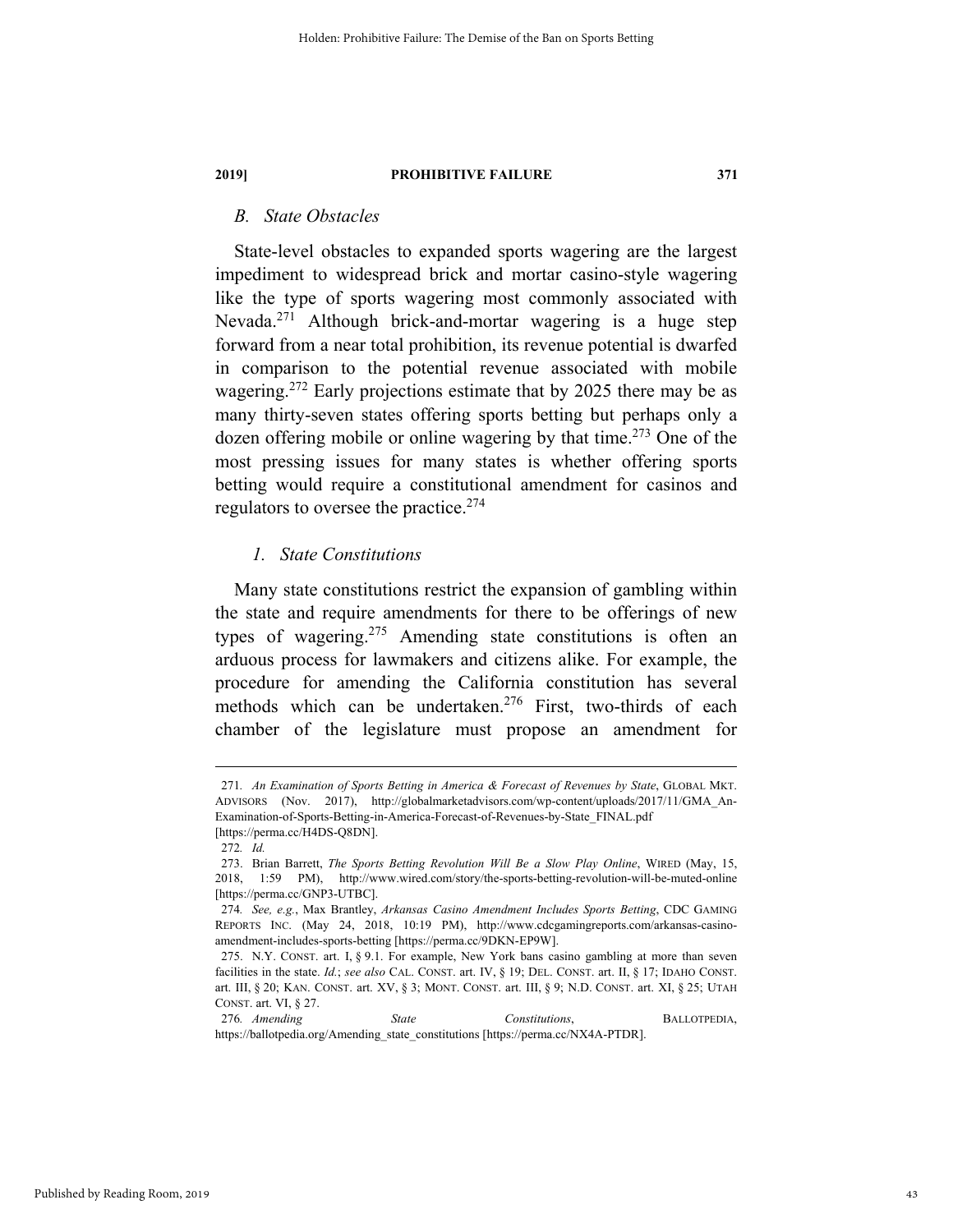ratification by the registered voters in the state. $277$  Second, petitioners in the state can collect signatures, totaling at least 8% of the votes cast in the most recent gubernatorial election, to qualify to have the proposed amendment placed on the ballot.<sup>278</sup> The third means is through a state constitutional convention, whereby two-thirds of the legislature agrees to call a constitutional convention, which places the proposed measure on the ballot in the next general election.<sup>279</sup> The procedure for amending state constitutions is intentionally arduous, and for states that require amendments to offer sports betting, there may be an added delay while legislators attempt to ensure sufficient voter interest before legislators invest time, money, and political capital into such an initiative.

Some states have begun to consult with their attorney generals regarding the feasibility of offering sports betting.280 Colorado legislators asked the state attorney general about two questions regarding the possibility of bringing sports betting to the state. $281$ First, lawmakers wanted to know whether a constitutional restriction on lotteries would restrict sports betting, to which the attorney general responded that sports betting would not require a constitutional amendment in the state.<sup>282</sup> Second, lawmakers asked what would be necessary to offer sports gambling under Colorado law, to which Colorado Attorney General Cynthia Coffman responded that it could be accomplished through an amendment to the state's criminal code.<sup>283</sup> Relatedly, other state regulators have also anticipated the rise of sports betting and have started studying the issue and making recommendations.<sup>284</sup> Although many states are

 <sup>277.</sup> Cal. CONST. art. XVIII, § 1.

<sup>278</sup>*. Id.* art. XVIII, § 3; *id.* art. II, § 8(B).

<sup>279</sup>*. Id.* art. XVIII, § 2.

<sup>280</sup>*. See, e.g.*, Anna Staver, *Colorado Can Legalize Sports Betting Without Amending Constitution, Attorney General Says*, DENV. POST (Aug. 2, 2018, 4:11 PM), http://www.denverpost.com/2018/08/02/attorney-general-colorado-sports-betting-legislation [https://perma.cc/H393-BFSY].

 <sup>281.</sup> Legality of Commercial Sports Betting in Colorado, Op. Att'y Gen. No. 18-02 (2018), https://coag.gov/sites/default/files/contentuploads/ago/agopinions/cynthia-h-coffman/2018/no-18-02.pdf [https://perma.cc/55F7-RTE3].

<sup>282</sup>*. Id.*

<sup>283</sup>*. Id.*

 <sup>284.</sup> MASS. GAMING COMM'N, WHITE PAPER ON SPORTS BETTING (2018),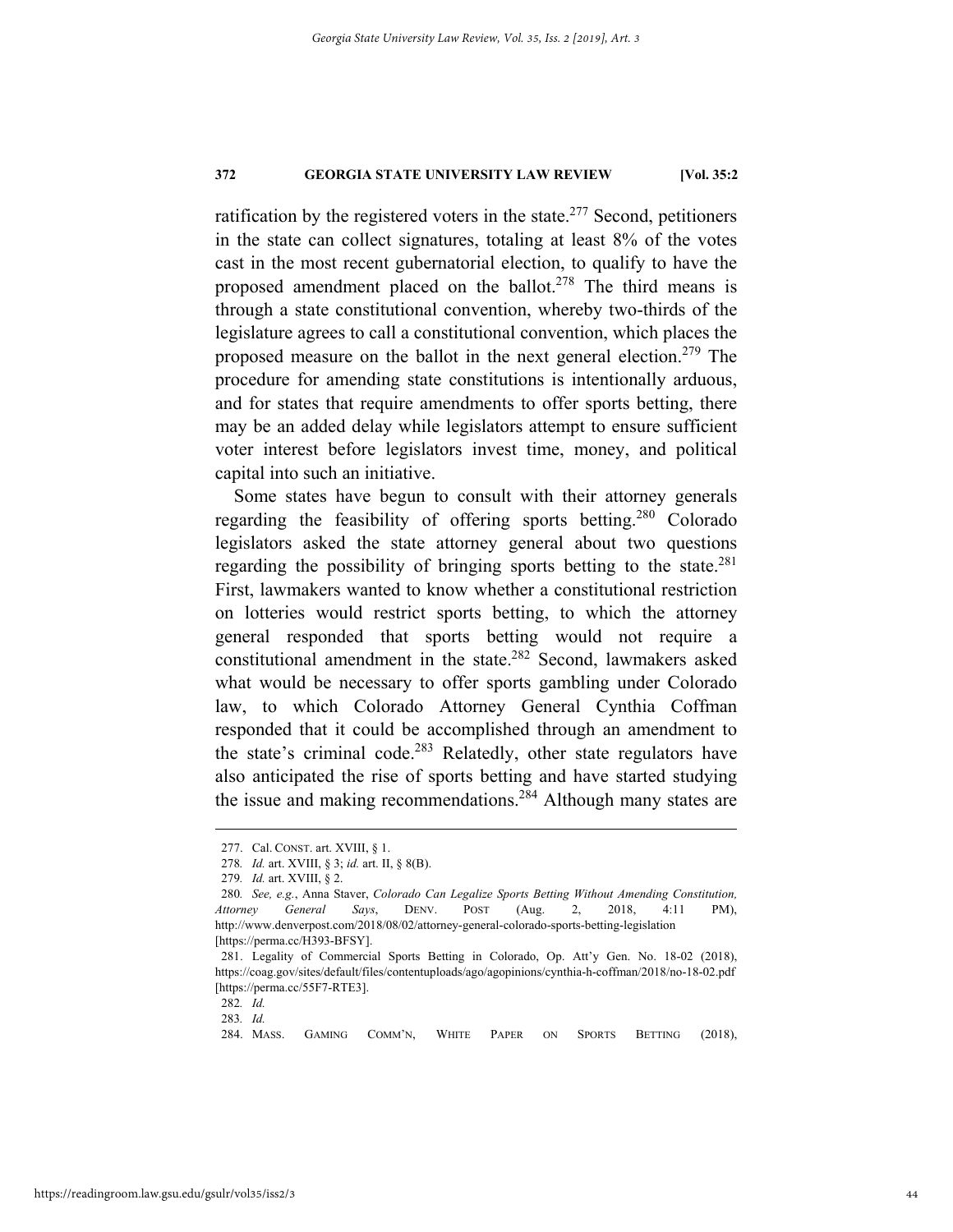beginning to move to seek opinions and studies on the feasibility of issues regarding the legalization of sports betting, the hurdle that continues to surface in many states is the impact of existing relationships with tribal gaming partners within the states.

### *2. Tribal Gaming Compacts*

With its passage in 1988, the IGRA became a landmark piece of legislation.285 In the decades following its passage, Indian gaming in the United States has seen gaming revenues increased from \$100 million in 1988 to more than \$28 billion in 2013.<sup>286</sup> The tribal-state gaming compacts, in sheer economic terms, are remarkable successes; however, compromises in the negotiations have meant underserved demand. $287$  There have also been significant disagreements over the scope of permitted games in some states.<sup>288</sup> Unfortunately for state legislators looking to jump at the opportunity to quickly supplement state budgets, there is another challenge. To avoid frequent tinkering or ongoing struggles over issues within the compacts, some states, such as Oklahoma, have structured the agreements such that every amendment means reopening negotiations.289

The National Indian Gaming Association itself has been quite cautious about wading into the sports betting waters.<sup>290</sup> The National Indian Gaming Association has voiced support for expanded sports betting provided sports betting, satisfies nine enumerated conditions:

https://massgaming.com/wp-content/uploads/Commissioners-Packet-3-1-18.pdf [https://perma.cc/G7N5-F5F9].

 <sup>285.</sup> Randall K. Q. Akee, Katherine A. Spilde & Jonathan B. Taylor, *The Indian Gaming Regulatory Act and Its Effects on American Indian Development*, 29 J. ECON. PERSP. 185, 185 (2015).

<sup>286</sup>*. Id.* at 186.

<sup>287</sup>*. Id.* at 195.

<sup>288</sup>*. Id.*

 <sup>289.</sup> Jacob McCleland & Molly Fleming, *Oklahoma Tribes Look to the Future of Gaming Compacts*, KGOU (July 27, 2017), http://www.kgou.org/post/oklahoma-tribes-look-future-gaming-compacts [https://perma.cc/H4VU-57LQ].

<sup>290</sup>*. See* Adam Candee, *National Tribal Group Passes Resolution to Support Sports Betting Repeal, with Caveats*, LEGAL SPORTS REPORT (Apr. 24, 2018), http://www.legalsportsreport.com/19967/tribesresolution-sports-betting-repeal [https://perma.cc/W26Y-5ERZ].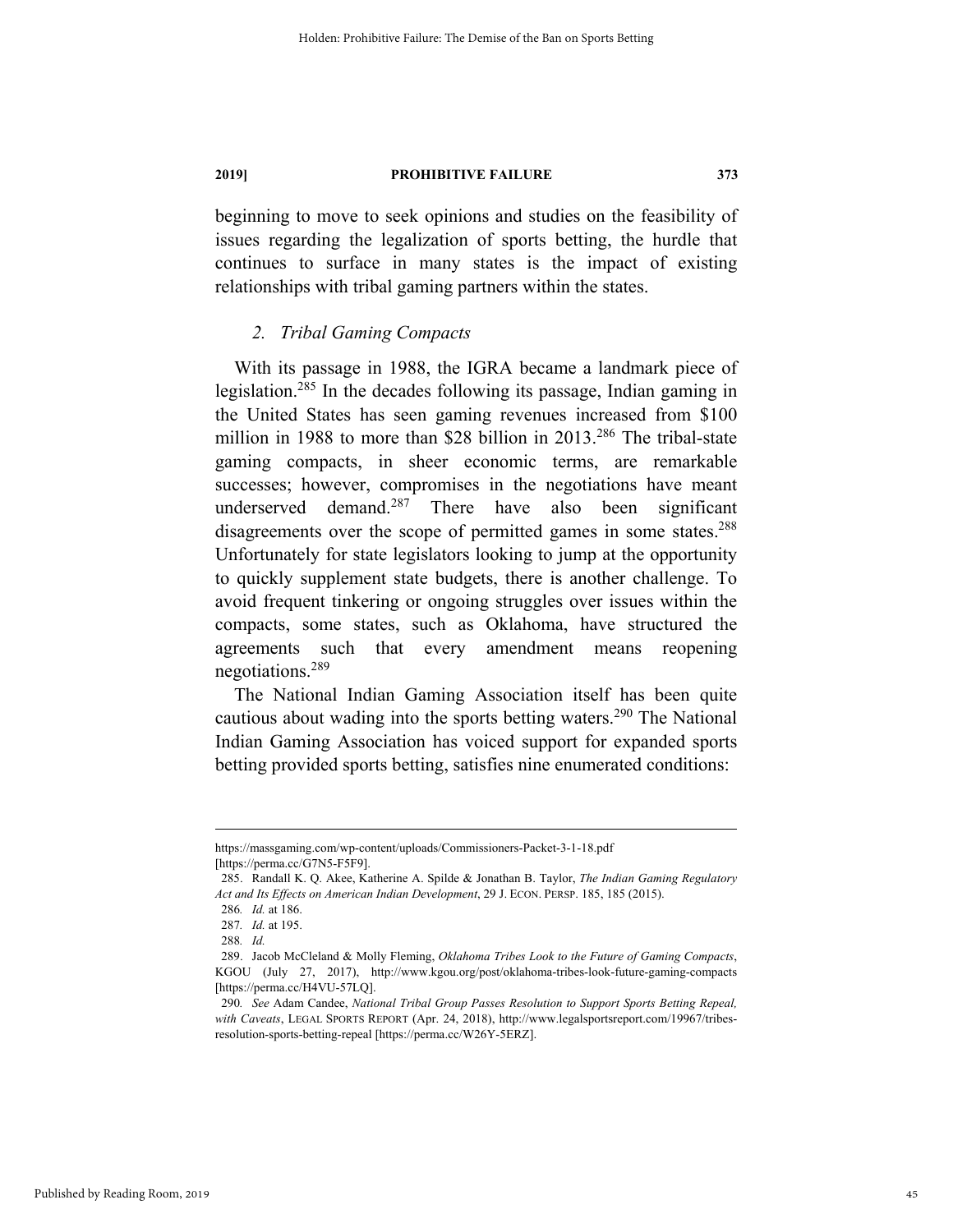1. Tribes must be acknowledged as governments with authority to regulate gaming;

2. Tribal Government Sports Betting revenues will not be subject to taxation;

3. Customers may access Tribal Government Sports Betting sites as long as Sports Betting is legal where the customer is located;

4. Tribal rights under the IGRA and existing Tribal-State gaming compacts must be protected;

5. IGRA should not be opened up for amendments;

6. Tribal Governments must receive a positive economic benefit in any federal Sports Betting legalization proposals;

7. Indian Tribes possess the inherent right to opt into a federal regulatory scheme to ensure broad-based access to markets;

8. Tribal Governments acknowledge the integrity and protection of the game and patron protections for responsible gaming are of the utmost importance; and

9. Any consideration of the use of mobile, online or internet gaming must adhere to these principles.<sup>291</sup>

The provisions laid out in the National Indian Gaming Association resolution are likely to be quite contentious in some jurisdictions, especially in some states where legislators seek to maximize the take for their interests.292 One additional challenge for tribal interests is that although many states seek to maintain good relationships with tribal governments, most states are immune from suit in the event of bad faith negotiations by virtue of the Eleventh Amendment.<sup>293</sup>

 <sup>291.</sup> NAT'L INDIAN GAMING ASS'N, RES. NO. 01-LAS-BOD-4-16-18 (Apr. 16, 2018), http://www.legalsportsreport.com/wp-content/uploads/2018/04/SB-Resolution-Clean-Final.pdf [https://perma.cc/M98V-N6CA].

 <sup>292.</sup> Buck Wargo, *Tribes Fear They Will Be Left out of Sports Betting Growth, Pass Internal Resolution on PASPA and Tribal Integrity*, CDC GAMING REP. INC. (Apr. 23, 2018), http://www.cdcgamingreports.com/wargo-tribes-fear-they-will-be-left-out-of-sports-betting-growth [https://perma.cc/SC9W-RHAF].

 <sup>293.</sup> Seminole Tribe of Fla. v. Florida, 517 U.S. 44, 75–76 (1996) ("[W]e have found that Congress does not have authority under the Constitution to make the State suable in federal court under § 2710(d)(7). Nevertheless, the fact that Congress chose to impose upon the State a liability that is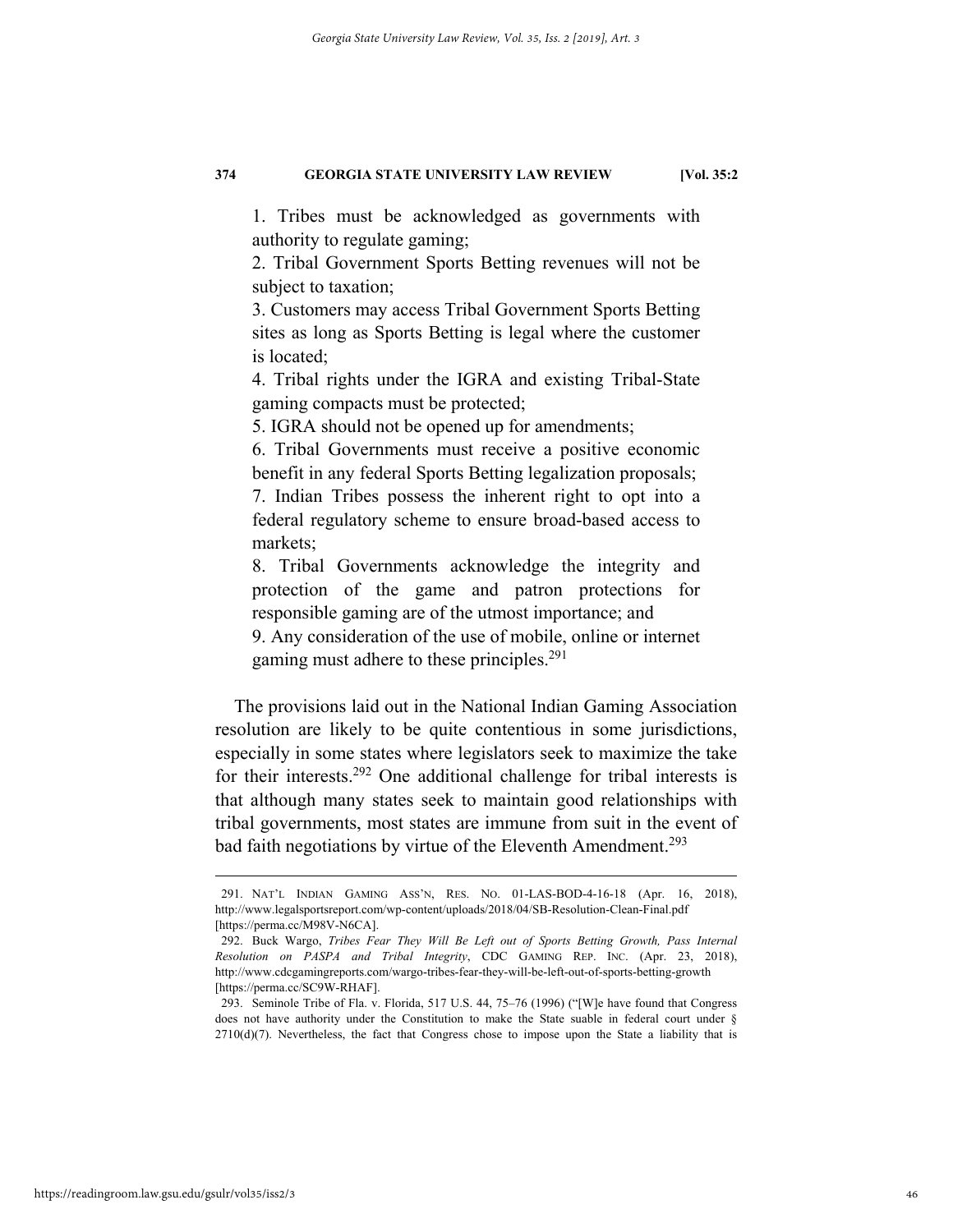# *3. Tax Rates*

In addition to challenges in passing legislation via obstacles with state constitutions and previously existing tribal gaming compacts, another problem states will have to grapple with is implementing reasonable tax rates. In its legislation, Pennsylvania set the sports betting tax rate at 36% of revenue, a figure arrived at by doubling the applicable tax rate for revenue coming from casino table games.<sup>294</sup> In comparison to Nevada, which has been offering sports betting for decades and taxes the activities at 6.75%, the Pennsylvania rate is astronomical.295 Pennsylvania also charges a one-time \$10 million fee for a sports gambling license, limiting the size of a company that may be able to enter the market; and with sportsbook profits often operating on tight margins, high tax rates may mean a small number of companies will want to compete in the market.<sup>296</sup> Although markets like Pennsylvania's may still be able to attract sportsbooks, even with astronomical tax rates, smaller states with more limited populations may not have such luck. The final potential obstacle to widespread legalized wagering explored in this article is the potential for lawsuits initiated by private party sports leagues.

significantly more limited than would be the liability imposed upon the state officer under *Ex parte Young* strongly indicates that Congress had no wish to create the latter under § 2710(d)(3). Nor are we free to rewrite the statutory scheme to approximate what we think Congress might have wanted had it known that  $\S 2710(d)(7)$  was beyond its authority. If that effort is to be made, it should be made by Congress, and not by the federal courts. We hold that *Ex parte Young* is inapplicable to petitioner's suit against the Governor of Florida, and therefore that suit is barred by the Eleventh Amendment and must be dismissed for a lack of jurisdiction."). A small number of states, including California, have waived their immunity, which may result in a more receptive environment. Dave Palermo, *Implementation of Sports Betting Would be 'Tricky' in Indian Country, If Federal Ban Lifted*, LEGAL SPORTS REPORT (Aug. 14, 2017), http://www.legalsportsreport.com/15006/sports-betting-tricky-in-indian-country [https://perma.cc/U629-XEFB].

 <sup>294.</sup> Adam Candee, *Interesting Math: PA Sports Betting Tax Rate Came from Doubling Table Games Rate*, LEGAL SPORTS REPORT (July 17, 2018), http://www.legalsportsreport.com/22089/pennsylvaniasports-betting-tax-rate [https://perma.cc/PMV3-VFEG].

 <sup>295.</sup> Eric Ramsey, *Let's Talk About PA's Insanely High Sports Betting Tax*, PLAY PENN. (May 25, 2018), http://www.playpennsylvania.com/pa-sports-betting-tax-high [https://perma.cc/B948-VBRU]. 296*. Id.*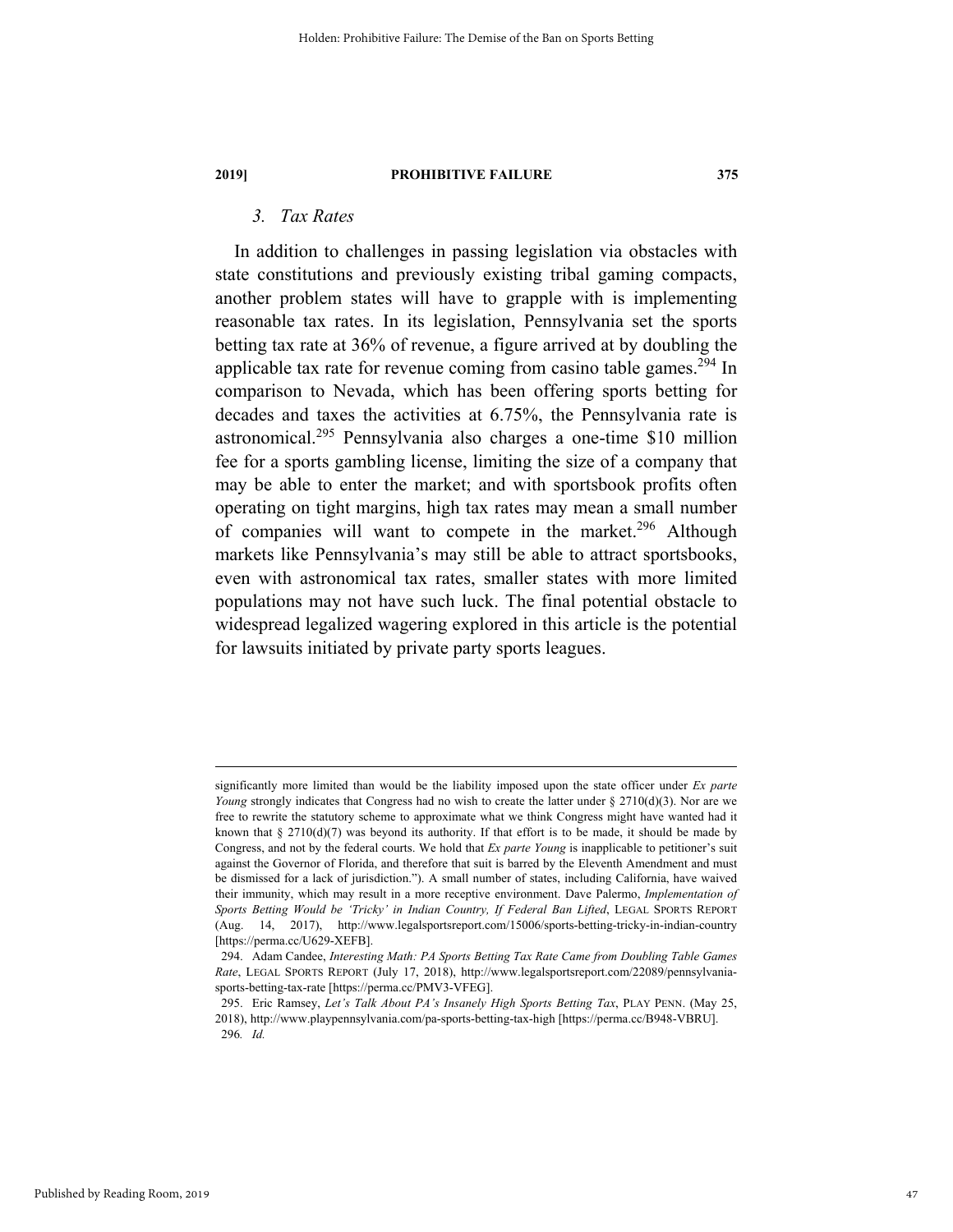# *C. Private Sports League Challenges*

Perhaps an inevitability will be a legal challenge from one or several of the same five plaintiffs who have initiated the three substantive PASPA lawsuits: the four major professional sports leagues and the NCAA. The sports leagues have been quite vocal in requesting what have been termed "integrity fees" from states that offer legalized sports betting.<sup>297</sup> Integrity fees have been referred to as a tax on sports betting revenues.<sup>298</sup> First appearing in draft legislation in Indiana, a variety of bills across the country have included these fees.<sup>299</sup> The idea originates from regulations in France, where professional leagues receive a percentage of money from the gambling operators' revenues from league games.<sup>300</sup> Sports league executives, in particular NBA Commissioner Adam Silver and Major League Baseball Commissioner Rob Manfred, have led the push for leagues to receive a royalty; however, their reliance on the model implemented in France, and to a related extent in Australia, neglects to account for U.S. law, in particular, the First Amendment.<sup>301</sup>

The two most vocal commissioners have framed their desire around an integrity fee as being associated with the "league's intellectual property."302 The commissioners' framing of the issue is, however, not entirely accurate, as much of the information necessary

 <sup>297</sup>*. Sports Betting Integrity Fee*, LEGAL SPORTS REPORT, http://www.legalsportsreport.com/integrity-fee [https://perma.cc/N4PD-G66T] (last visited Aug. 3, 2018).

<sup>298</sup>*. Id.*

<sup>299</sup>*. Id.*

<sup>300</sup>*. Id.*

 <sup>301.</sup> John Holden, *Can Leagues Own Data Rights When It Comes to US Sports Betting?*, LEGAL SPORTS REPORT (May 29, 2018), http://www.legalsportsreport.com/20745/leagues-and-fees-in-sportsbetting [https://perma.cc/W9R9-YRXD].

 <sup>302.</sup> Joe Lemire, *MLB's Manfred Discusses Betting for First Time Since SCOTUS Decision*, SPORT TECHIE (May 22, 2018), http://www.sporttechie.com/sports-betting-supreme-court-mlb-rob-manfred [https://perma.cc/Q8GP-7S34] (quoting Rob Manfred, Commissioner, Major League Baseball) ("We spend the money to produce the product. Gambling, sports betting operations are free-riding on that product. It's our intellectual property at the end of the day."); Jeff Zillgitt, *NBA, MGM Resorts International Announce New Multi-Year Partnership*, USA TODAY (July 31, 2018), http://www.usatoday.com/story/sports/nba/2018/07/31/nba-mgm-resorts-announce-new-multi-year-

partnership/872528002 [https://perma.cc/P4DV-T585] (quoting Adam Silver, Commissioner, National Basketball League) ("And to the extent that product is then used for casinos, betting parlors to make money on, we feel, just in the same way a musician that receives a royalty for the music that's being played, that we should receive some sort of royalty.").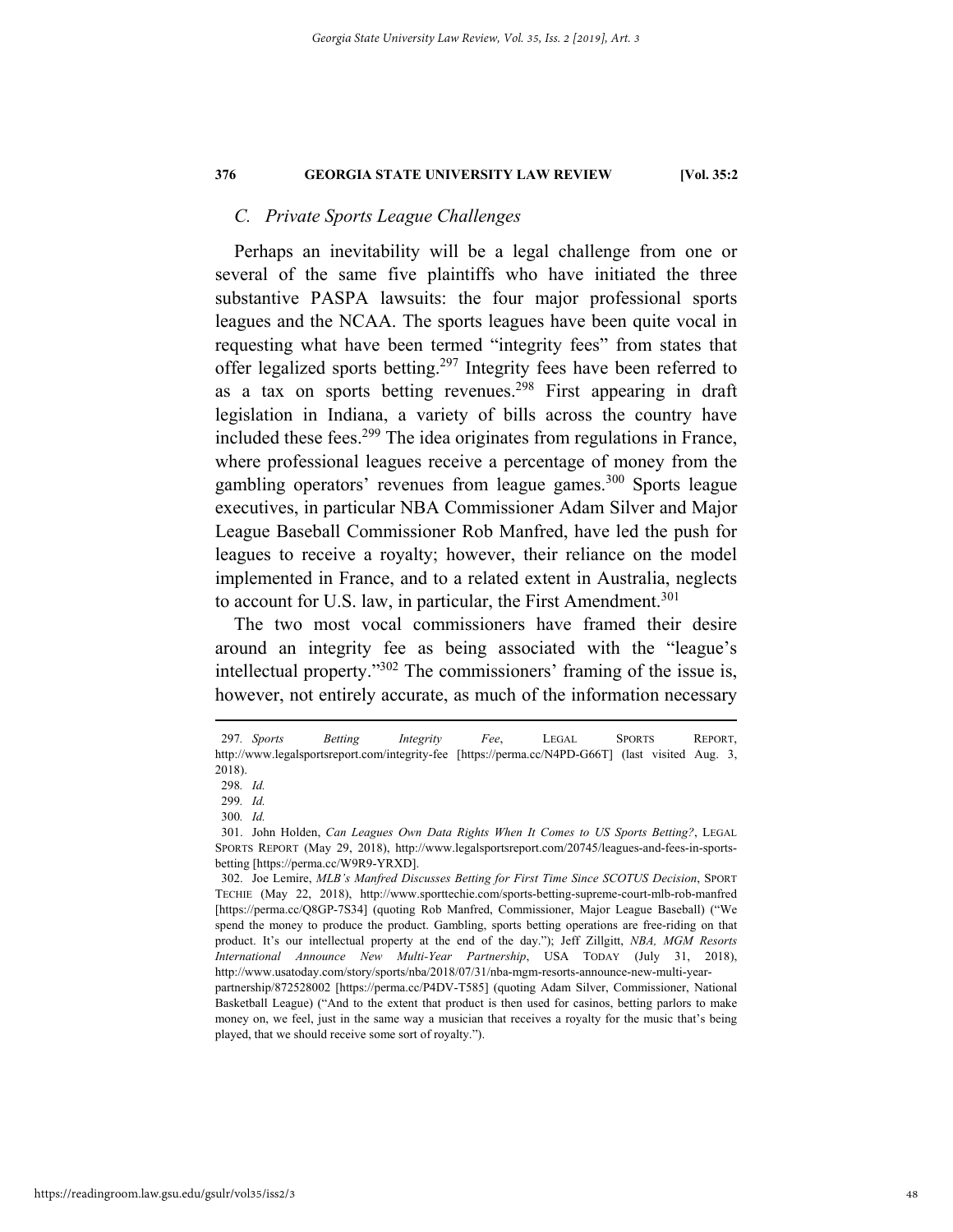to operate a sports gambling operation exists in the public domain, and the leagues have previously litigated and lost the right to be compensated for the information that they now seek compensation. 303 Although all of the major sports leagues would likely desire to overturn the existing precedent that seems to exclude their ability to obtain intellectual property rights in the games and scores, this has long been flagged as not within the scope of existing copyright law and a potentially problematic exception to fundamental understandings of intellectual property rights. $304$  Despite what is a pretty formidable challenge in overcoming precedent, dating back to the turn of the twentieth century, both Commissioners Silver and Manfred, as well as NHL Commissioner Gary Bettman, have all attempted to lobby state lawmakers to pass legislation imposing integrity fees.<sup>305</sup>

Although the push for integrity fees has not been successful in states that have passed bills legalizing sports wagering, there exists another route for the sports leagues. As the sports leagues have not had success lobbying on a state-by-state basis, they may seek to initiate a lawsuit or lawsuits against gaming operators over perceived intellectual property infringements.<sup>306</sup> The NBA has already sought to subvert the lack of a legislative royalty fee, by announcing a partnership with MGM International, which will see the casino giant

 <sup>303.</sup> C.B.C. Distribution & Mktg., Inc. v. Major League Baseball Advanced Media, 505 F.3d 818, 824 (8th Cir. 2007) (holding that the First Amendment trumps state law rights of publicity regarding the use of names and player statistics in fantasy baseball); Nat'l Basketball Ass'n v. Motorola, 105 F.3d 841, 854 (2d Cir. 1997) (holding that the distribution of sports scores recorded by Motorola did not free ride on the NBA's intellectual property rights); Cardtoons, L.C. v. Major League Baseball Players' Ass'n, 95 F.3d 959, 976 (10th Cir. 1996) (holding that freedom of expression trumps the right of publicity for a company who made baseball cards using parodies of real major league players).

<sup>304</sup>*. See Initial PASPA Hearing*, *supra* note 46. For instance, Garo Partoyan of the United States Trademark Association argued, when Congress debated PASPA's predecessor, that an amendment to the Lanham Act allowing the sports leagues special interests would be fundamentally unfair. *Id.* 

 <sup>305.</sup> Kirstie Chiappelli, *NHL Commissioner Gary Bettman Talks Gambling Negotiations*, SPORTINGNEWS (Aug. 1, 2018), http://www.sportingnews.com/us/nhl/news/nhl-gary-bettmangambling-sports-betting-legal-partner-nba-mgm-news/wwi2hp9vfp6s11emqqf8149qz

<sup>[</sup>https://perma.cc/7MXJ-YYSB]. NHL Commissioner Gary Bettman was quoted as stating, "From our standpoint, we believe that, whether it's our intellectual property, our data, whether its video of our game, we have important assets and if somebody is going to avail themselves or want to avail themselves of those assets in order to conduct their business, then we're going to need to have a negotiation." *Id.*

 <sup>306.</sup> Holden, *supra* note 232.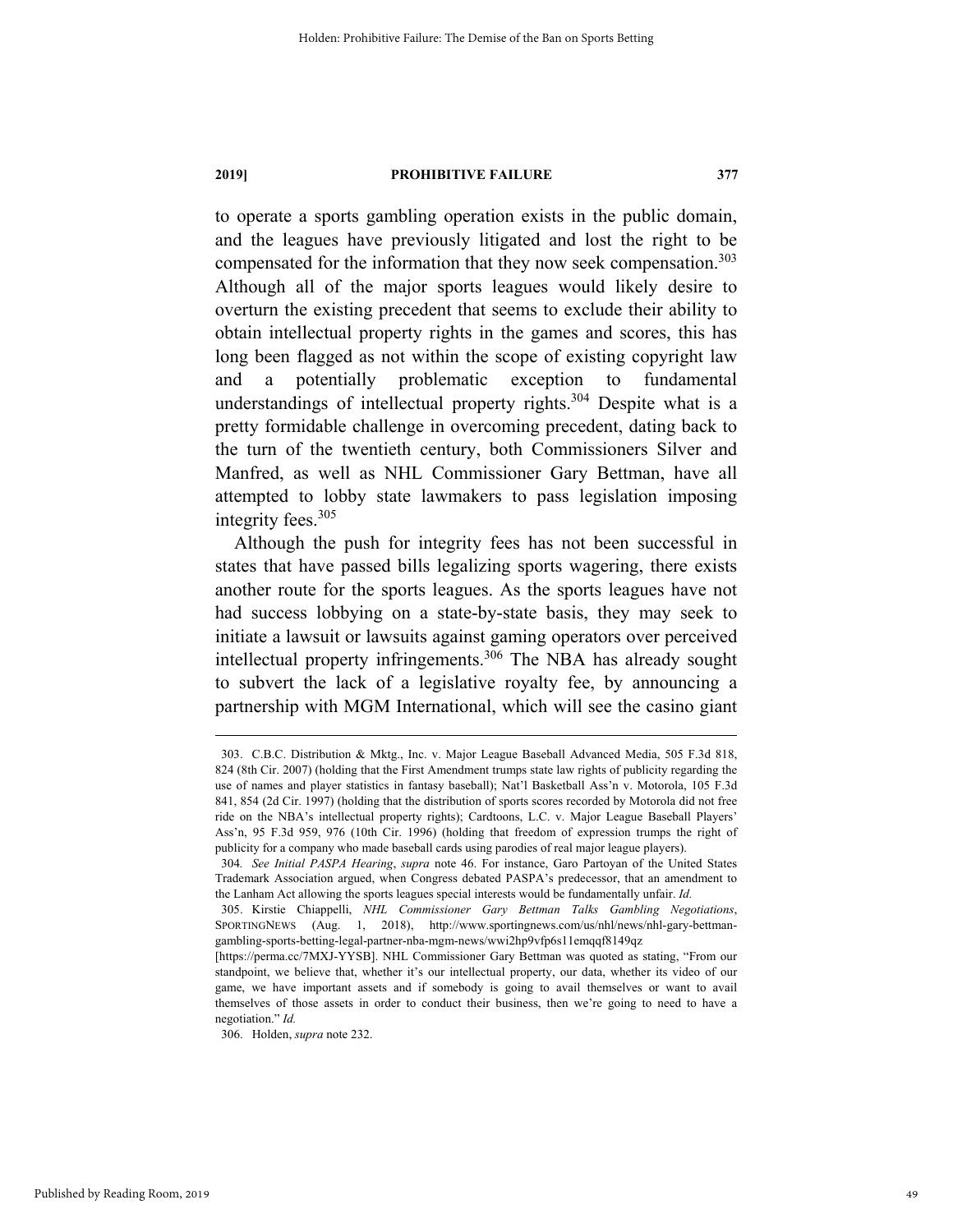as the NBA's official gaming partner.<sup>307</sup> Though this partnership enables MGM casinos to utilize NBA logos and the NBA's real-time data feed, questions remain as to what value the partnership will add for MGM beyond being able to use team logos.<sup>308</sup> Although the deal seems questionable, given the lack of proprietary content within the NBA's official data, at some point the NBA and other leagues may seek to initiate lawsuits against companies not using official data feeds despite what appears to be a likely negative outcome given existing case law.<sup>309</sup>

The death of PASPA is but the removal of a single obstacle in the challenge of widespread sports wagering. Though a formidable hurdle has been cleared, there remain additional complications at the federal, state, and organizational levels. Much remains uncertain regarding the future of sports betting in the United States, and valuable lessons have and will continue to be learned. In the following section, this article examines some of the areas that have been pushed to the background in the wake of the excitement over the fall of PASPA.<sup>310</sup>

### *IV. Averting Disaster*

The excitement over the freedom to legalize sports wagering has gripped state lawmakers across the country like a vice, but the legalization of sports wagering brings with it tremendous risks to sports, bookmakers, and the public.<sup>311</sup> One of the biggest costs associated with the risks is the necessity for lawmakers to take steps

 <sup>307.</sup> Kevin Draper, *N.B.A. Makes MGM Resorts International Its First Gambling Partner*, N.Y. TIMES (July 31, 2018), http://www.nytimes.com/2018/07/31/sports/nba-betting-mgm.html [https://perma.cc/NE4R-VS6B].

 <sup>308.</sup> Brett Smiley, *NBA Announces Historic Sports Betting Deal with MGM Resorts International*, SPORTS HANDLE (July 31, 2018), https://sportshandle.com/nba-announces-historic-sports-betting-dealwith-mgm-resorts-international [https://perma.cc/AGU4-GSUR].

<sup>309</sup>*. See, e.g.*, Nat'l Basketball Ass'n v. Motorola, 103 F.3d 841 (2d Cir. 1997); *see also* C.B.C. Distribution & Mktg., Inc. v. Major League Baseball Advanced Media, 505 F.3d 818 (8th Cir. 2007).

<sup>310</sup>*. See* Michael McCann, *Winners and Losers from the Supreme Court's Ruling on Sports Gambling*, SPORTS ILLUSTRATED (May 14, 2018), http://www.si.com/more-sports/2018/05/14/winnerslosers-supreme-court-ruling-sports-betting-chris-christie-las-vegas [https://perma.cc/B8JQ-X2E2]. One of the most pressing areas of concern is in ensuring adequate resources for those exhibiting problem gambling tendencies. *Id.*

 <sup>311.</sup> Gregory, *supra* note 170.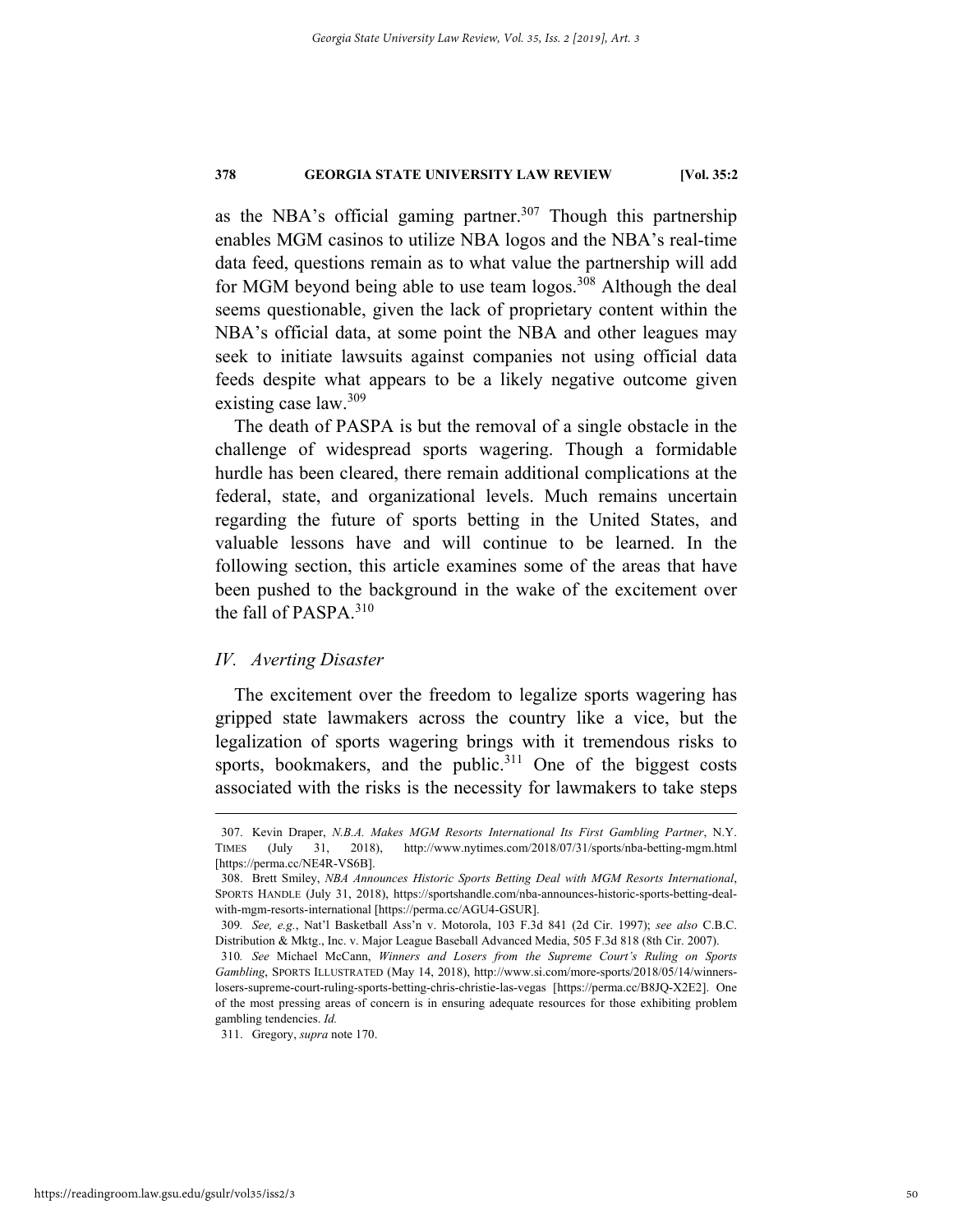to manage their states' exposure. Among the early failures are Pennsylvania's 36% tax rate, which threatens the viability of sports betting in the state. $312$  Noncompetitive tax rates are a very real threat keeping legal bookmakers out of the marketplace or making it so expensive that they cannot offer competitive betting lines in comparison to bookmakers in the illegal market.<sup>313</sup> If states do not offer competitive pricing to illegal bookmakers, legalized sports wagering will fail to recapture bettors from the illegal market, and PASPA's death will appear as little more than a few pages in a textbook in the annals of history. The sports leagues' entitlement to an integrity fee is not based on strong legal ground; however, protecting the integrity of both sports and sportsbooks must be a top priority of lawmakers.

### *A. Integrity Issues*

There are two layers of integrity issues. The first is ensuring the integrity of the sportsbooks themselves, and the second is ensuring that the integrity of the underlying sports events is protected with a robust system of checks and balances. Ensuring the integrity of sportsbooks is necessary to ensure that consumers are engaging in a fair transaction and that the imprimatur of state endorsement through regulation is not undermined. The integrity of sports betting operators requires several components; like financial operators, it is necessary to ensure that employees are not misusing proprietary or consumer information for personal gain. $314$  The alleged misuse of insider information also arose in the daily fantasy sports industry.<sup>315</sup> For

 <sup>312.</sup> Andrew Maykuth, *PA's Sports Betting Taxes So High Legal Bookmakers May Shun State*, PHILA. INQUIRER (July 16, 2018), http://www.philly.com/philly/business/pa-legal-sports-bookmakerstaxes-new-jersey-casinos-20180716.html [https://perma.cc/V4US-C6QR].

 <sup>313.</sup> Adam Candee, *Is It 'Revenue Sharing' or High Taxes for Sports Betting? Ask Rhode Island, Delaware How They Slice the Pie*, LEGAL SPORTS REPORT (July 3, 2018), http://www.legalsportsreport.com/21663/sports-betting-revenue-sharing [https://perma.cc/5U6B-4KBC] (quoting Sara Slane, Senior Vice President of Public Affairs, American Gaming Association) ("States should focus on the consumer experience and empower licensed, regulated operators the ability to offer a competitive product that fosters betting in a safe way and shuts down the illegal market.").

<sup>314</sup>*. See* Harold Demsetz, *Corporate Control, Insider Trading, and Rates of Return*, 76 AM. ECON. REV. 313, 313 (1986) (an overview of potential uses of insider information in financial trading).

 <sup>315.</sup> Holden, Green & Rodenberg, *supra* note 208, at 3.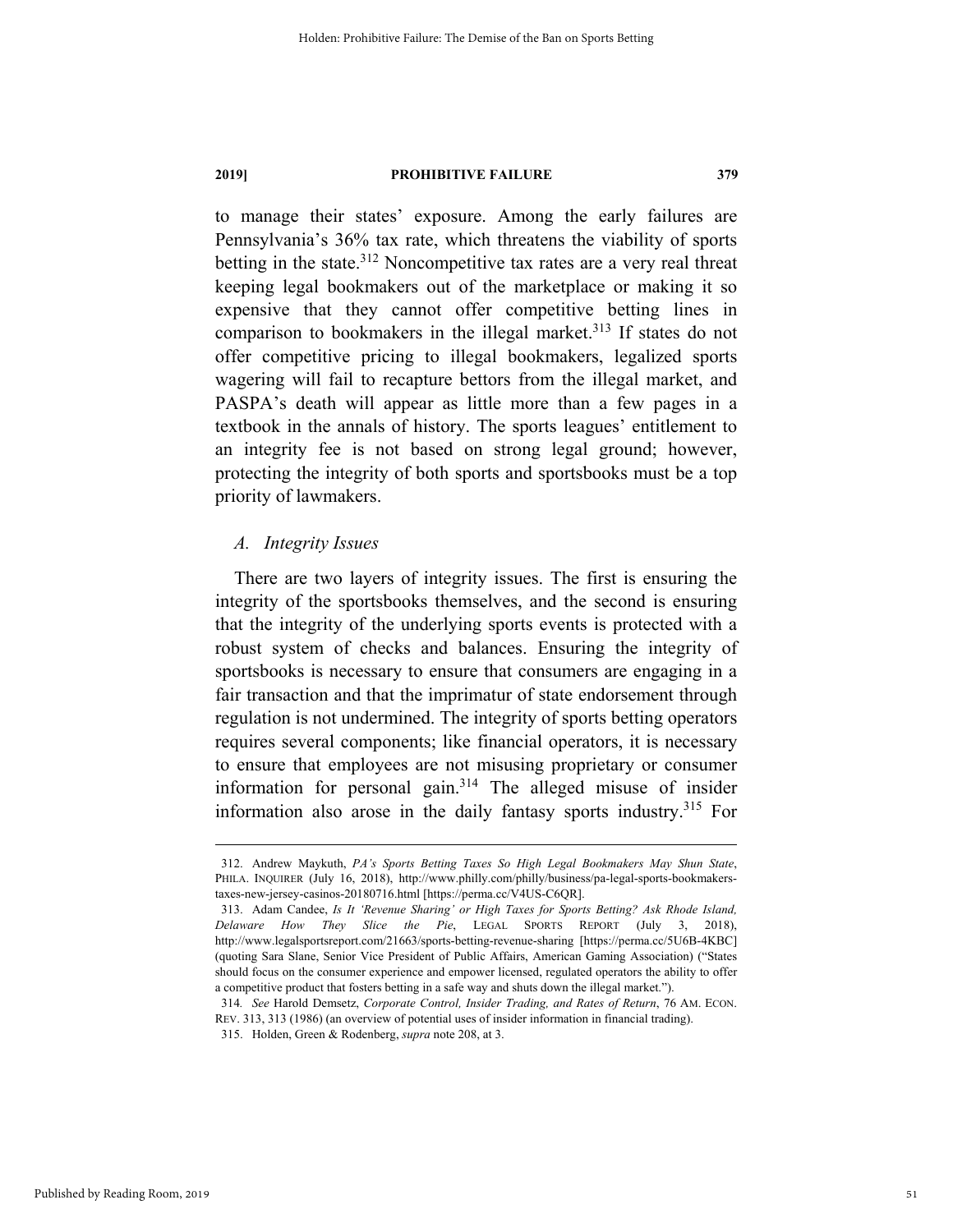example, an employee at DraftKings who had access to information that provided him with a competitive advantage, and he won more than \$350,000 in a contest on rival FanDuel, DraftKings's rival.<sup>316</sup> Another story of alleged misconduct by the major players in the daily fantasy industry describes a DraftKings's executive pulling up a consumer's line-up on his phone and mocking his player selections at a party.317 To prevent these types of abuses, states looking to license and regulate sports betting will need to implement consumer protections. Massachusetts gaming regulators have suggested that advertising consumer protections may actually encourage bettors to migrate from the black market to the legal market. $318$ 

Protecting the integrity of legal sports betting markets through transparent regulations that ensure solvency and protection against abuses is one way that state-licensed sportsbooks can entice consumers to use their products.<sup>319</sup> Although states and casinos continue to push back against paying an integrity fee to the sports leagues, both leagues and sportsbooks have an interest in protecting the integrity of the underlying sporting events from corruptors.<sup>320</sup> Protecting the integrity of sports has been a primary concern for American sports leagues since at least 1919, when the Chicago White

 <sup>316</sup>*. Id.* at 4.

<sup>317</sup>*. Id.* at 5. It should be noted that both FanDuel and DraftKings have entered the sports betting marketplace despite multiple reports of misconduct in the daily fantasy industry, including reports of federal investigations into at least one company's conduct. *Id.*; *see* Staff, *Here's Where the Federal Investigations into Daily Fantasy Sports Might Be Focused*, LEGAL SPORTS REPORT (Mar. 18, 2016, 4:47 PM), http://www.legalsportsreport.com/9053/dfs-federal-issues [https://perma.cc/HW88-JDH3]. Relatedly, DraftKings CEO Jason Robins acknowledged non-compliance with the Unlawful Internet Gambling Enforcement Act in a conference call with the Fantasy Sports Trade Association. David Purdum, *DraftKings CEO Acknowledged Some UIGEA Noncompliance in May Conference Call*, ABC NEWS (Nov. 19, 2015, 4:55 PM), https://abcnews.go.com/Sports/draftkings-ceo-acknowledged-uigeanoncompliance-conference-call/story?id=35313282 [https://perma.cc/4279-C4VD].

 <sup>318.</sup> MASS. GAMING COMM'N, *supra* note 284, at 18.

<sup>319</sup>*. See* David Purdum, *Dodgers-Phillies Marathon Causes New Jersey Sportsbook Issue*, ESPN (July 25, 2018), http://www.espn.com/chalk/story/\_/id/24191856/mlb-story-bettors-not-being-able-cashwinning-tickets-fanduel-meadowlands-sportsbook-tuesday-night [https://perma.cc/SHC4-BYFZ]. On one of the first nights following the legalization of sports betting in New Jersey, there was an incident involving miscommunication regarding a FanDuel-branded sportsbook and their policy for paying bettors after a certain time. *Id.* This resulted in some bettors speculating that the sportsbook did not have sufficient money to pay out bettors. *Id.*

 <sup>320.</sup> John Holden, *The Sports Bribery Act: A Look Back at Attempts to Aid Integrity*, LEGAL SPORTS REPORT (May 30, 2018, 12:41 PM), http://www.legalsportsreport.com/20813/sports-integrity-in-the-ushistory [https://perma.cc/Z6V2-VRGF].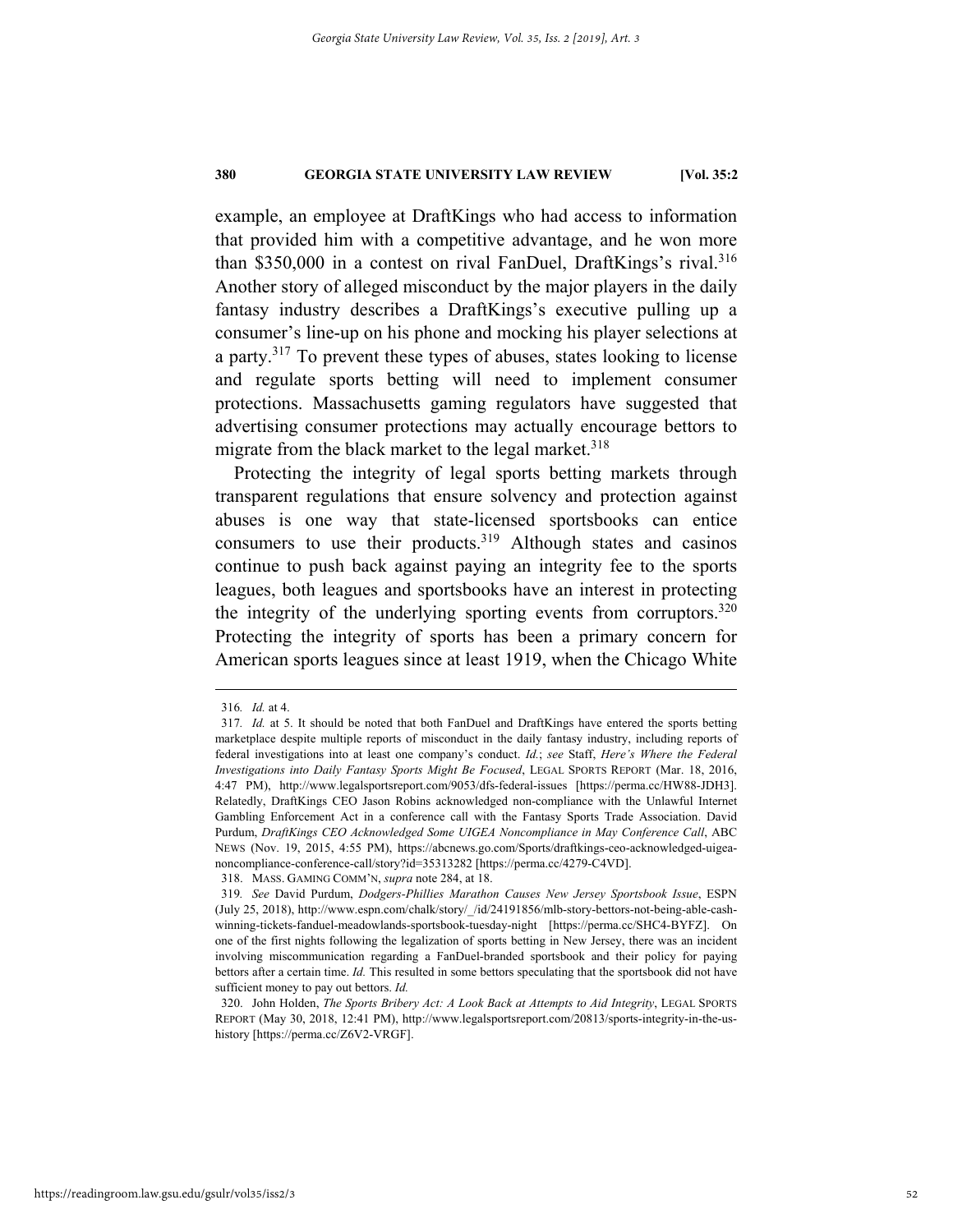Sox allegedly fixed the World Series at the urging of reputed organized crime figure Arnold Rothstein.321 The methods of detection have improved greatly, but many of the sources of sports corruption are the same today as they were in  $1919$ <sup>322</sup>

The increased sophistication in sports integrity is being publicly driven by several for-profit companies that monitor online gambling line movements looking for anomalous, suspicious, or unexplained changes in pricing, which might indicate some form of corruption taking place. $323$  Though these companies operate for profit, the models they use to detect corruption are not overly sophisticated. Similar studies have been run in academia with little cost, essentially raising questions about the proprietary nature of the integrity models.324 Relatedly, there are also substantial questions about the proprietary nature of the data these companies collect and analyze, and internal reports indicate that much of the information appears to be scraped from various sports betting websites.<sup>325</sup> There are meaningful questions surrounding the efficacy of entrusting for-profit entities with protecting the integrity of sport when the companies may have conflicting incentives to report or not report information depending on who is employing the companies.<sup>326</sup> Although private parties may appear equipped to protect sports organizations, they lack the law enforcement capabilities of local, state, and federal

326*. Id.* at 42–43. There is also a questionable relationship with law enforcement and the obligation to report suspicious activity. *Id.* at 7–8.

 <sup>321.</sup> John T. Holden & Ryan M. Rodenberg, *The Sports Bribery Act: A Law and Economics Approach*, 42 N. KY. L. REV. 453, 455 (2015).

<sup>322</sup>*. See id.* at 462–63; John T. Holden & Ryan M. Rodenberg, *Lone-Wolf Match-Fixing: Global Policy Considerations*, 9 INT'L J. SPORT POL'Y & POL. 137, 137 (2016).

 <sup>323.</sup> David Cook, *Fixers Beware*, GAMBLING INSIDER (Jan. 12, 2016), https://www.gamblinginsider.com/in-depth/1667/fixers-beware [https://perma.cc/UE7X-LFXY]; *About Us*, SPORT RADAR, https://sportradar.us/about-us [https://perma.cc/4SJY-FWUY] (last visited Aug. 4, 2018).

 <sup>324.</sup> Elihu D. Feustel & Ryan M. Rodenberg, *Sports (Betting) Integrity: Detecting Match-Fixing in Soccer*, 19 GAMING L. REV. & ECON. 689, 689 (2015); Ryan M. Rodenberg & Elihu D. Feustel, *Forensic Sports Analytics: Detecting and Predicting Match-Fixing in Tennis*, 8 J. PREDICTION MKTS. 77, 81, 88 (2014).

 <sup>325.</sup> DAVID FORREST & IAN G. MCHALE, AN EVALUATION OF SPORTRADAR'S FRAUD DETECTION SYSTEM 1–3 (2015), https://fds.integrity.sportradar.com/wpcontent/uploads/sites/18/2016/03/Sportradar-Security-Services\_Univsersity-of-Liverpool\_An-Evaluation-of-the-FDS.pdf [https://perma.cc/5Y2P-H2AX].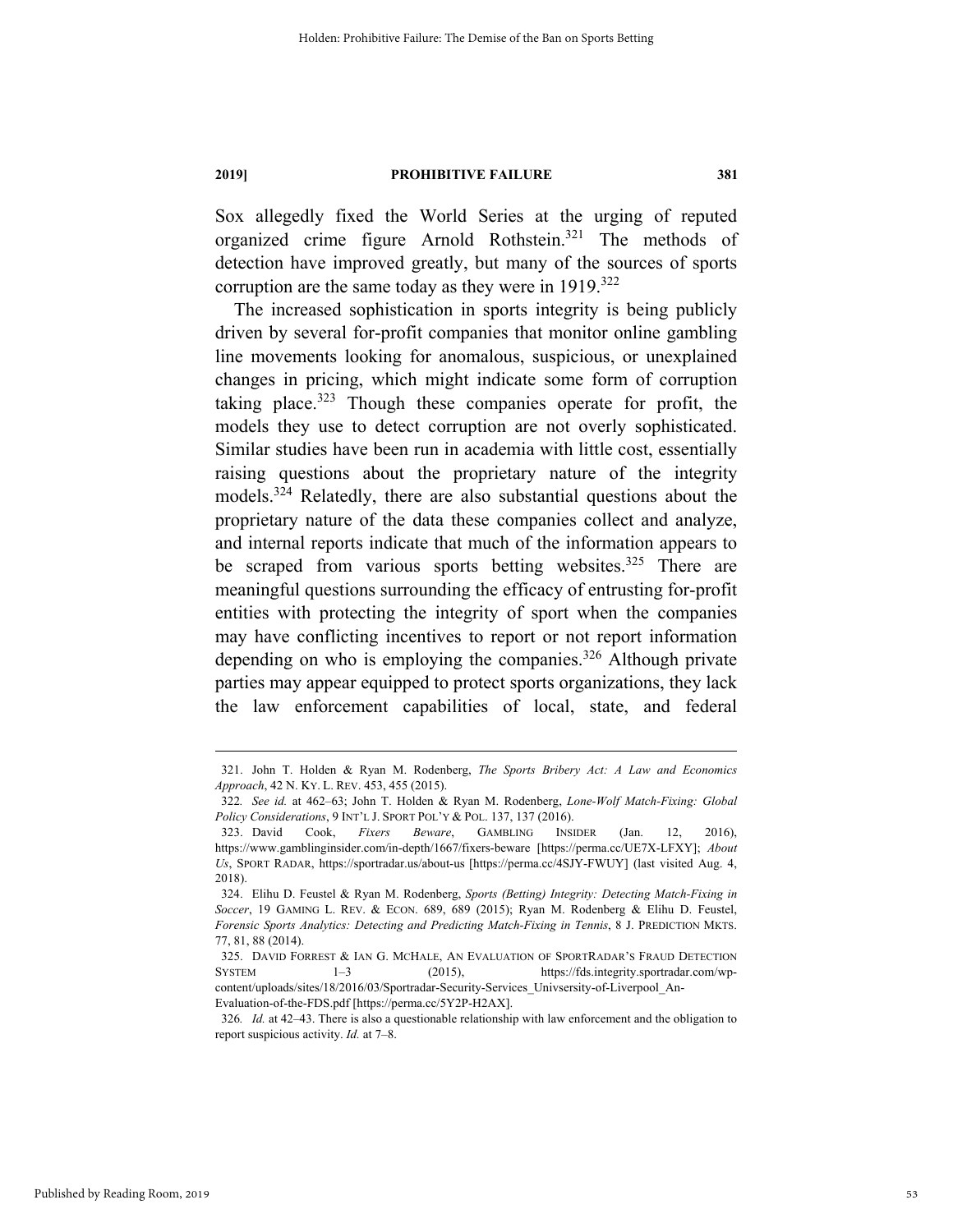government agencies, such as the power to obtain search warrants and conduct investigations where witnesses are under an obligation to cooperate. The concept of trusting private organizations that lack any authority to take action when they identify a potential indicator of corruption is problematic for regulators who want to ensure that there is an efficient system for deterring corruption.

Currently, federal laws such as the Sports Bribery Act,<sup>327</sup> as well as the patchwork of state laws addressing sport corruption, are outdated and require updating to address modern criminal structures and create a system that encourages individuals to come forward with information through mechanisms such as whistleblower protections.328 Despite relative silence from early state adopters and delegation to operators on how to protect the integrity of sports, there have been emergent calls from some congressional members to begin reexamining federal laws on the issue and to implement some new regulations that would bring uniformity into the system.<sup>329</sup> Protecting the integrity of both sports events and sportsbooks is critical to ensure a properly functioning wagering market, as well as ensuring resources are available for individuals experiencing problematic gambling behaviors.

### *B. Public Health*

Public health concerns associated with gambling are among the most commonly cited reasons for prohibiting and limiting access to gambling facilities and websites.<sup>330</sup> Indeed, "problem gamblers" can be a massive cost to society, especially when safeguards and systematic protections fail to protect individuals.<sup>331</sup> One study found

 <sup>327.</sup> Sports Bribery Act, § 1(a), Pub. L. No. 88-316, 78 Stat. 203 (codified as amended at 18 U.S.C. § 224 (2012)).

<sup>328</sup>*. See* Holden & Rodenberg, *supra* note 321, at 471–73.

<sup>329</sup>*. See* Orrin G. Hatch, *Sports Betting Is Inevitable–Let's Make Sure It's Done Right*, SPORTS ILLUSTRATED (May 23, 2018), http://www.si.com/more-sports/2018/05/23/sports-betting-senator-orrinhatch-legislation [https://perma.cc/E583-G7AW].

<sup>330</sup>*. Resource Center*, STOP PREDATORY GAMBLING, http://www.stoppredatorygambling.org/resource-center/?fwp\_form=sports-betting [https://perma.cc/D868-9KXY] (last visited Aug. 4, 2018).

<sup>331</sup>*. Average Debt of Problem Gamblers in Wisconsin Exceeds \$34,000*, STOP PREDATORY GAMBLING, http://www.stoppredatorygambling.org/average-debt-of-problem-gamblers-in-wisconsin-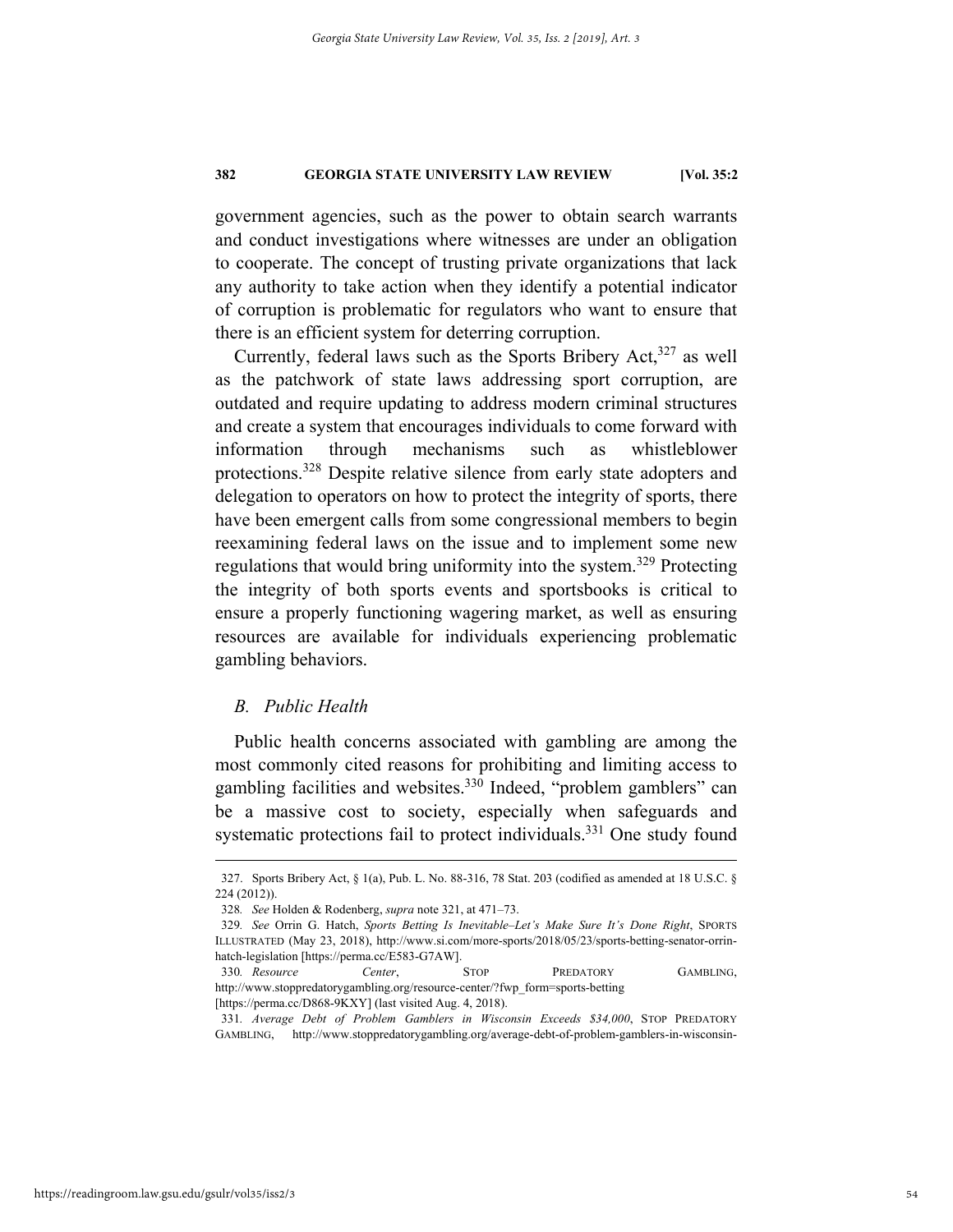that by the time the average problem gambler seek help, he has already amassed nearly \$47,000 in gambling debt on average.<sup>332</sup> Many gambling sites now include self-exclusion options where bettors and, in some instances bettors' loved ones, can get themselves (or their loved ones) blocked from accessing brick and mortar casinos or online sports betting sites; this is often viewed as a minimal level protection.333 Self-exclusion protocols are not flawless and are likely most effective for bettors who are at an advanced stage of being ready to quit. Online websites can block internet protocol addresses, but casinos face an added challenge of having to police self-excluders and those who the casino wishes to exclude.<sup>334</sup>

The research on the efficacy of self-exclusion programs is mixed. One of the major long-term studies, conducted in 2010, found that while many self-excluders had a positive experience with the program, more than half who tried to trespass at casinos were able to do so.335 There is promise in self-exclusion programs; however, there remains much to be learned about what makes programs successful.<sup>336</sup> There are a wide variety of disparities within selfexclusion programs, some which may make programs more or less successful than others. States need to begin educating themselves on the costs and benefits of government-based self-exclusion, which effectively creates criminal or civil penalties for self-excluders who trespass at casinos.337 Additionally, consideration needs to be given

337*. Id.*

exceeds-34000 [https://perma.cc/SH9F-WFRL] (last visited Aug. 4, 2018).

 <sup>332.</sup> Andy Thompson, *Average Debt for Compulsive Gamblers: \$47,000*, POST CRESCENT (Jan. 10, 2015, 3:49 PM), http://www.postcrescent.com/story/news/local/2015/01/10/average-debt-compulsivegamblers/21561693 [https://perma.cc/T24H-24R4].

 <sup>333.</sup> Sean P. Murphy, *Foxwoods Didn't Stop Gambling Addict Who Asked to Be Banned–Until He Won*, BOS. GLOBE (Jan. 30, 2017), http://www.bostonglobe.com/metro/2017/01/29/banned-from-casinoreturns-lose-more-money-without-detection/pDuGgMVtU6xGlCjavXcfjL/story.html [https://perma.cc/SFC4-97YF].

 <sup>334.</sup> Alice Ross, *Why Self-Exclusion Is Not an Answer to Problem Gambling*, BUREAU INVESTIGATIVE JOURNALISM (July 24, 2012), http://www.thebureauinvestigates.com/stories/2012-07- 24/why-self-exclusion-is-not-an-answer-to-problem-gambling [https://perma.cc/6Z39-ZS7L].

 <sup>335.</sup> Sarah E. Nelson et al., *One Decade of Self-Exclusion: Missouri Casino Self-Excluders Four to Ten Years After Enrollment*, 26 J. GAMBLING STUDIES 129, 129 (2010).

<sup>336</sup>*. Research on Self-Exclusion Programs*, NAT'L CTR. RESPONSIBLE GAMING (Aug. 2010), http://www.ncrg.org/resources/publications/issues-insights/research-self-exclusion-programs [https://perma.cc/5G5P-7FYB].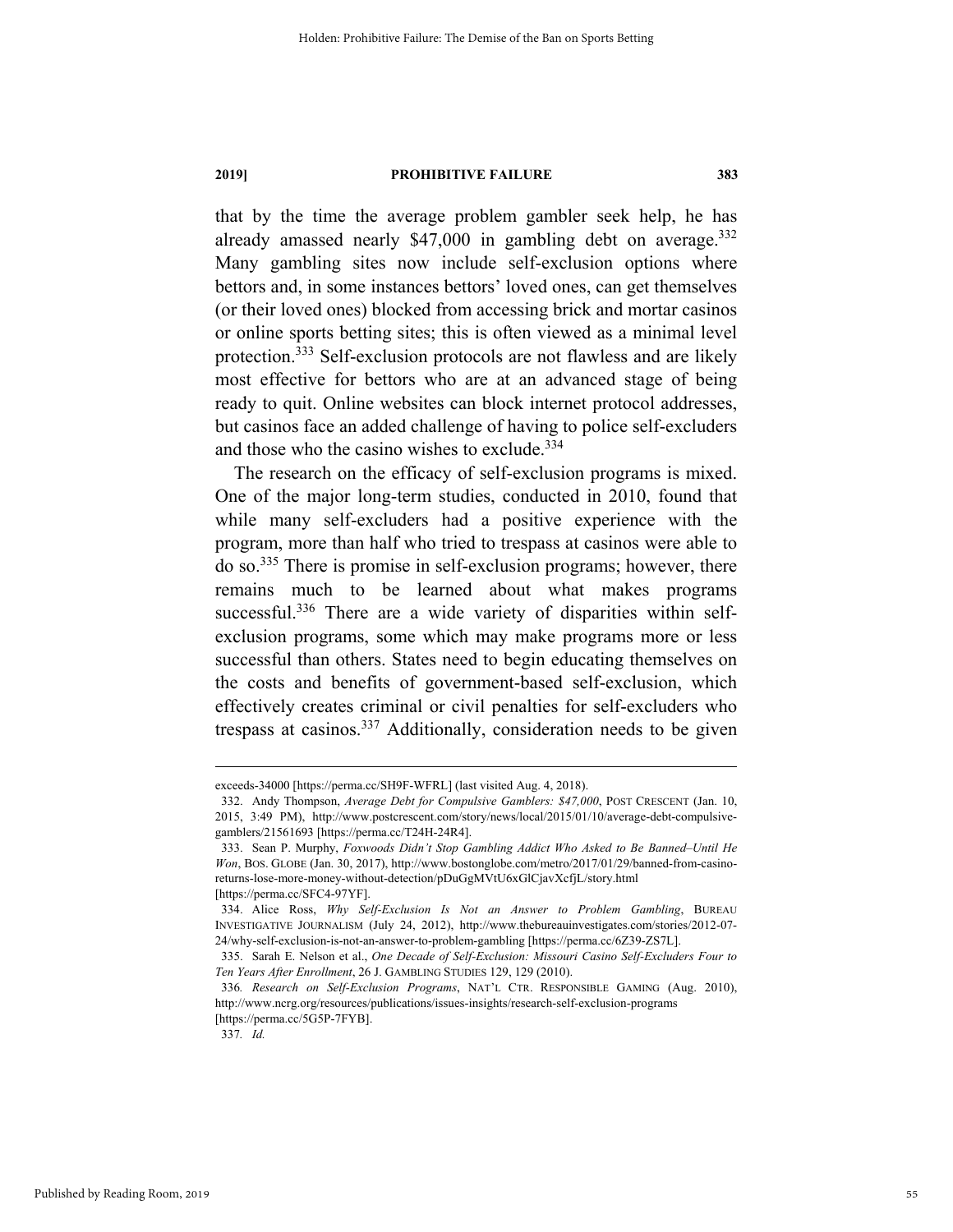to who should be held responsible if self-excluders gain access and cause personal financial harm.338 Although self-exclusion has many variables, it is a baseline protection that is necessary industry-wide. There are, however, more advanced options that progressive state legislatures could implement in the realm of online wagering that may be more promising in identifying problem gamblers at an early stage.

Many gambling sites collect large amounts of data regarding patterns of play by users, which can be compared against other users to determine which users might be exhibiting problem gambling tendencies.339 Several of the *Diagnostic and Statistical Manual of Mental Disorders V*'s criteria for problem-gambling signs could be identified using data from online playing patterns, including "[r]epeated unsuccessful efforts to control, cut back on or stop gambling" and "[a]fter losing money gambling, often returning [another day] to get even."<sup>340</sup> Using data to identify problemgamblers at an earlier stage and implement interventions to provide assistance before the gambler incurs significant consequences would be a meaningful advancement over what is currently being done in brick-and-mortar casinos and in overseas markets with legal sports betting.

In addition to age and identity verifications, which are fairly commonplace in most gambling industries, the implementation of impactful integrity provisions such as governmental oversight of integrity monitoring and the use of data-based solutions to identify problem gambling tendencies can make meaningful advances in the United States sports betting market. Unfortunately, there has been an early rush to beat competitors to the market in some regions of the

 <sup>338.</sup> Peter Czegledy, *The Legal Risk of Problem Gambling*, 13 GAMING L. REV. & ECON. 233, 233 (2009); Neda Faregh & Craig Leth-Steensen, *Reflections on the Voluntary Self-Exclusion of Gamblers and the Law-Suits Against Ontario Lottery and Gaming Corporation*, 25 J. GAMBLING STUD. 131, 131 (2009); NAT'L CTR. RESPONSIBLE GAMING, *supra* note 336.

 <sup>339.</sup> Mark Griffiths, *Internet Gambling: Issues, Concerns, and Recommendations*, 6 CYBERPSYCHOLOGY & BEHAV. 557, 563, 566 (2003).

 <sup>340.</sup> Philip Wang, *What is Gambling Disorder?*, AM. PSYCHIATRIC ASS'N (Aug. 2018), https://www.psychiatry.org/patients-families/gambling-disorder/what-is-gambling-disorder [https://perma.cc/7V7K-M54E].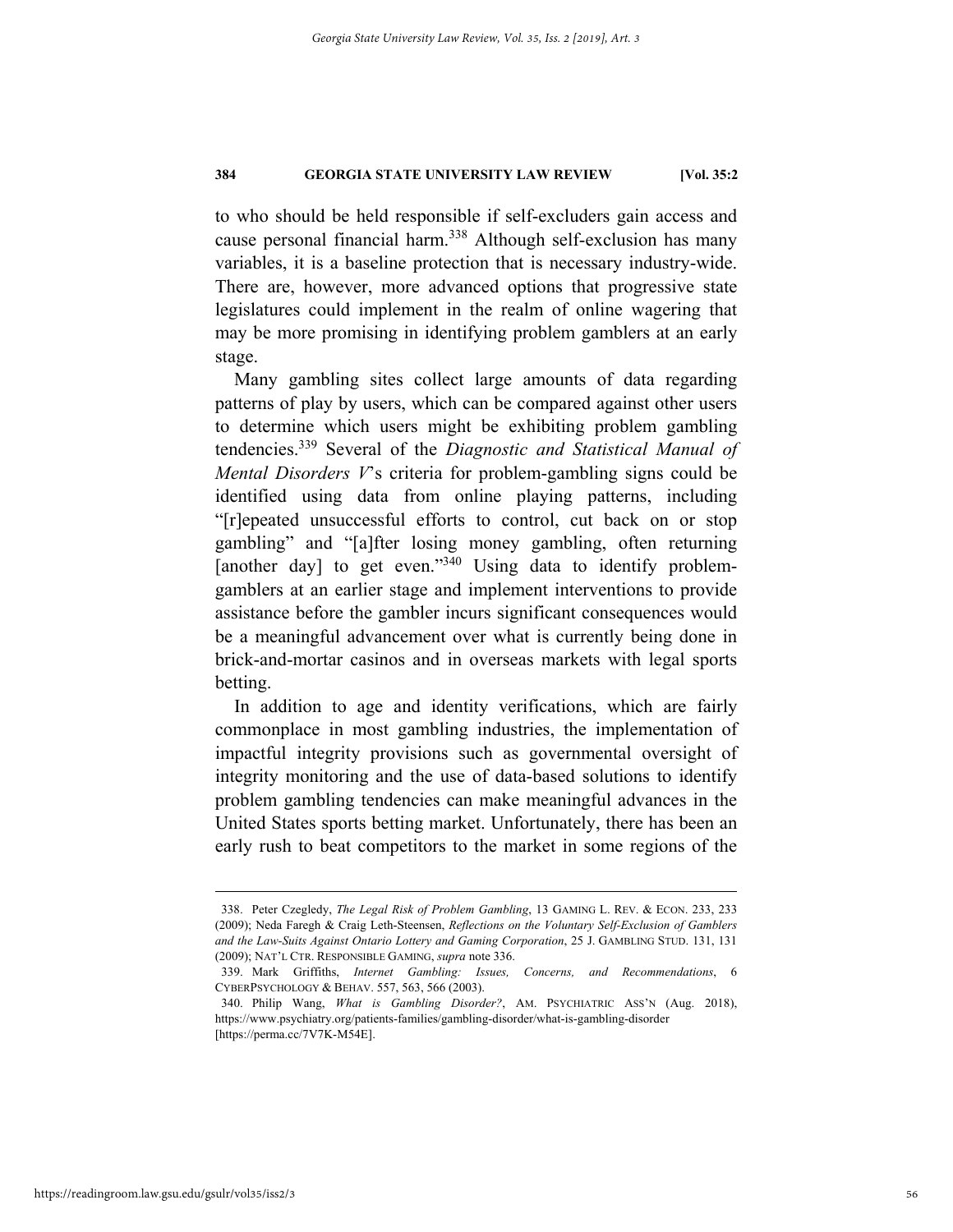country, and consumer protection issues have been pushed to the back burner.<sup>341</sup> Although sports betting promises to bring new revenue to the states, there is a risk that a system without checks and balances could end up costing states more money in social costs than they could ever generate in tax revenue.

#### **CONCLUSION**

In a report commissioned for the American Gaming Association, Oxford Economics Group prepared an estimate of what the economic impact of legalized sports betting might look like in the United States.<sup>342</sup> The report concluded that the total economic impact could range from a little more than \$10 billion annually to nearly \$44 billion annually if sports betting was widely available across the country.<sup>343</sup> It is also hypothesized that in certain environments there could be more than \$300 billion wagered annually and legally in the United States, which would rank sports betting as the fifteenth-largest industry in the country. Three hundred billion dollars is roughly equivalent to two percent of the country's gross domestic product.<sup>344</sup> Although the high-end estimates are likely overly rosy, many lawmakers have seen the fall of PASPA as an opportunity to cure state budget problems. But, legal sports betting is unlikely to be a panacea in terms of the ills of state tax revenue shortfalls.<sup>345</sup>

The small margins within which betting operators have to generate a profit make it difficult to implement taxes that would alleviate

 <sup>341.</sup> Brian Hess, Letter to the Editor, *As Legal Sports Betting Spreads, We Need Consumer Protection*, WASH. POST, https://www.washingtonpost.com/opinions/as-legal-sports-betting-spreads-weneed-consumer-protection/2018/10/10/70ba2742-cb42-11e8-ad0a-0e01efba3cc1\_story.html [https://perma.cc/NE5T-BSSN] (last visited Oct. 19, 2018).

 <sup>342.</sup> OXFORD ECONS., ECONOMIC IMPACTS OF LEGALIZED SPORTS BETTING 3 (2017), http://www.americangaming.org/sites/default/files/AGA-Oxford%20-

<sup>%20</sup>Sports%20Betting%20Economic%20Impact%20Report1.pdf [https://perma.cc/4UV9-CNSA]. 343*. Id.* at 5.

<sup>344</sup>*. The Biggest Industries in the United States*, WORLD ATLAS http://www.worldatlas.com/articles/which-are-the-biggest-industries-in-the-united-states.html [https://perma.cc/8WC6-A943] (last visited Aug. 15, 2018).

<sup>345</sup>*. See, e.g.*, Editorial Board, *A Good Bet: Kansas and Missouri Should Get Ready to Offer Sports Gambling*, KAN. CITY STAR (July 5, 2018), http://www.kansascity.com/opinion/editorials/article214374624.html [https://perma.cc/L6KV-LVUG].